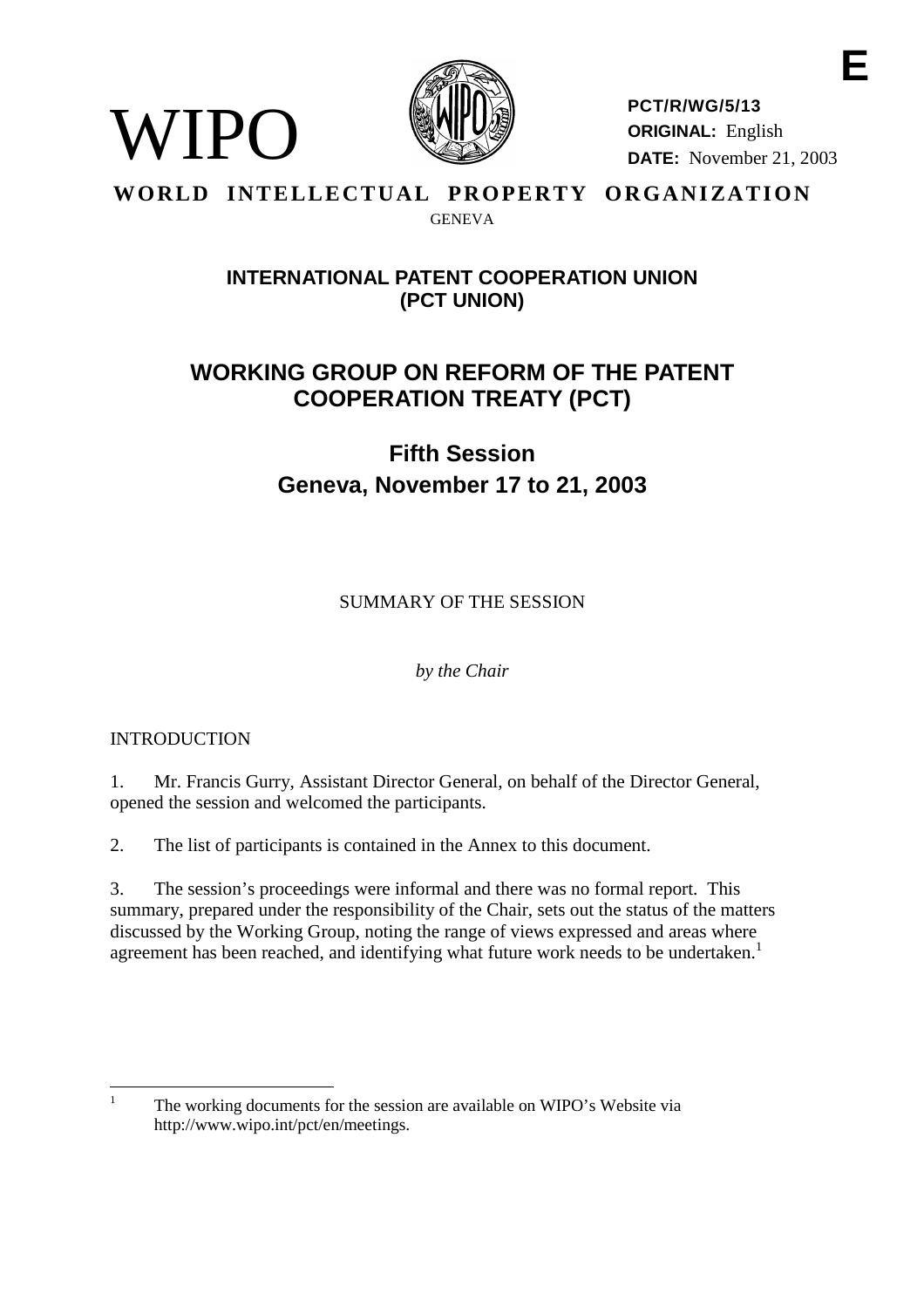## ELECTION OF A CHAIR AND TWO VICE-CHAIRS

4. The Working Group unanimously elected Mr. Alan Troicuk (Canada) as Chair for the session and Mr. Yin Xintian (China) and Mr. Fabián Ramón Salazar García (Mexico) as Vice-Chairs.

## SIMPLIFIED PROTEST PROCEDURE IN CASE OF NON-UNITY OF INVENTION

5. Discussions were based on document PCT/R/WG/5/1, Annex II.

6. The Working Group was in general agreement with the proposed amendments of the Regulations.<sup>2</sup> Several representatives of users expressed a preference for the retention of the current two-stage review which applied before certain International Searching and Preliminary Examining Authorities, noting that, under the current system, the payment of a fee for the examination of a protest could only be required after a prior review of the justification for the invitation to pay additional fees, whereas, under the proposed new system, it could be required without such prior review.

7. The proposed amendments of the Regulations set out in Annex II to document PCT/R/WG/5/1 were approved by the Working Group with a view to their submission to the Assembly of the PCT Union ("the Assembly") in September 2004, subject to the comments and clarifications appearing in the following paragraphs and to possible further drafting changes to be made by the International Bureau.

#### *Rules 40.1 and 68.2*

8. The Working Group agreed that the time limits under Rules 40.1(ii) and (iii) and 68.2(iii) and (v) should be fixed at one month from the date of the invitations referred to in those Rules.

## *Rules 40.2 and 68.3*

9. The Working Group agreed that Rules 40.2(c), (d) and (e) and 68.3(c), (d) and (e) should be amended to refer to a "review body" constituted in the framework of the International Searching or Preliminary Examining Authority rather than a "board of appeal or other review body," noting that a board of appeal would be a review body within the meaning of the Rules.

<sup>&</sup>lt;sup>2</sup> References in this document to "Articles" and "Rules" are to those of the Patent Cooperation Treaty (PCT) ("the Treaty") and the Regulations under the PCT ("the Regulations"), or to such provisions as proposed to be amended or added, as the case may be. References to "national laws," "national applications," "the national phase," etc., include reference to regional laws, regional applications, the regional phase, etc. References to "PLT Articles," "PLT Rules" and "PLT Notes" are to those of the Patent Law Treaty (PLT), the Regulations under the PLT, and the Explanatory Notes on the PLT and the Regulations under the PLT.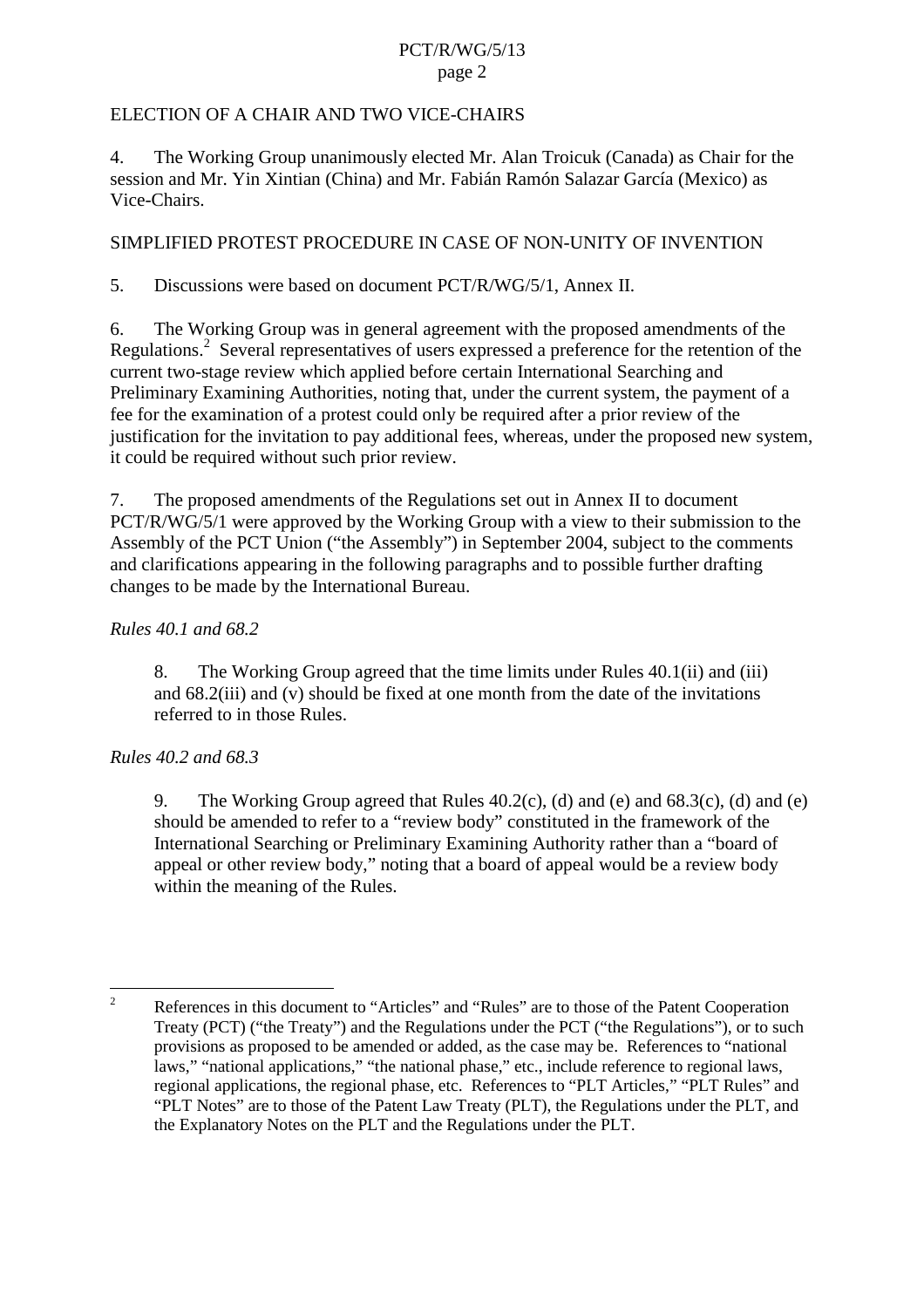10. The Working Group agreed that Rules 40.2(d) and 68.3(d) should not be deleted, as proposed in document PCT/R/WG/5/1, Annex II, but rather should be amended as follows:

"(d) The membership of the review body referred to in paragraph (c) may include, but shall not be limited to, the person who made the decision which is the subject of the protest. The three-member board, special instance or competent higher authority, referred to in paragraph (c), shall not comprise any person who made the decision which is the subject of the protest."

11. The Working Group agreed that the second sentence in each of Rules 40.2(e) and 68.3(e) should be amended by replacing the words "the protest shall be considered withdrawn" with the words "the protest shall be considered not to have been made."

## FURTHER CONSEQUENTIAL AMENDMENTS

12. Discussions were based on document PCT/R/WG/5/10.

13. One delegation questioned whether Rules 53.9(b) and 69.1(d), instead of being deleted, as proposed in document PCT/R/WG/5/10, should rather be amended to limit the application of those Rules to the case where, in accordance with Rule 69.1(b), the national Office or intergovernmental organization that acted as both International Searching Authority and International Preliminary Examining Authority wished to start the international preliminary examination at the same time as the international search.

14. The Working Group agreed that the Secretariat should study the matter further, with a view to submitting a revised proposal, if needed, to the Working Group at its next session.

# PUBLICATION OF TRANSLATION FURNISHED BY THE APPLICANT

15. Discussions were based on document PCT/R/WG/5/1, Annex III.

16. The Secretariat explained that further study and consultation was needed before a revised proposal providing for publication of translations of an international application furnished by the applicant could be prepared. The revised proposal should take into account, in particular, the implications of provisions in national laws relating to prior art effect of international applications.

17. The Working Group agreed to revert to the matter at its next session.

# INTERNATIONAL FORM FOR NATIONAL PHASE ENTRY

18. Discussions were based on document PCT/R/WG/5/1, Annex IV.

19. The Working Group noted that the use of a form for entry into the national phase could not be insisted upon by any designated Office, but agreed that the provision of streamlined means for entering the national phase was a possibility worth further consideration.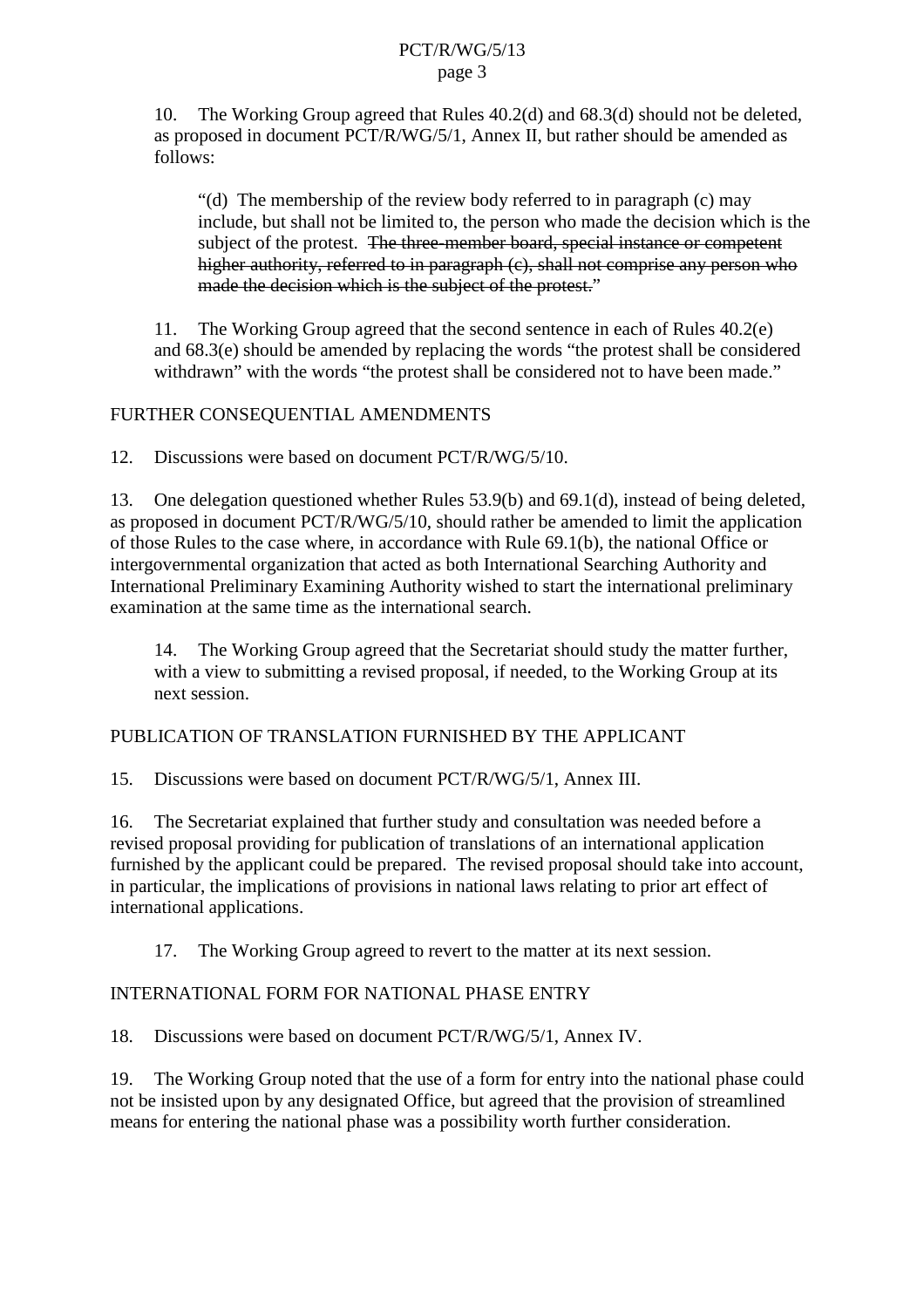20. Some delegations noted that their Offices' national phase entry forms required extensive details and that there was no uniformity as to the contents of the forms used by the various Offices, and felt that it would thus not be practicable to establish a form which would include all such details for all Offices. It was stated that the legal consequences of non-fulfillment of particular requirements were not necessarily the same before all designated Offices. One representative of users suggested that the use of a standardized form would be of limited value since local attorneys were generally engaged to prosecute entry into the national phase.

21. However, some other delegations and several representatives of users felt that a simple standardized form which could optionally be used to enter the national phase before a number of designated Offices, while noting that further details would have to be provided later to certain Offices, would be useful for applicants and for at least some Offices. It was noted that a form acceptable as a minimum requirement could also have a harmonizing effect on national phase entry requirements in the longer term and that such a form would have to be user-friendly and functional. Further detailed discussion by the Working Group was not possible without having a draft of the form before it. Another possibility for streamlining national phase entry might be to establish a centrally available electronic means of completing different national phase entry forms to be used in proceeding before a number of designated Offices.

22. The Working Group agreed that further consideration should be given at a subsequent session to the possibility of providing streamlined means for entering the national phase, and invited the Secretariat to make proposals including a suitable draft form.

#### FORMALITIES CHECKING UNDER THE PCT

23. Discussions were based on document PCT/R/WG/5/4.

24. The Secretariat noted that there was an ongoing review of procedures within the International Bureau, drawing especially on the experience of its Receiving Office Section and its interaction with the International Bureau in its specific functions under the Treaty. A number of possibilities for improvement had been noted, particularly in respect of the use of certain Forms which appeared to be unnecessary. It was hoped that proposals would emerge soon in relation to this exercise, in parallel with the work of the Working Group.

25. Several delegations and representatives of users expressed gratitude to the International Bureau for the review of formalities checking that it had undertaken, as outlined in document PCT/R/WG/5/4, and for the information provided on the types and frequency of defects noted which would greatly aid discussions. Some delegations felt that the division of labor between the receiving Offices and the International Bureau as envisaged by the founders of the PCT was still appropriate and added value to the system, in particular from the applicant's point of view.

26. Other delegations called for the elimination of duplicative work by the International Bureau in relation to the work of the receiving Offices. One delegation expressed the view that the International Bureau should only check international applications for compliance with Article 11 and for defects which needed to be corrected in view of international publication. Others stated that duplicative checks did not improve quality overall since each person involved was likely to assume that it was someone else's responsibility to discover defects, and suggested that it would be more appropriate for the International Bureau to carry out a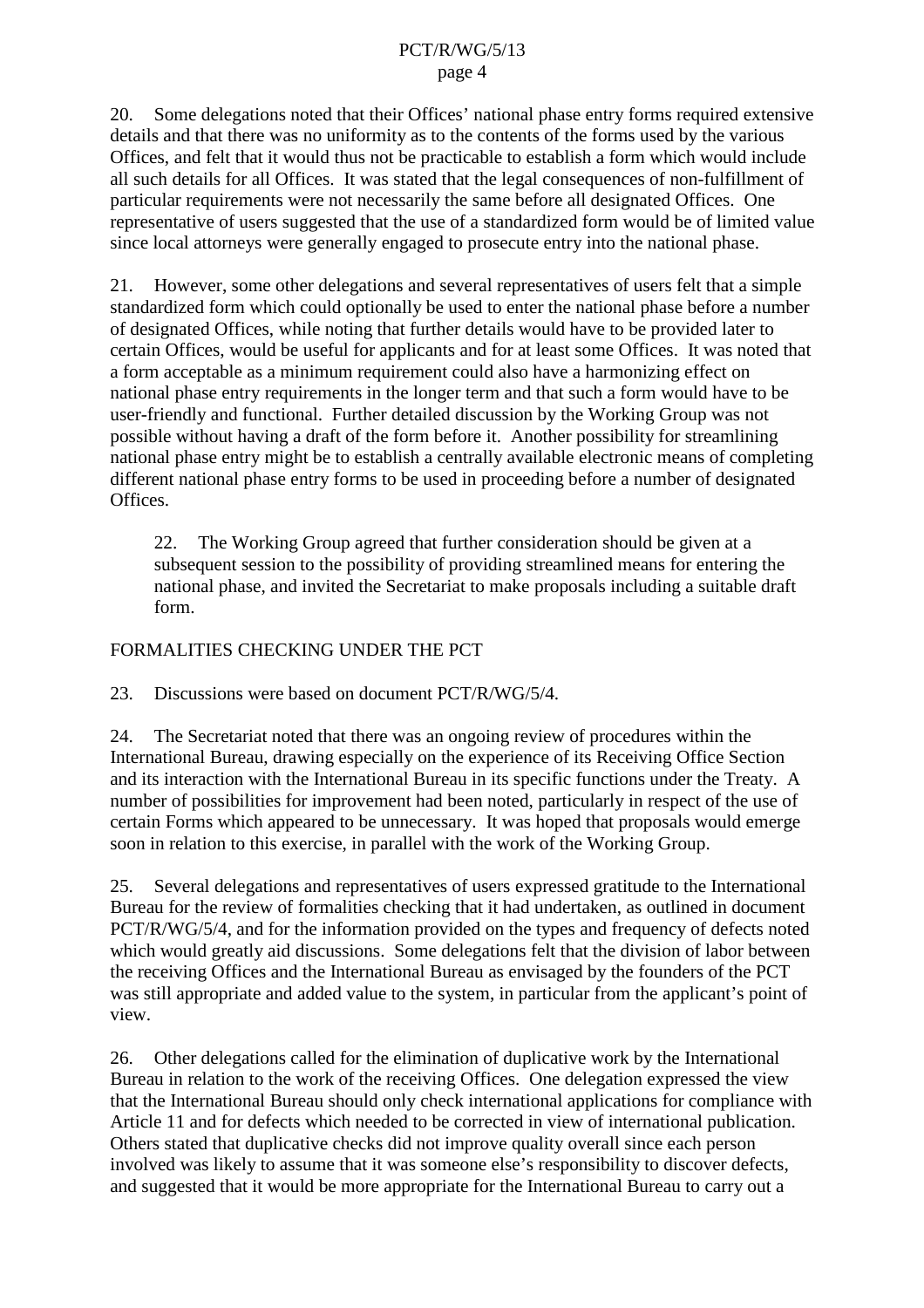limited quality control of the work of receiving Offices which would involve only a sampling rather than a systematic review of all international applications. One delegation suggested that the formulation of a uniform quality standard for receiving Offices should be considered, with the International Bureau reviewing the application of that standard by receiving Offices.

27. The Working Group agreed to defer consideration of possible changes in respect of formalities checking by the International Bureau until experience had been gained of the extensive Rule changes that were due to enter into force in January 2004 and of the recently introduced possibility for electronic filing, which should reduce the incidence of formality defects, noting also that the International Bureau was conducting a pilot study on formalities checking processes. It was agreed that the matter would be revisited in one year, at which time the International Bureau would submit a status report on the matter for the Working Group's consideration.

## RESTORATION OF THE RIGHT OF PRIORITY

28. Discussions were based on document PCT/R/WG/5/7.

29. Many delegations and representatives of users welcomed the general approach taken in the document, noting that it would further align the provisions of the PCT with those of the PLT. Certain delegations emphasized the need to ensure that the reservation provision in respect of the effect in the national phase for their countries was adequate. While some delegations stated that they would have preferred a simpler approach whereby the same criterion for restoration of the priority right was applied by all Offices, it was recognized that agreement on a single criterion was not achievable at the present time and that the proposed approach was thus a good compromise. Several delegations and representatives of users expressed the hope that a clearer form of drafting could be found to make the numerous possibilities involved easier to understand.

30. One user representative hoped that a way could be found, possibly by filing with the receiving Office of the International Bureau, to afford applicants the choice of having either the "due care" criterion or the "unintentionality" criterion applied during the international phase. Two delegations confirmed that their national Offices provided such a choice under national law and that they also intended to do so in their capacity as PCT receiving Offices.

31. Several delegations expressed concern that inclusion of provisions relating to the restoration of the right of priority may conflict with Articles 8(2)(a) and 2(xi) which related the terms "priority claim" and "priority date" to Article 4 of the Paris Convention, which provided for a priority period of 12 months with no provision for restoration where that period was exceeded. Two delegations felt that the introduction of a restoration provision under the PCT would represent such a fundamental change to the system that it ought to be addressed in the Articles of the Treaty itself rather than in the Regulations.

32. The Working Group noted that Rule 4.10 already allowed applicants to claim the priority, in international applications, of earlier applications filed in countries which were not members of the Paris Convention but were members of the World Trade Organization (WTO). Rule 4.10(d) provided the possibility for transitional reservations as to the application of the provision concerned in order to allow Contracting States as designated States to adapt their national laws in order to conform to the provision when it had been adopted by the Assembly. A similar approach could be provided in relation to the changes now under consideration. One delegation expressed its concern that, if a significant number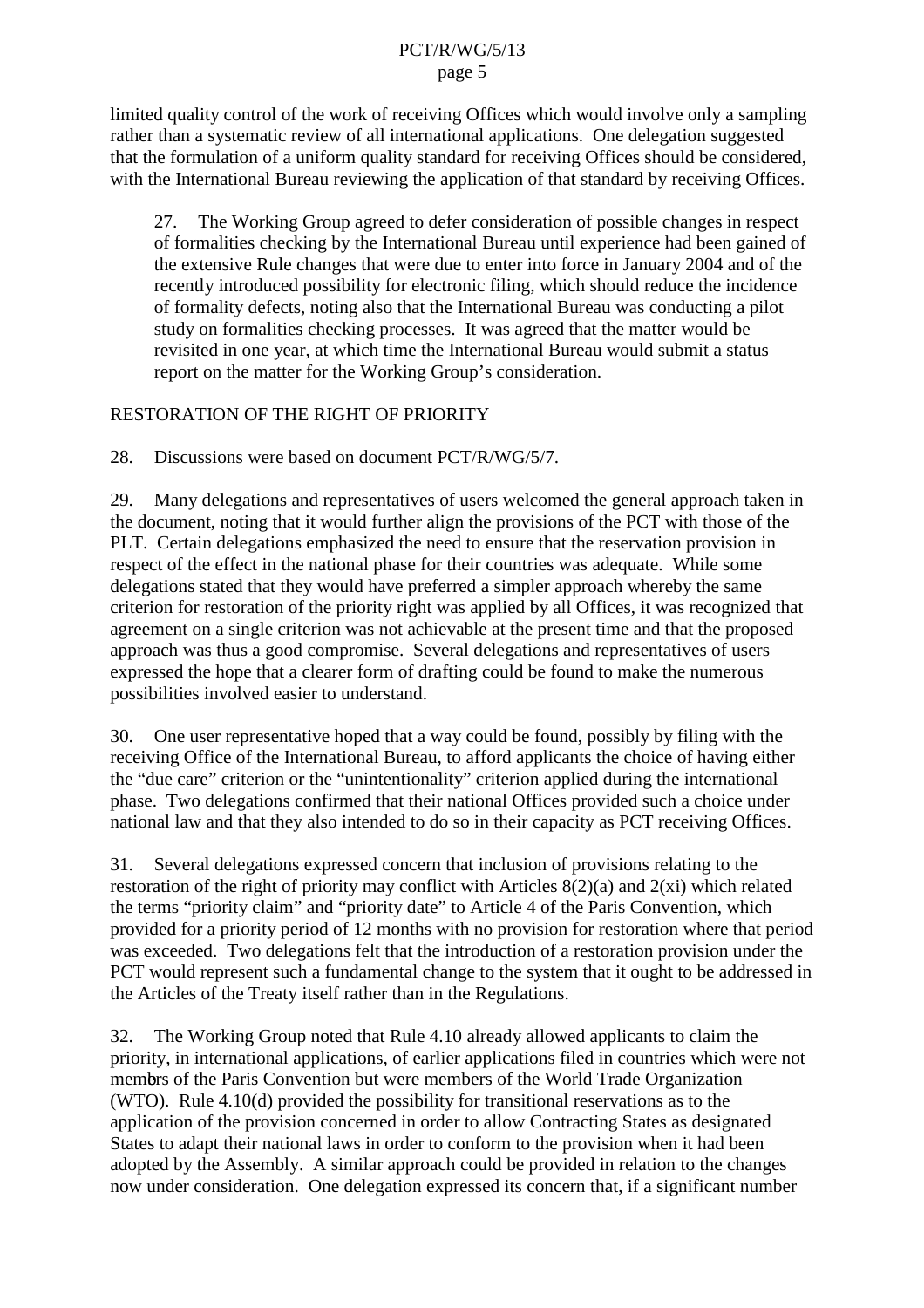of States were to take advantage of such a transitional reservation provision, the changes would lose much of their effectiveness. Other delegations requested the inclusion of a further transitional reservation provision for receiving Offices whose applicable national law was not compatible with the proposed amendments.

33. One delegation suggested that the term "priority period" should be defined for the purposes of the proposed amendments. It was noted that the same term was used in the PLT and that it derived directly from the Paris Convention.

34. The Working Group noted that, under the proposals, the claimed priority date would be used throughout the international phase for the purpose of calculating time limits (for example, those for international publication and national phase entry), even if restoration of the right of priority was not requested by the applicant during the international phase or if restoration was requested but refused by the receiving Office, provided that the international application was filed within two months from the date on which the priority period expired. The Working Group also noted that such retention of a priority claim did not affect the question of relevant prior art for the purposes of the international search under Rule 33, since the relevant date for the purposes of the international search was in any case the international filing date. It was agreed, however, that Rule 33.1(c) should be reviewed with a view to specifically drawing attention, in the international search report, to written disclosures published within 12 to 14 months prior to the international filing date.

35. The Working Group agreed to refer the question of relevant prior art for the purposes of the written opinion of the International Searching Authority (Rule 43*bis*.1) and the international preliminary examination (Rule 64) to the Meeting of International Authorities under the PCT for consideration via its electronic forum, with a view to the development of a proposal for submission to the next session of the Working Group. It was noted that item (ii) of Rule 64.1(b), relating to cases where the international application "validly" claimed the priority of an earlier application might need to be reviewed in the light of the proposed amendments.

36. One user representative pointed out that the term of a patent was calculated, in most jurisdictions, from the international filing date, and that allowing priority to be claimed up to 14 months from the filing date of an earlier application would, in effect, enable an extension of term of up to two months. The representative accordingly suggested that restoration be subject to a disclaimer by the applicant of such an extension of term.

37. In response to a suggestion by one delegation that the terminology be changed to refer to the "restoration of the right to claim priority" rather than "restoration of the right of priority," the Secretariat recalled that this matter had been discussed extensively at previous sessions of the Working Group and that use of the term "right of priority" had been agreed, noting that it was used in the PLT.

38. The Working Group agreed that the approach taken in the proposals should be further developed and invited the Secretariat to prepare revised proposals for consideration at its next session, taking into account the matters noted above and the comments and suggestions as to particular provisions noted in the following paragraphs.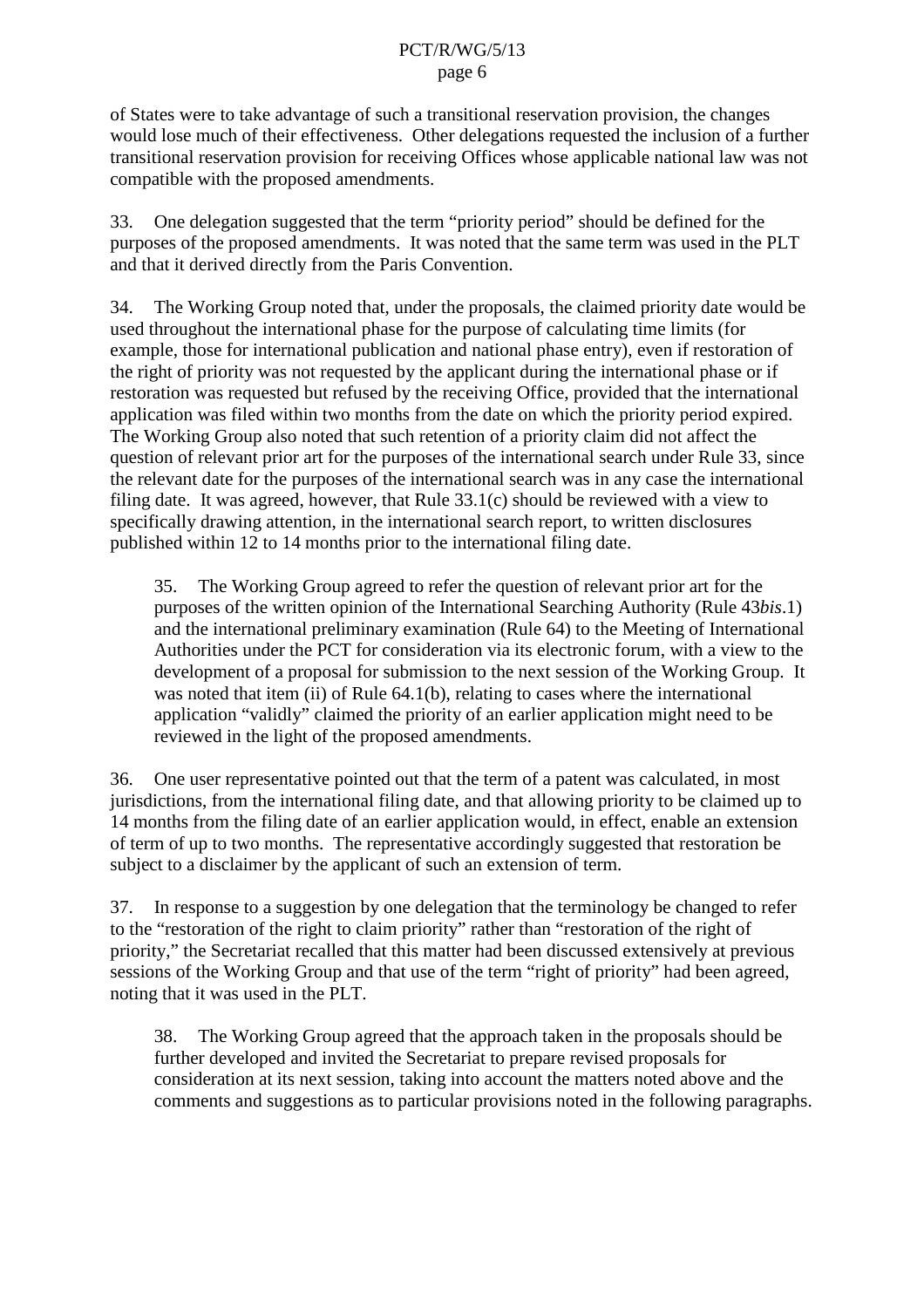## *Rule 4.10*

39. The Secretariat explained that the proposal to delete the words ", being a date falling within the period of 12 months preceding the international filing date" in Rule  $4.10(a)(i)$  was intended to reflect the distinction between an invitation to correct a defect in a priority claim and an invitation to request restoration of a right of priority. However, on further reflection, it was apparent that this proposal would need to be reconsidered in order to ensure that an applicant could be invited to correct a priority claim which erroneously indicated a filing date of the earlier application being later than the international filing date.

# *Rule 26bis.2*

40. One delegation suggested that it would be more appropriate to "notify" the applicant of the possibility of requesting the restoration of the right of priority than to "invite" the applicant to submit a request for such restoration.

41. One delegation pointed out that no invitation to submit a request for restoration of the right of priority should be needed where the applicant had already submitted such a request or if the time limit for making such a request had expired.

42. The Working Group agreed that the time limit under Rule 26*bis*.2(a) should be 14 months from the priority date (or two months from the date on which the priority period expired; see paragraph 45, below) or one month from the date of the invitation, whichever expired later.

43. One delegation stated that the use of the term "canceled" was not appropriate in Rule 26*bis*.2(b) to (d).

44. Several delegations were of the opinion that information concerning a priority claim that has been canceled should be published in all cases under Rule 26*bis*.2(d), and not only upon request made by the applicant.

# *Rule 26bis.3*

45. There was no support for the suggestion made by one delegation that the period for submitting a request for restoration of a right of priority under Rule 26*bis*.3(a) should, consistently with the time limit for correcting a priority claim under Rule 26*bis*.2(b), be increased to 16 months from the priority date. However, it was agreed that the way in which the time limit was expressed in item (i) of Rule 26*bis*.3(a) ("14 months from the date on which the earlier application was filed") and in the chapeau of that Rule ("two months from [the date on which the priority period expired]") should be made consistent, in particular taking into account the possibility that the last day of the priority period might fall on an official holiday or a non-working day.

46. Several delegations and a representative of users suggested that the International Bureau should review decisions under Rule 26*bis*.3(a)(iii) with a view to establishing a quality standard applicable to all receiving Offices. They also suggested that, in order to promote uniform standards, the terms "due care" and "unintentional" as used in that Rule should be defined or at least explained in the Regulations or guidelines. The Working Group agreed that the Secretariat should consider this matter further.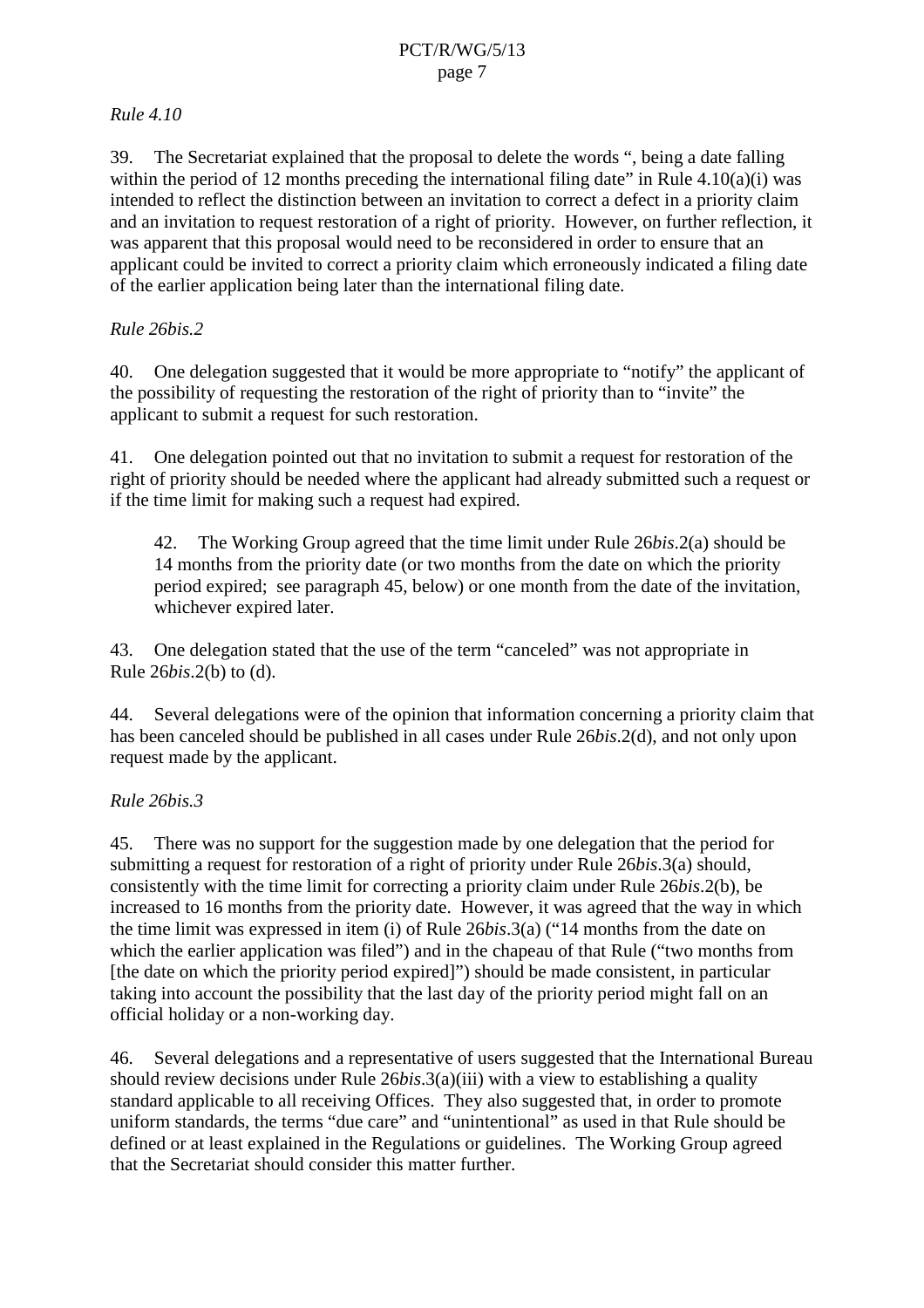47. Several delegations and representatives of users supported a suggestion by one delegation that, in order to promote consistency of standards, copies of key decisions of Offices concerning requests for restoration based on the "due care" and "unintentionality" criteria should be made available in a central depository for consultation by Offices, applicants and third parties. One delegation proposed that the said central depository could be supplemented by relevant national legal provisions on the criteria used. The Secretariat agreed that such a facility could be made available on WIPO's Website.

48. There was no support for the suggestion of one representative of users that the Rules should prescribe a maximum fee for a request for restoration of the right of priority. The Working Group noted that, under Rule 26*bis*.3(c), an Office which provided for restoration on both the criterion of "unintentionality" and the criterion of "due care" would be free to charge different fees in respect of the two cases.

49. With regard to the possibility for the receiving Office to require that a declaration or other evidence in support of the statement of reasons be furnished under Rule 26*bis*.3(d), one delegation favored restoration of the right of priority on the basis of a simple statement by the applicant that the failure to comply with the priority period was unintentional. The delegation suggested that such a statement should also be sufficient for restoration on the "unintentionality" criterion under the PCT procedure and that this be made clear, for example, in the Administrative Instructions. Several delegations indicated that under their legislation a formal declaration and possibly the furnishing of evidence would be required rather than a simple statement, while other delegations observed that they had as yet no practice in this area. After some discussion, it was agreed that the question of what information or evidence each receiving Office was entitled to require in support of a request for restoration of the right of priority should be left to national law and practice.

50. One delegation suggested that Rule 26*bis*.3(d) should be worded so as to encourage applicants to file evidence required under Rule 26*bis*.3(a)(ii) as soon as possible, preferably together with the filing of the application. In addition, the receiving Office should be permitted to combine the giving of an opportunity to make observations on an intended refusal provided for in Rule 26*bis*.3(e) with an invitation to file evidence under Rule 26*bis*.3(d).

51. In reply to a question by a representative of users, the Secretariat confirmed that, under Rule 26*bis*.3(g), information on the criterion or criteria applied by each Contracting State would be published in the PCT Gazette as well as in the PCT Applicant's Guide and the PCT Newsletter.

# *Rule 49ter.1*

52. A suggestion by one delegation and a representative of users that Rule 49*ter*.1(c) should be deleted to ensure that a restoration of the right of priority by a receiving Office could not be reversed in the national phase was opposed by another delegation. In reply to a query by a representative of users, the International Bureau explained that the reference to "reasonable doubts" was modeled on terminology used in the PLT.

53. One representative of users suggested that the word "only" should be added before the words "if it has reasonable doubts" in Rule 49*ter*.1(c). The representative also suggested that wording similar to that used in Rule 51*bis*.2(b) be considered.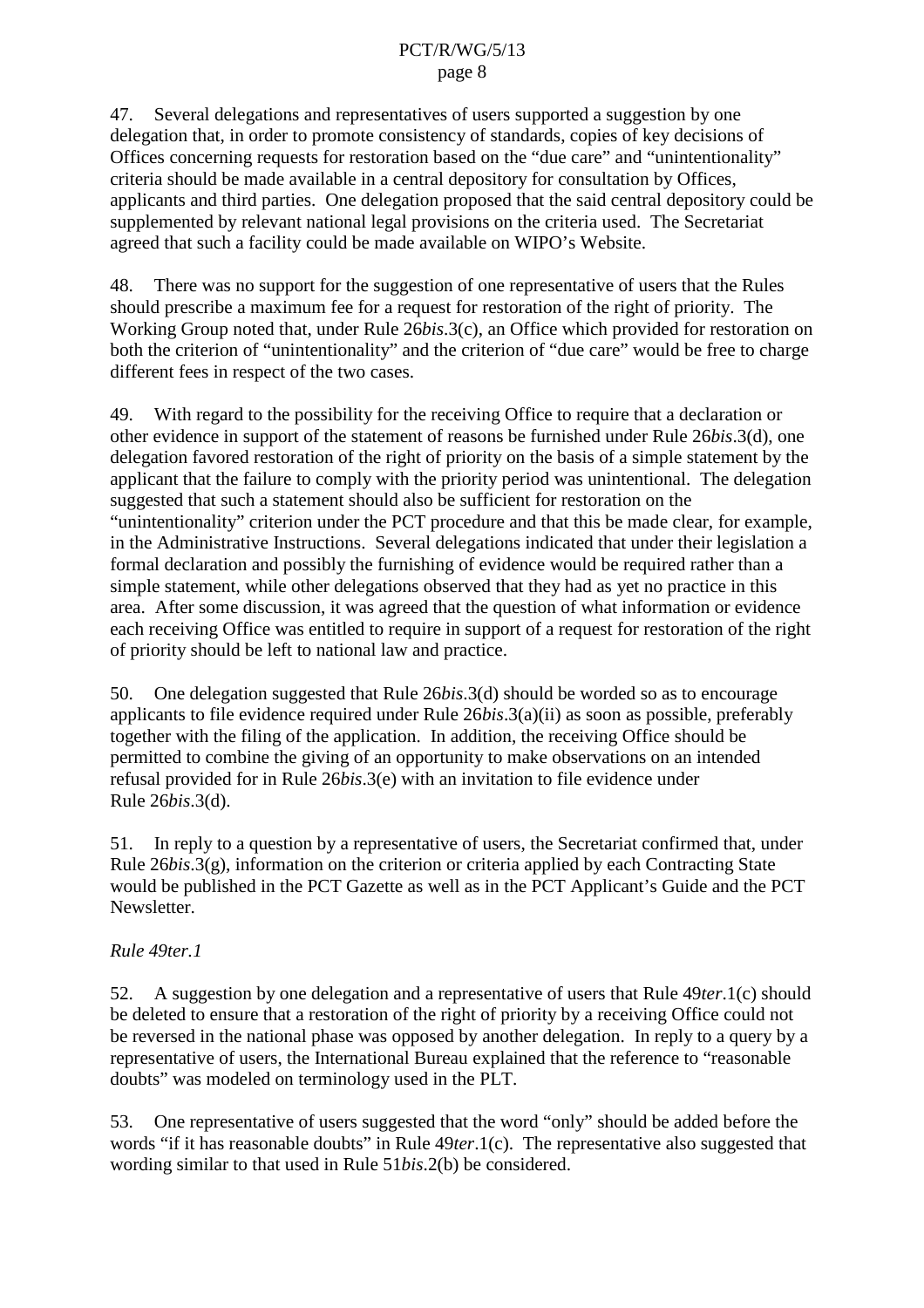54. One delegation observed that Rule 49*ter*.1(c) was directed only to designated Offices whereas other provisions of Rule 49*ter* were directed, more generally, to designated States. The Secretariat suggested that the wording used throughout Rule 49*ter* should be reviewed for consistency and to ensure that it was clear what principles would need to be applied under the national law in general.

55. The Working Group agreed that a designated Office should not be permitted under Rule 49*ter*.1(c) to review a decision of the receiving Office to restore a right of priority merely because the information or evidence required by that receiving Office was not the same kind of information or evidence as that required by the designated Office under its national law. Instead, a review under that Rule should only be possible where the designated Office had reasonable doubts as to whether the decision of the receiving Office to restore the right of priority based on that information or evidence was correct. The Secretariat noted that the use of the term "reasonable doubts" in this context was modeled on wording used in the PLT.

#### *Rule 49ter.2*

56. One delegation suggested that a request for restoration of the right of priority which has been refused by the receiving Office under Rule 26*bis* should automatically be considered to be pending before each designated Office.

57. One delegation suggested that Rule 49*ter*.2(b) should be worded so as to encourage applicants to file evidence required under Rule 49*ter*.2(b)(ii) as soon as possible, preferably together with the filing of the application. In addition, the designated Office should be permitted to combine the giving of an opportunity to make observations on an intended refusal provided for in Rule 49*ter*.2(c) with an invitation to file evidence under Rule 49*ter*.2(b)(ii).

58. One delegation stated that, for consistency with Article 27(4), the word "shall" should be replaced by "may" in Rule 49*ter*.2(d).

59. One delegation suggested that consideration should be given as to whether the term "that provision," which referred to any of the provisions of paragraph (a), was appropriate in Rule 49*ter*.2(f), having regard to other provisions of Rule 49*ter*.2, for example, paragraph (e).

60. There was no support for the suggestion made by one delegation that the time limit under Rule 49*ter*.2(a)(i) should be the applicable time limit under Article 22 instead of one month from that applicable time limit.

61. One representative of users pointed out that a Contracting State which did not provide for restoration of the right of priority in respect of national applications could nevertheless provide for such restoration in respect of international applications in accordance with Rule 49*ter*.2, in which case it would not need to make a reservation under paragraph (f) of that Rule.

62. In reply to a question by a delegation, the Secretariat confirmed that it was implicit in Rule 49*ter*.2(a) that the right of priority might be restored by one designated Office but not by others. The International Bureau observed that it was already inherent from the territorial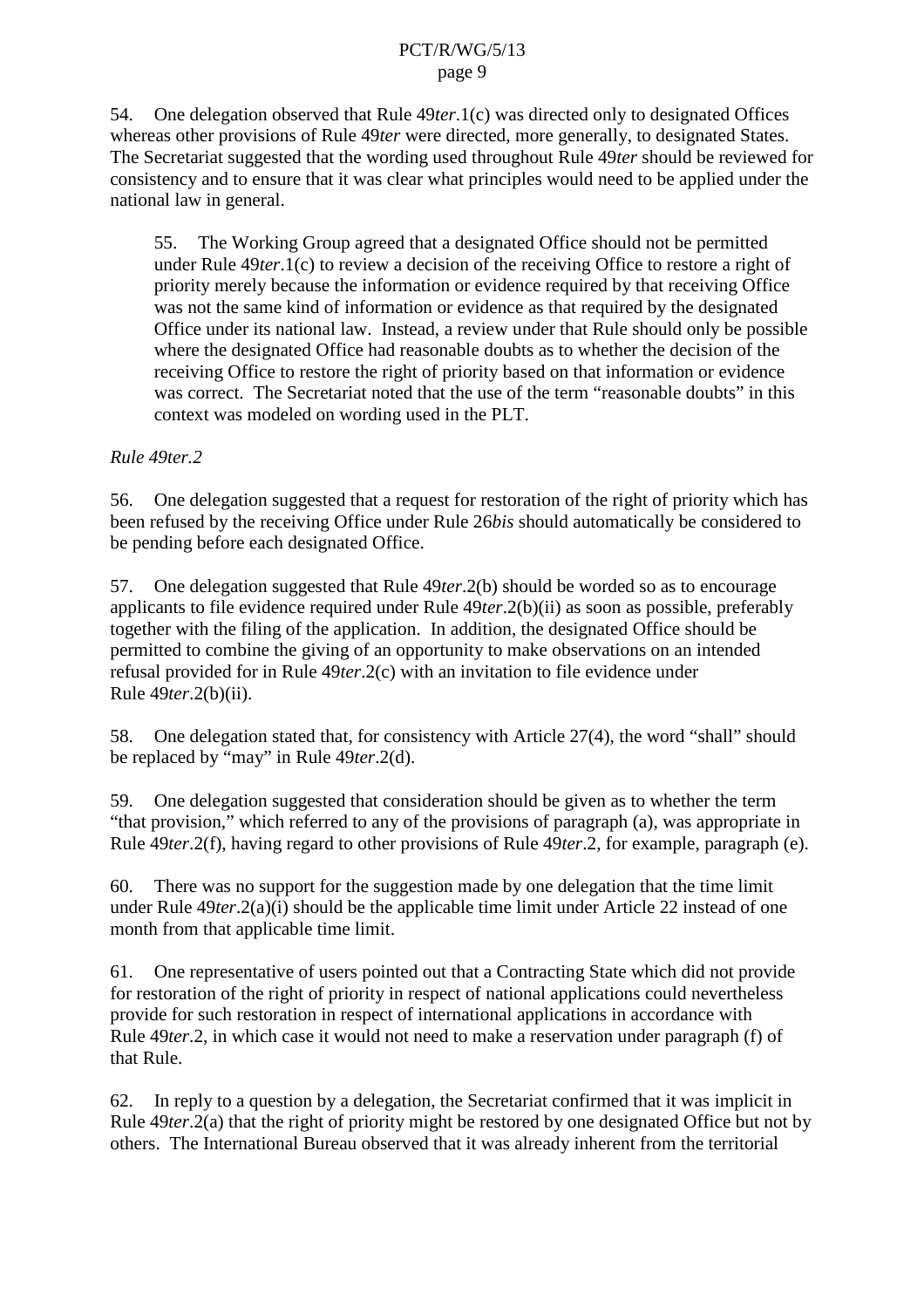<span id="page-9-0"></span>nature of patents, and the differences in national patent laws, that the scope and validity of a patent granted on a particular international application would not necessarily be the same in all Contracting States.

#### LATE FURNISHING FEE FOR LATE SUBMISSION OF SEQUENCE LISTINGS

#### 63. Discussions were based on document PCT/R/WG/5/1, Annex I.

64. In introducing the proposals for the introduction of a late furnishing fee for late submission of sequence listings, the Representative of the European Patent Office (EPO) stressed their significance in view of the fact that sequence listings in electronic form for search purposes were furnished late in the case of about 50% of all international applications containing disclosure of sequences. This caused significant difficulties and delays in the international search of these applications. The Representative expressed the view that it was necessary both to cover the additional administrative cost involved and to provide an incentive for applicants to furnish sequence listings complying with the relevant standard at the earliest time possible.

#### *Rules 13ter.1(a) and (a-bis)*

65. There was general support for the concept of allowing the International Searching Authority to require a late furnishing fee where it needed to invite the applicant to furnish a copy of the sequence listing complying with the relevant standard, whether the listing was in electronic or (in rare cases) paper form. The Working Group noted, in the latter context, that a further amendment of Rule 13*ter*.1(a)(i) that had been agreed at its fourth session should also be included, namely, the insertion after the words "furnish to it" of the words "and to pay, where applicable, the late furnishing fee referred to in paragraph (a-*bis*)." The Working Group also agreed, consequential on that change, that Rule 13*ter*.1(a-*bis*) should be further amended by inserting "(a)(i) or" before "(a)(ii)" in both instances.

66. The Working Group agreed that, where sequence listings in both paper and electronic forms were required under Rule 13*ter*.1(a)(i) and (ii), the payment of only one late furnishing fee would be required.

67. One delegation suggested that the late furnishing fee should be payable in each case where the necessary sequence listing was not provided on the international filing date. A number of other delegations, however, considered that it was not appropriate to require the payment of a late furnishing fee where the listing was received before the International Searching Authority had started the international search, noting that real difficulties in processing would only be caused by late furnished sequence listings where the search had already started.

68. The Representative of the EPO proposed that a maximum amount of the late furnishing fee be fixed, and that the amount should be 25% of the international search fee. A considerable number of delegations and representatives of users expressed agreement with the proposal to introduce a maximum amount. Certain delegations believed that the fixing of fees associated with the international search should be left to the discretion of the International Searching Authorities. Some delegations supported the proposal that the maximum be 25% of the international search fee. Others considered that the maximum should be 25% of the international filing fee, referring to the need for uniformity amongst Authorities as well as consistency with the maximum amount of the late furnishing fee payable to receiving Offices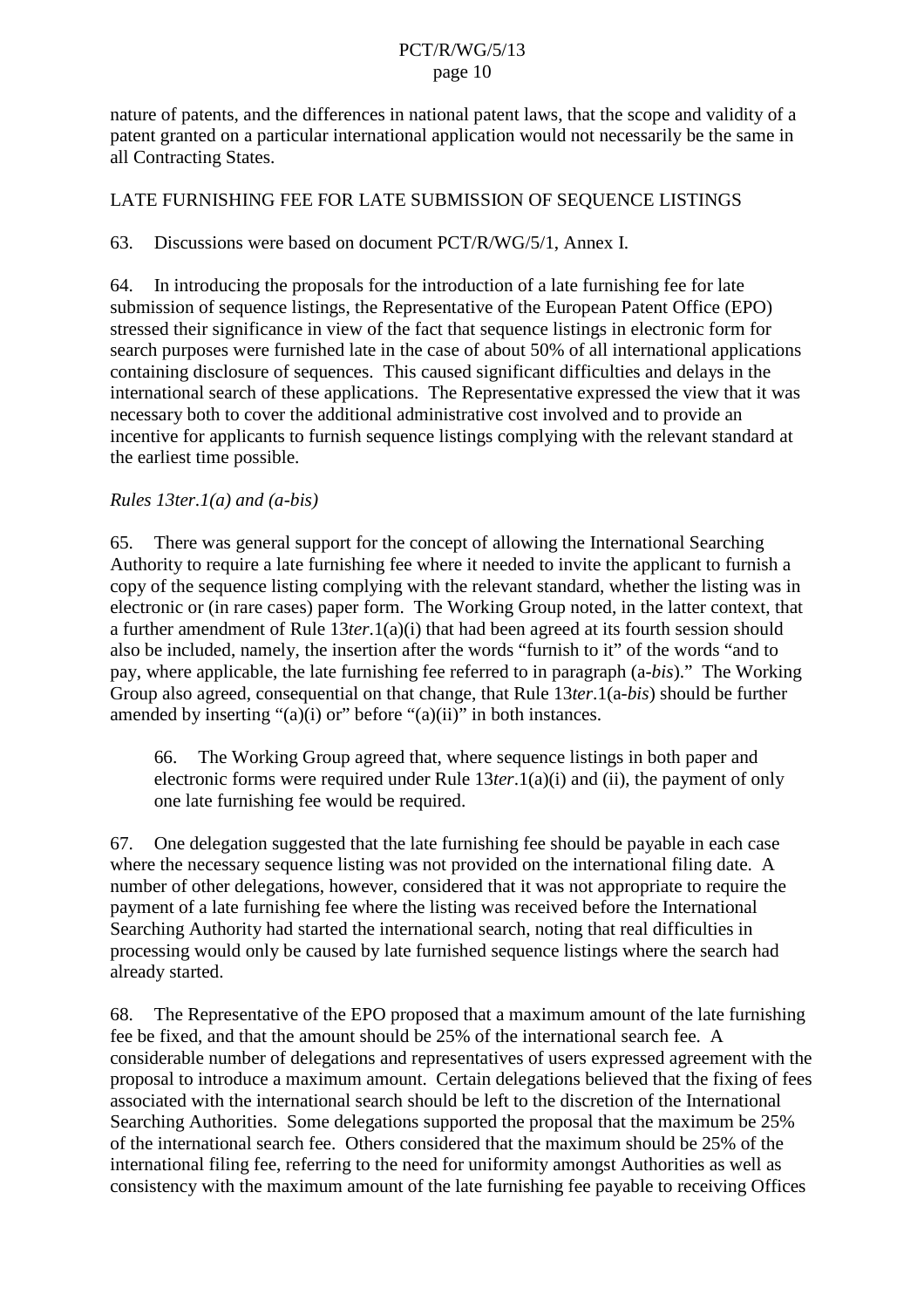<span id="page-10-0"></span>under Rule 12.3(d) and (e) in the case of late furnishing of a translation needed for the purposes of international search. One delegation suggested that the amount was largely arbitrary, since there had been no study on how the level of the fee related to the degree of burden involved for Authorities.

#### *Rule 13ter.1(c)*

69. The Working Group agreed that, if a sequence listing and any required late furnishing fee were received after the time limit fixed in the invitation but before the International Searching Authority had declared that a meaningful search could not be carried out, the Authority should use that listing. While one representative of users felt that a specific statement to this effect may be useful, the Working Group concluded that the words "shall not be required to search" provided sufficient flexibility to allow the search to be carried out anyway.

70. The Working Group agreed to further amend Rule 13*ter*.1(c) as follows:

"(c) If the applicant has does not, within the time limit fixed in the invitation, furnished the required sequence listing and paid any required late furnishing fee comply with an invitation under paragraph  $(a)$  within the time limit fixed in the invitation, the International Searching Authority shall only not be required to search the international application to the extent that such non-compliance has the result that a meaningful search can ean to be carried out."

## *Rule 13ter.1(f)*

71. The Representative of the EPO proposed the deletion of the words ", subject to Article 34," from Rule 13*ter*.1(f), suggesting that the reference to Article 34 was confusing and misleading to applicants, noting that the Rule was intended to cover situations in which sequence listings were filed for the purposes of the international search and not as amendments of the international application. On the other hand, it was noted that applicants had a right under Article 34(2)(b) to file amendments of any part of the application as filed, including the sequence listing part. The Representative noted that it was extremely difficult, if not impossible, for an examiner to ascertain what amendment had been made to a sequence listing and to assess whether the amendment resulted in added matter within the meaning of Article 34(2)(b). It was important, in any event, to make a clear distinction between a sequence listing filed as an amendment of the international application and one filed for the purposes of Rule 13*ter.*

72. Several delegations expressed concern, however, that the simple deletion of the reference to Article 34 would have effects beyond the clarification intended. The Secretariat noted that the structure of Rule 13*ter* might be improved by making a clearer distinction between a sequence listing forming part of the description and one provided for the purposes of international search, and suggested that it might be desirable to review the wording of the Rule in that context.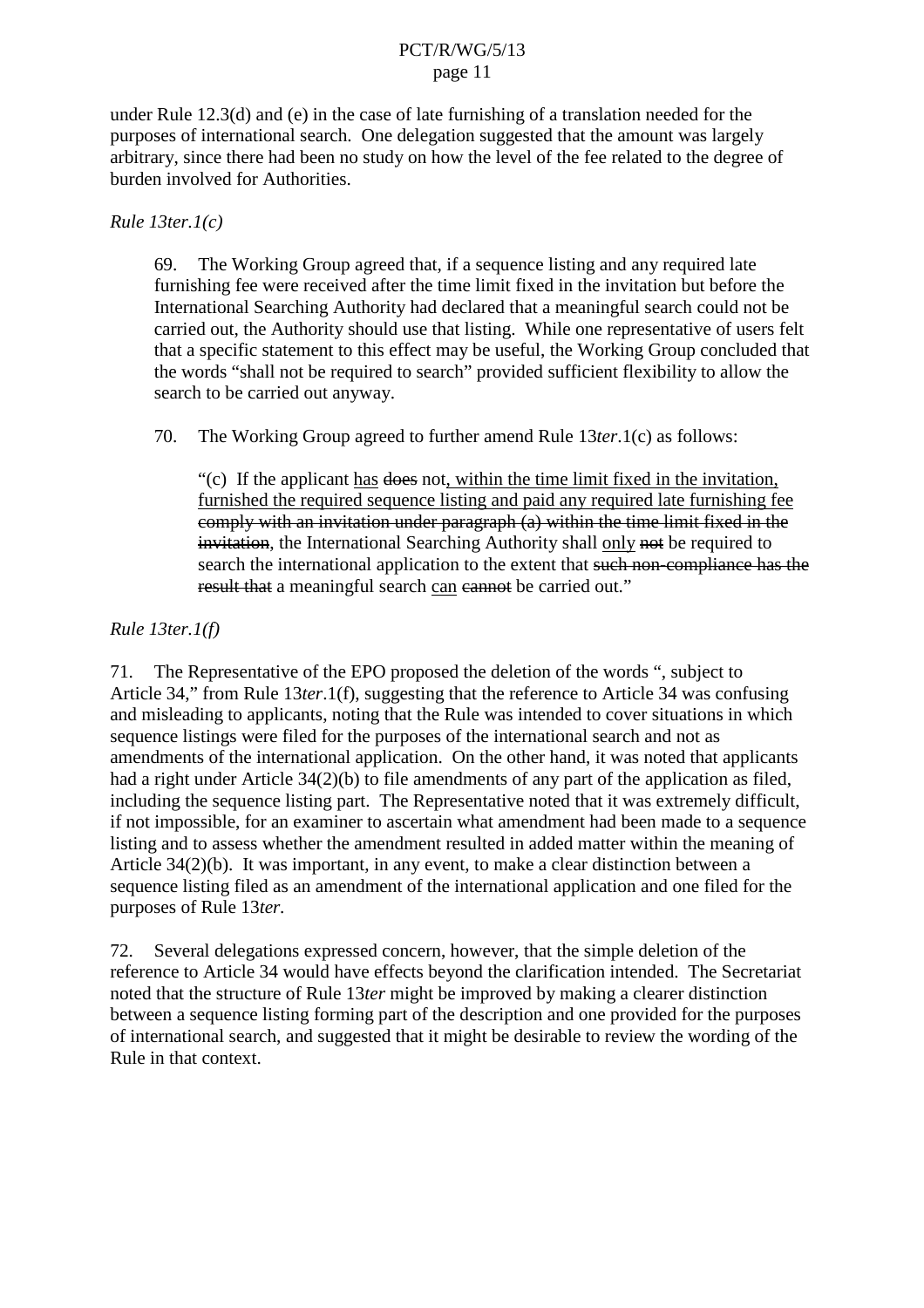73. The Working Group agreed that the issues outlined in paragraphs [63](#page-9-0) to [72](#page-10-0), above, should be further discussed by the International Authorities, using the electronic forum of the Meeting of International Authorities under the PCT, with a view to the submission of a revised draft of proposed amendments of Rule 13*ter* to the Working Group for approval at its next session and subsequent submission to the Assembly for adoption in September 2004.

## CENTRAL ELECTRONIC DEPOSIT SYSTEM FOR SEQUENCE LISTINGS

74. Discussions were based on document PCT/R/WG/5/3.

75. Many delegations expressed great interest in the proposals contained in the document, noting that there was a real need to provide systems enabling sequence listings to be efficiently filed and made available to International Authorities, designated and elected Offices and third parties, and to avoid the need to handle extraordinarily voluminous applications filed on paper. It was noted that the problem was an international one concerning national patent applications as well as international applications. While the specific proposals made represented a step in the right direction, a number of comments, concerns and suggestions were made, as outlined in the following paragraphs.

76. Several delegations were concerned that, for the purposes of disclosure of the invention, a reference to a deposited sequence listing might not serve the same function for the purposes of national law as the inclusion of the sequence listing part of the description as a part of the international application itself, and that proposed Rule 5.2(a)(ii) might not be sufficient to address this issue. Any solution would need to avoid inconsistency with, for example, Articles 3, 5 and 11.

77. Several delegations suggested that an alternative approach be considered, whereby a sequence listing in electronic form (only) would first be filed with the receiving Office as part of the international application (even if filed on paper); such a procedure had already been established in Part 8 of the Administrative Instructions. That sequence listing could be transmitted by the receiving Office to a sequence listing data bank which would then make it available, in accordance with the usual requirements and restrictions set out in the Treaty as to access to documents, to Authorities, designated and elected Offices and third parties. Even though the remaining part of the international application comprising the request, written description, claims and drawings (if any) might be received in a different format (on paper) and stored separately, the two parts would together be considered to constitute the application. For such a system to be workable, the data bank would of course need to be willing and able to meet the procedural and other requirements of the PCT.

78. It was agreed that, before a decision could be made as to the desirability of a deposit system of the kind proposed, the benefits which would accrue to different users would need to be established. It would need to be clear that the system would meet the requirements of users, including applicants, receiving Offices, the International Bureau, International Authorities, designated and elected Offices, and third parties with different interests, noting the different times and reasons for which a sequence listing would need to be available for different purposes. The data bank would need to allow reliable access to those in respect of whom access to the information was required or permitted at any particular time. It should permit easy downloading of sequence listings to the search databases used for search purposes by patent Offices including International Authorities. The means for both uploading and downloading information would need to be studied carefully, since normal Internet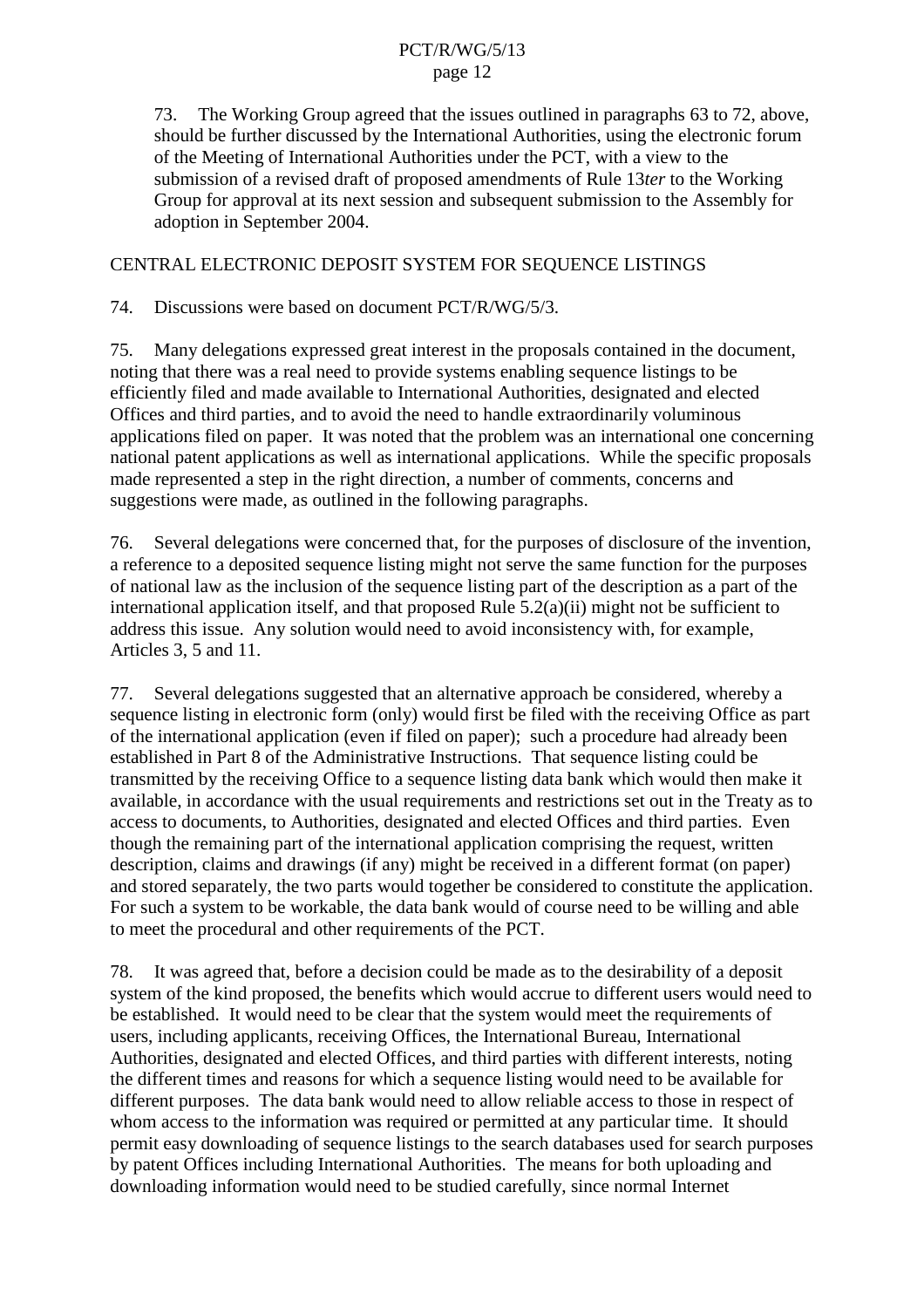connections might be inadequate for very large sequence listing files. It would also need to offer flexible access, including the selection of specific sequences in cases where a sequence listing contained more than one sequence. The necessary hardware and software requirements (including communication means as well as storage) would need to be studied.

79. Concerning the possibility that such a data bank might be established and operated by the International Bureau, a number of delegations and representatives of users raised the question of the cost of setting up and running the necessary systems and associated infrastructure.

80. One delegation suggested that an existing sequence listing database institution might be able to provide such a facility. The Secretariat noted that the proposal expressly mentioned that possibility, although the main existing sequence listing data banks had in the past not been in a position to undertake all the necessary patent-related functions, such as storage of listings with a guarantee of legal certainty as to their content on the filing date of the application and ensuring that the provisions of the Treaty concerning access and publication would be met.

81. The costs associated with various possibilities for the establishment and maintenance of such a data bank would, in particular, need to be identified and justified in the light of the potential benefits, as would the means by which it might be financed.

82. The Working Group agreed that the Secretariat, in consultation with the Meeting of International Authorities under the PCT, should prepare a revised proposal, including a study of the practical as well as legal considerations mentioned above, for submission to the Working Group at a future session.

## "MISSING PART" REQUIREMENTS

83. Discussions were based on document PCT/R/WG/5/8.

84. The Working Group was generally in favor of the proposals contained in the document, and invited the Secretariat to prepare revised proposals, for consideration at the next session, taking into account the comments and suggestions set out in the following paragraphs, noting particularly that certain delegations considered that it would be necessary to include a reservation provision in respect of the effect in the national phase for their countries (see paragraph [91,](#page-13-0) below).

## *Rule 4*

85. One representative of users expressed concern about possible unintended consequences of the proposed inclusion in the request under Rule 4.18 of a pre-printed statement that the contents of the earlier application(s) the priority of which was claimed were incorporated by reference. The representative suggested that the applicant be given the opportunity to omit the statement, noting that the applicant, in certain cases, may have good reasons not to have the whole contents of the earlier applications automatically incorporated by reference into the later filed application.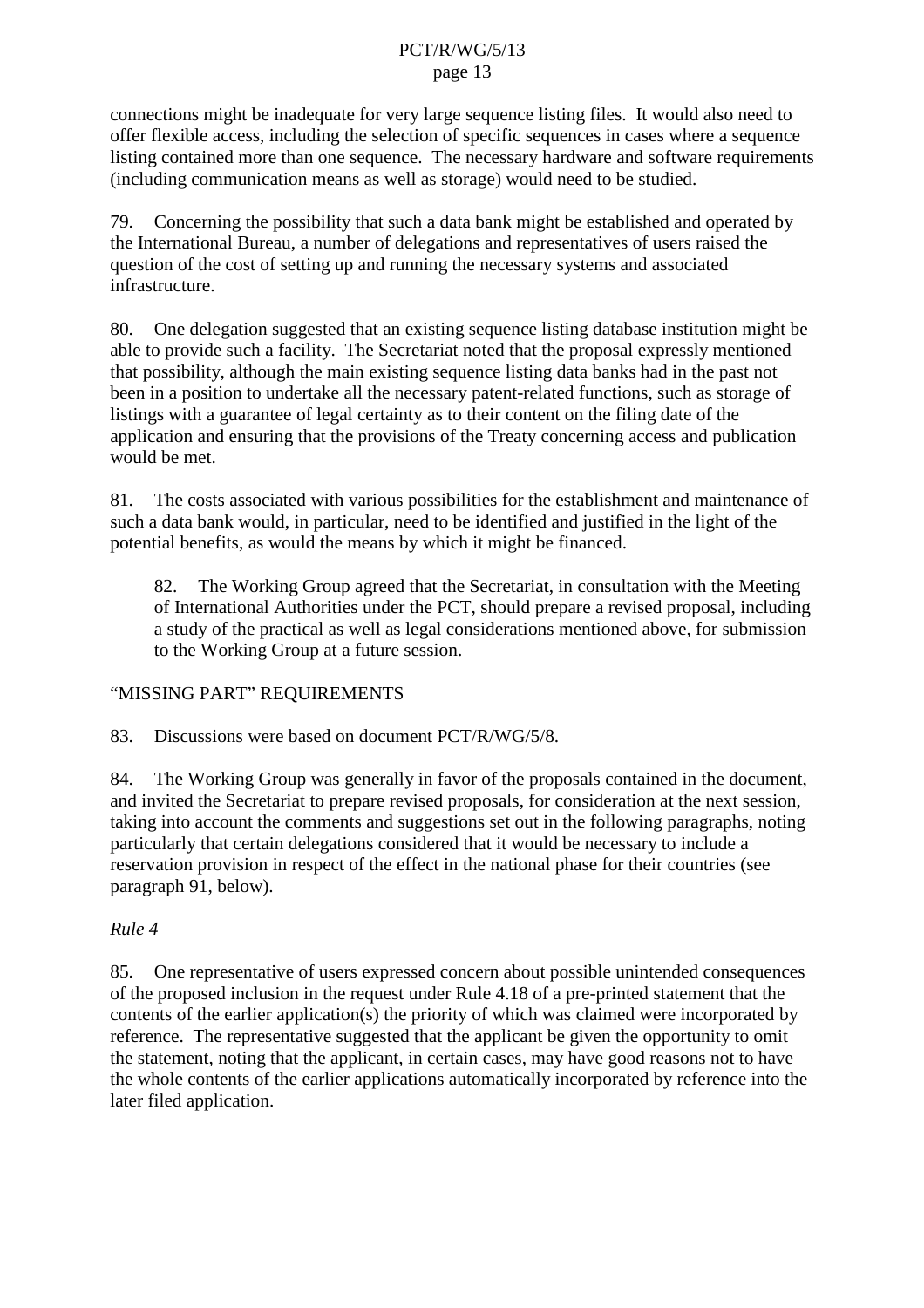<span id="page-13-0"></span>86. Suggestions as to how to address that concern included the possibility of limiting the incorporation by reference to drawings contained in the earlier application so as to avoid a possible conflict with Article 14(2) and the possibility of requiring the applicant to check a box in the request to take advantage of the incorporation by reference of the earlier application.

87. The Working Group, noting that the concern would only be relevant in very few cases, agreed that it would be preferable to retain a provision providing for the automatic incorporation by reference of the earlier application, but somehow limited to the purpose of possible subsequent inclusion of missing parts into the later filed application, including the case where the missing part included matter which was new in the application in question but which was completely contained in the earlier application.

88. Several delegations and representatives of users questioned the need for formal confirmation of the "incorporation by reference" statement under Rule 4.18 and suggested that it may be sufficient to further amend that Rule so as to clarify that the "incorporation by reference" (rather than the statement) was for the purposes of Rule 20.5(e); the expiration of the time limit under Rule 20.5(e) for the furnishing of missing parts would thus automatically result in the incorporation by reference ceasing to have effect.

89. One representative of users suggested replacement of the specific reference in Rule 4.18 to Rule 20.5(e) with a more general reference as to the purpose of making such statement (such as, for the purposes of incorporation by reference of missing parts completely contained in the earlier application) so as to ensure that the statement would also be effective in the national phase before designated Offices.

90. One delegation expressed its concern that the proposed incorporation by reference could be considered to conflict with the disclosure requirements under Article 5 and suggested that an amendment of the Treaty may be required. Another delegation expressed its general concern about the introduction into the PCT, by way of amendments to the Regulations, of the concept of incorporation by reference, since, in its view, the concept would not be supported by any of the provisions of the Treaty and could thus be introduced only by revision of the Treaty itself.

91. Some delegations suggested that a transitional reservation provision be added so as to allow Contracting States whose national law was not compatible with the envisaged amendments of the PCT Regulations not to apply those amendments for as long as such incompatibility existed.

92. Following a suggestion by the Secretariat, the Working Group agreed that possibilities should be explored as to whether the proposed incorporation by reference could be extended to cover the contents of such earlier application for the purposes of overcoming Article 11(1) defects (such as missing claims or a missing description).

## *Rule 20*

93. One delegation noted that the proposals in respect of missing parts in Rule 20 were not consistent with its national law.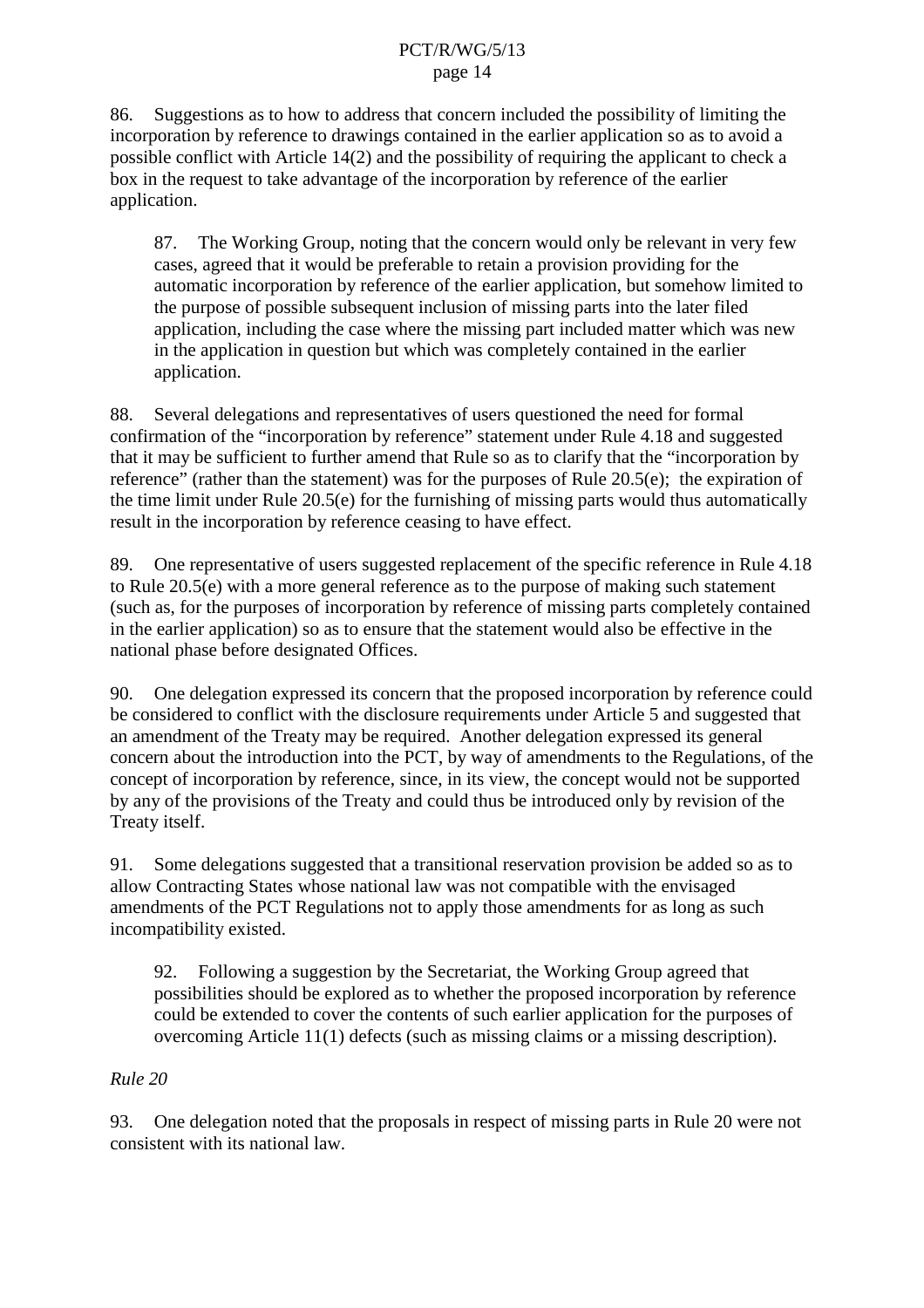94. One delegation suggested that the contents of Rule 20.4(b) should be moved to Rule 20.3.

95. One delegation suggested that Rule 20.5(b) be split into two paragraphs, one dealing with the situation where the missing part was submitted before, and the other after, an international filing date had been accorded. Such a change would result in further simplification of the Rule and, in certain situations, would also afford more time to applicants to meet the requirements under the Rule.

96. One delegation proposed that the applicant should be required to submit a certified copy instead of a simple copy of the earlier application within the same time limit within which the missing part must be furnished. A representative of users noted that in many cases it would not be possible to obtain such a copy within that time limit.

97. The Working Group noted that, under the corresponding provisions in PLT Rule 2.4, a Contracting Party could require that a simple copy be filed within the same time limit as that for furnishing the missing part and, in addition, that a certified copy be filed within a time limit of not less than four months from the date of the invitation to furnish such copy.

98. The Working Group invited the Secretariat to consider whether a similar option was needed in Rule 20.5, taking account of the fact that Rule 17 already required a certified copy of the priority document to be submitted within 16 months from the priority date.

99. In this context, several delegations and representatives of users suggested that a certified copy of the earlier application should not be required under Rule 20.5 in the situations covered by Rule 17.1(b) and (b-*bis*).

100. Two delegations suggested that the requirement under proposed Rule 20.5(e)(iii) that the missing part be completely contained in the earlier application should be deleted since, in some cases, such a check would be difficult for the receiving Office to perform, for example, where a translation of the earlier application was required or technical evaluation was necessary. This suggestion was opposed by two other delegations, noting that this matter had been fully discussed in the context of the corresponding provision in PLT Rule 2(4)(iv) and pointing to the fact that, under the PLT, the procedure might be applied by Offices as a purely clerical check (see PLT Note R2.04).

101. One delegation suggested that the International Searching Authority rather than the receiving Office should be responsible for checking whether the missing part was completely contained in the earlier application, as this check would not necessarily be purely clerical, in particular where the earlier application was in a different language.

102. In the course of the discussion, the Working Group noted that Note 5.21 on PLT Article 5(6)(b) expressly stated that, where it was subsequently determined, for example, in the course of substantive examination, that the missing part was not completely contained in the earlier application, the Office may rescind the filing date and re-date the application. However, no similar sanction appeared to exist under the PCT. One representative of users suggested that, in the case of an international application, non-compliance with the requirement that the missing part be completely contained in the earlier application could be dealt with in the national phase under national law provisions relating to added matter.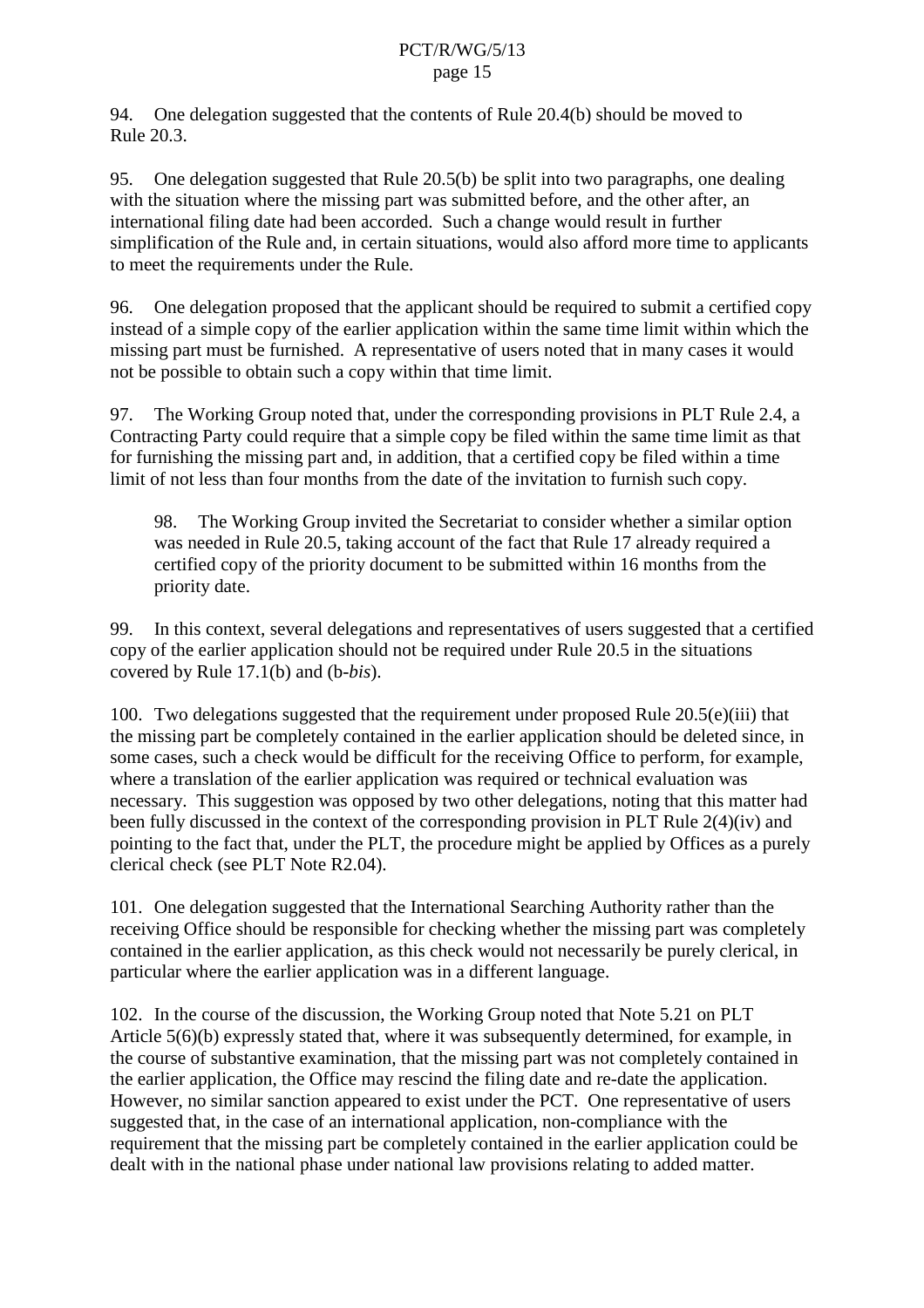Alternatively, the procedure under Rule 82*ter* could be extended to cover such cases. One delegation suggested that a review procedure analogous to that proposed in respect of restoration of priority (review only in case of reasonable doubts) could be considered.

103. The Working Group invited the Secretariat to study the matter further. The Working Group agreed to defer further consideration of the appropriate time limits (one or two months) under Rules 20.3(d), 20.5(c) and 26.2.

104. One representative of users suggested that the time limits under those Rules should all be two months for consistency with the PLT. One delegation stated that it could accept a two month time limit under Rule 20.3(d) since the international filing date had not yet been accorded at that time, but still favored a one month time limit under the other two provisions.

#### SINGLE RECORDAL OF CERTAIN CHANGES DURING THE NATIONAL PHASE

105. The Working Group approved a suggestion by the Secretariat that the latter should study the possibility of providing for a request, to be made in a single document submitted to the International Bureau, to record certain changes concerning the applicant, inventor, licensees or security interests in respect of two or more designated or elected Offices in which the international application had entered the national phase, similarly to the procedure under PLT Rules 15, 16 and 17 under PLT Article 14(1)(b).

#### RECTIFICATION OF CLEAR MISTAKES (OBVIOUS ERRORS)

106. Discussions were based on document PCT/R/WG/5/2.

107. Several delegations and representatives of users expressed support in principle for the amendments proposed in the document. The Secretariat noted that, in general, the criteria for rectification of obvious errors under existing Rule 91 were very strict and not always easy to interpret. There was often great difficulty in deciding how to apply the requirement that a rectification be obvious in the sense that "anyone" would "immediately" realize nothing else could have been intended than what was offered as rectification. Read literally, this would suggest that a rectification might not be authorized if there was one person who would not immediately recognize that the rectification was obvious. The result was a range of different practices applied by the various Offices and Authorities.

108. One delegation expressed its concern that the proposals did not streamline or simplify the procedures for rectification but rather introduced new standards and added complexity to the system; in their current form, the proposals would not be acceptable to the delegation. The delegation suggested that rectification of mistakes should be restricted to mistakes of a minor nature, such as clerical and typographical errors, so as to keep the system simple and transparent.

109. After some discussion in which differing views were expressed, the Chair concluded that there was at present a wide variation in the interpretation of, and practice under, Rule 91, highlighting the need for an overhaul of the system so as to achieve more harmonized practices. The Working Group invited the International Bureau to further study the different practices and approaches, focusing, in particular, on the issues raised in the discussion. These included: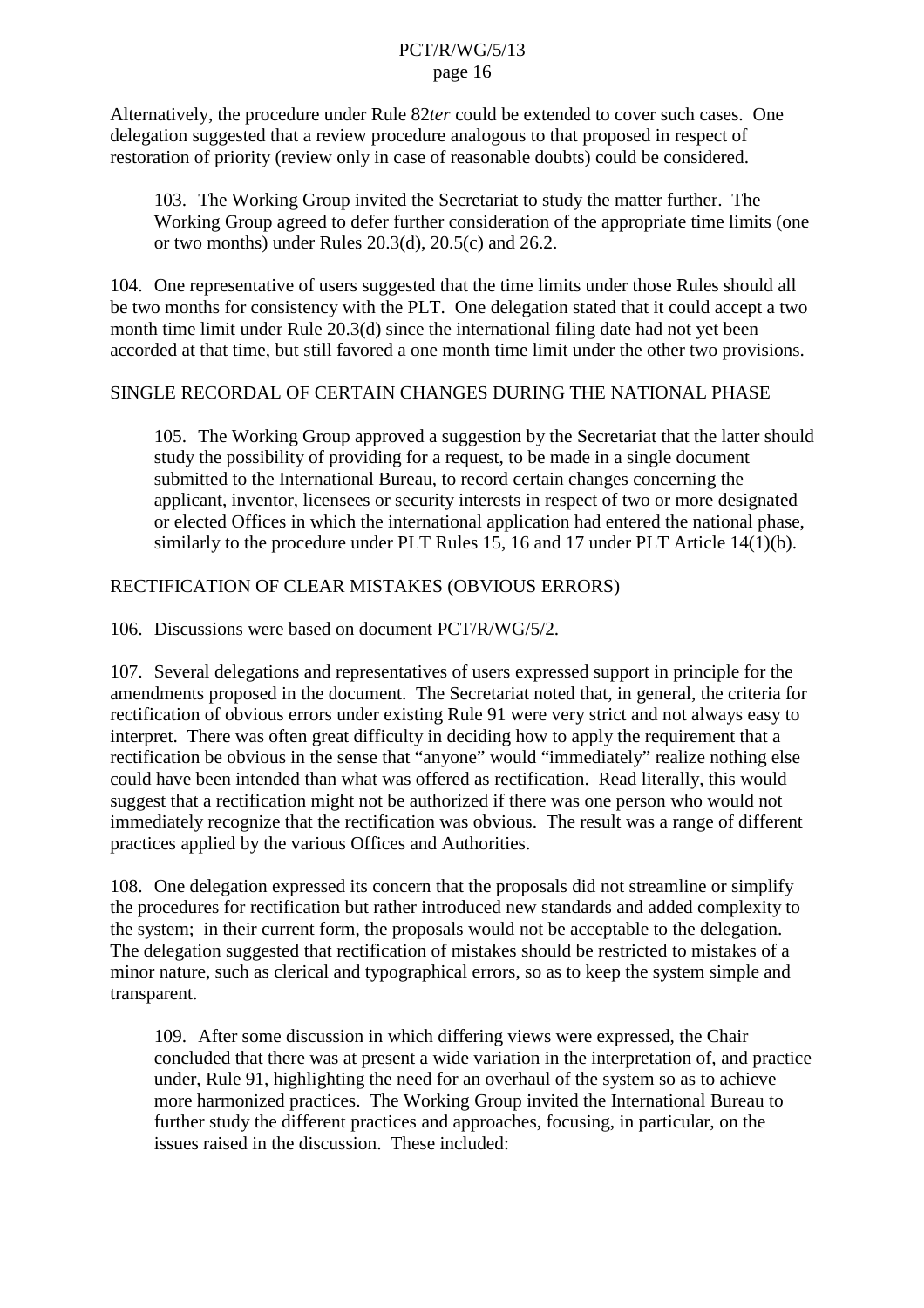(a) the definition of "mistakes" which should be rectifiable;

(b) the question whether, in the light of such definition of "mistakes", it was necessary to provide expressly that the omission of "an entire element or sheet of the international application" shall not be rectifiable; if so, what was meant by an "entire element" having regard to the term "elements" in Article  $11(1)(iii)$ , and whether it was necessary to explain that no change of meaning was intended by the proposed deletion of the words "even if clearly resulting from inattention, at the stage, for example, of copying or assembling sheets;"

(c) the authorities (receiving Office, International Searching Authority, International Preliminary Examining Authority, International Bureau) which should be responsible for the rectification of mistakes appearing in different elements of the international application (request; description, claims and drawings; corrections and amendments; other documents) and the responsibility of different authorities in different stages of the international phase (Chapter I and Chapter II);

(d) the basis on which the relevant authority should make the finding whether an alleged mistake is a rectifiable mistake, that is:

- (i) the notional person who should understand what was intended (for example, a person skilled in the art, or a person in the relevant authority);
- (ii) the question of what should be the "applicable date" to be used in determining the allowability of a rectification of a mistake, depending on the element of the international application (request; description, claims and drawings; corrections and amendments) or other document in question;
- (iii) the circumstances (if any) in which account should be taken of the contents of extrinsic documents, including the question as to which documents should be considered to be extrinsic (for example, a coverletter or other document of record contained in the files of the receiving Office on the international filing date; an earlier application the priority of which was claimed; instructions from the applicant to the attorney);

(e) the question whether, in accordance with the principle of *lex specialis*, rectification of a mistake should be permitted under Rule 91 if a specific remedy existed elsewhere in the Treaty or Regulations, for example, in respect of correction of priority claims under Rules 26*bis*;

- (f) the time limit for submitting a request for rectification, including:
	- (i) the question whether a request for rectification of a mistake in the international application should be submitted before international publication; and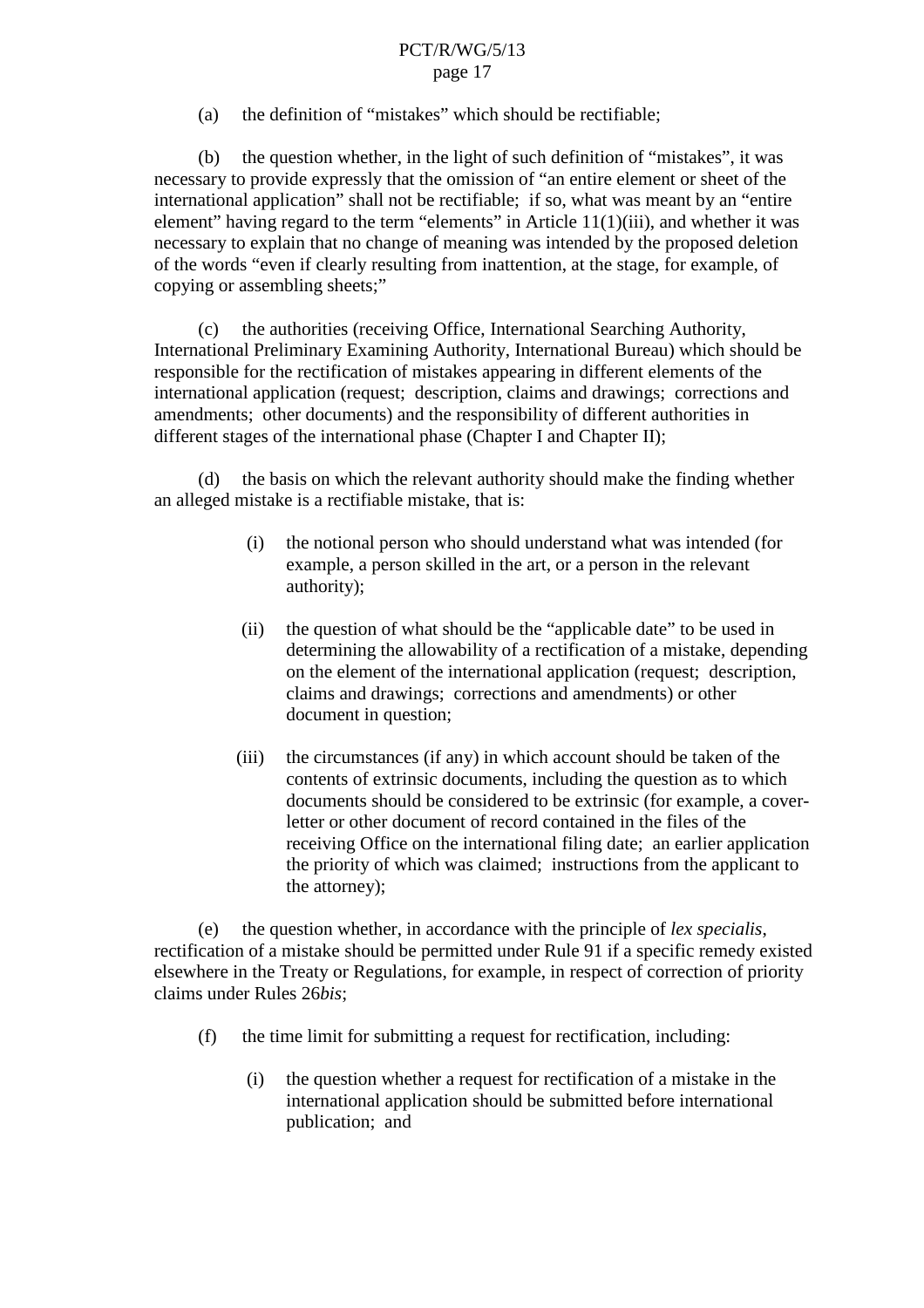(ii) the question whether rectification of mistakes in the description, claims or drawings of an international application should be permitted after the start of the international preliminary examination procedure or whether any mistake should be "correctable" at that stage only by way of an amendment;

(g) the need to provide that a rectification under Rule 91 should have no effect in any designated or elected Office where the processing or examination of the international application has already started (in the case of early entry into the national phase);

(h) the question whether the request for rectification should, in all cases, contain a brief explanation of the mistake and the proposed rectification;

what, if any, further action is necessary where a mistake in the description, claims or drawings, or a mistake in the correction of a priority claim, is rectified after the international search report and the written opinion of the International Searching Authority have been established.

110. The Working Group also invited the International Bureau to study suggestions that Rule 82*ter* be amended:

(a) to require designated and elected Offices to rectify certain decisions taken by the receiving Office or the International Bureau during the international phase if that Office or the International Bureau accepted that the decision taken was erroneous;

(b) to avoid designated and elected Offices having to decide disputes between the applicant and the receiving Office or the International Bureau as to whether certain decisions taken by the receiving Office or the International Bureau during the international phase were erroneous.

111. One representative of users stressed the importance of present Rule 82*ter* as the only provision in the PCT which would guarantee applicants a review by designated and elected Offices of certain decisions taken during the international phase by the receiving Office and the International Bureau, noting that, in particular, certain receiving Offices did not, under their national laws and practices, offer any review procedure with regard to decisions taken by them during the international phase.

#### OPTIONS FOR FUTURE DEVELOPMENT OF INTERNATIONAL SEARCH AND EXAMINATION: MAKING GREATER USE OF INTERNATIONAL REPORTS

112. Discussions were based on documents PCT/R/WG/5/9 and 9 Corr.

113. The International Bureau recalled that the documents did not contain specific proposals oriented towards a specific goal but rather outlined a very broad range of possibilities, generally disposed towards improving the quality of patents which are issued around the world. They represented the very preliminary stages of an exploratory exercise. Any concrete measures would be a long way off and there would be much time along the way for consideration of the effect of the changes which would come into effect in January 2004, as well as the ramifications of any possible system which States wished to consider in more detail. With respect to the possibilities involving the conclusion of protocols to the Treaty,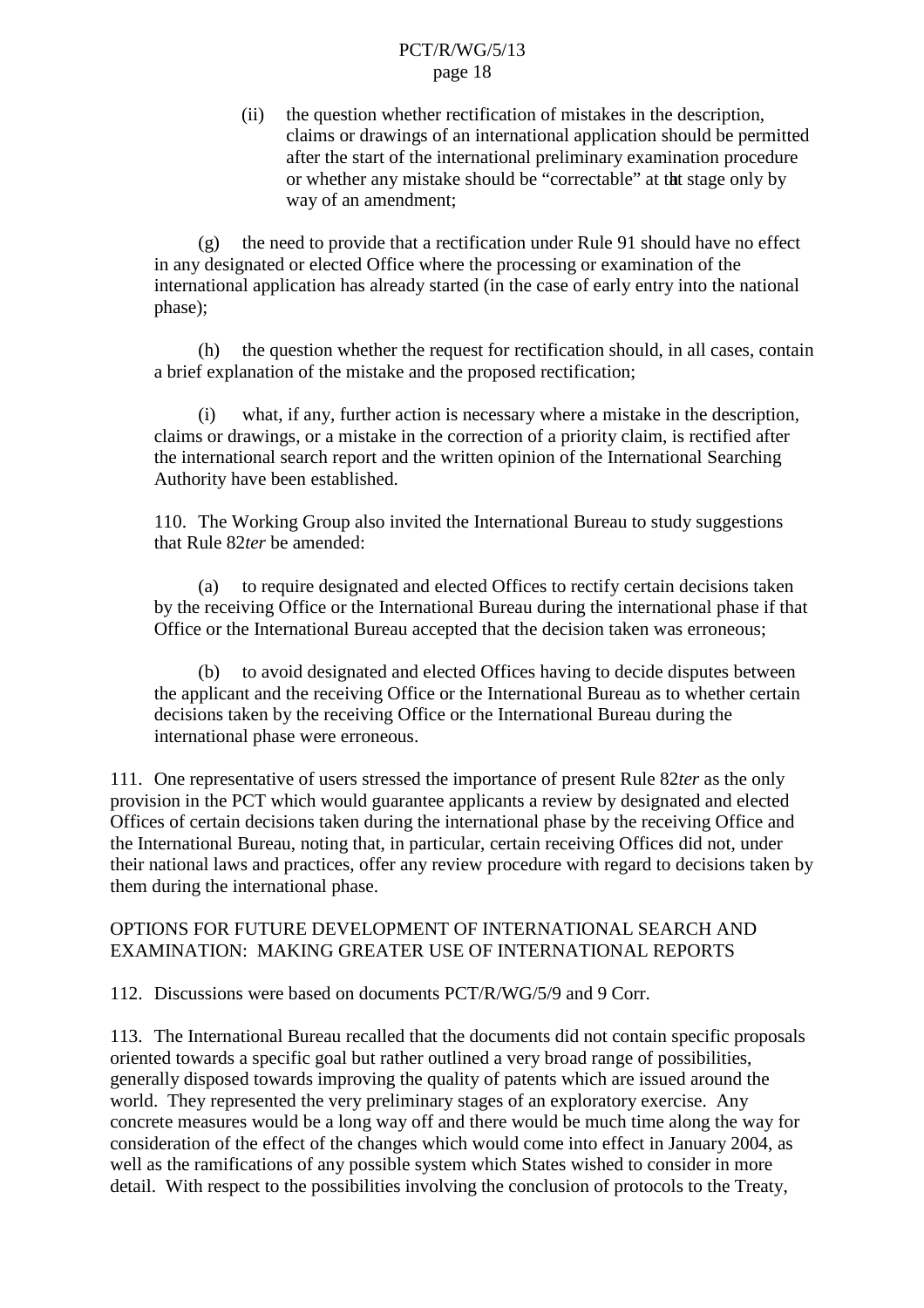these were envisaged as options that States might decide to participate in, allowing more flexibility within the system to meet the needs of particular States and users to the extent that they were considered appropriate in any case.

114. A number of delegations considered that further consideration of any of the options presented in the paper was premature and should not be continued in the present exercise of reform of the PCT. Others suggested that the Working Group might return to these issues, but not for at least 12 months. In particular it was felt that major changes had already been made to the system and the extent to which these worked in practice to address the issues at hand needed to be evaluated. It was pointed out that developing countries had taken on significant commitments towards the development of intellectual property law and infrastructure in recent years, especially those relating to the implementation of the TRIPS Agreement, and, even if new protocols were to be voluntary, they would still entail costs in preparation and evaluation of whether to join. In the latter respect, it was noted that it was sometimes difficult to understand the likely effect of a system in advance of joining it. Concern was expressed as to whether developing countries would be able to give sufficient attention to the negotiation process while their limited specialist resources were occupied in the implementation of the TRIPS Agreement. It was suggested that the result of any new protocol might be a further step towards a world patent, which was not desirable given the significant differences in levels of development and policy needs of the Member States. Some delegations expressed the fear that the establishment of a new protocol would transform the nature of the PCT from a treaty that facilitated international patent applications to a treaty that granted patent rights.

115. Furthermore it was noted by some delegations that there may be pressure on their countries to join any such protocols, and to incur the further costs involved in implementation, though other delegations noted that the aim of several of the possible measures was to reduce costs for small (as well as larger) Offices. It was pointed out that States might be able to achieve some of the same benefits, if they wished to pursue them, by way of national measures and bilateral, rather than international, agreements. Also, from the point of view of many developing countries, expansion of technical cooperation and assistance might be a better way of addressing the problems of small Offices. Concern was also expressed that, if protocols were truly optional, the adoption of different protocols by different States may lead to a tiered system, instead of treating all States equally. One delegation was concerned that the existence of protocols might have an effect on the system which changed its effect even for those which decided not to join the protocols. Some delegations expressed the view that, while the proposed protocols purported to address the workload problems faced by small Offices, those problems in fact were ones faced by large Offices and would be exacerbated by the proposed protocols.

116. Some delegations also considered that certain possible protocols, although leaving options open with regard to national examination and types of law, would reduce policy flexibility to the detriment of addressing specific local needs and policy objectives, including those relating to issues such as public health and the environment, and might form a barrier to development. Any move towards recognition of international search and examination reports might represent an imposition of PCT standards in respect of novelty, inventive step and industrial applicability, pre-judging questions of substantive patent law for which the proper forum for discussion was the Standing Committee on the Law of Patents. Furthermore, relying to a greater extent on international search and examination reports might hinder States which wished to do so from developing search and examination capacity within their national Offices.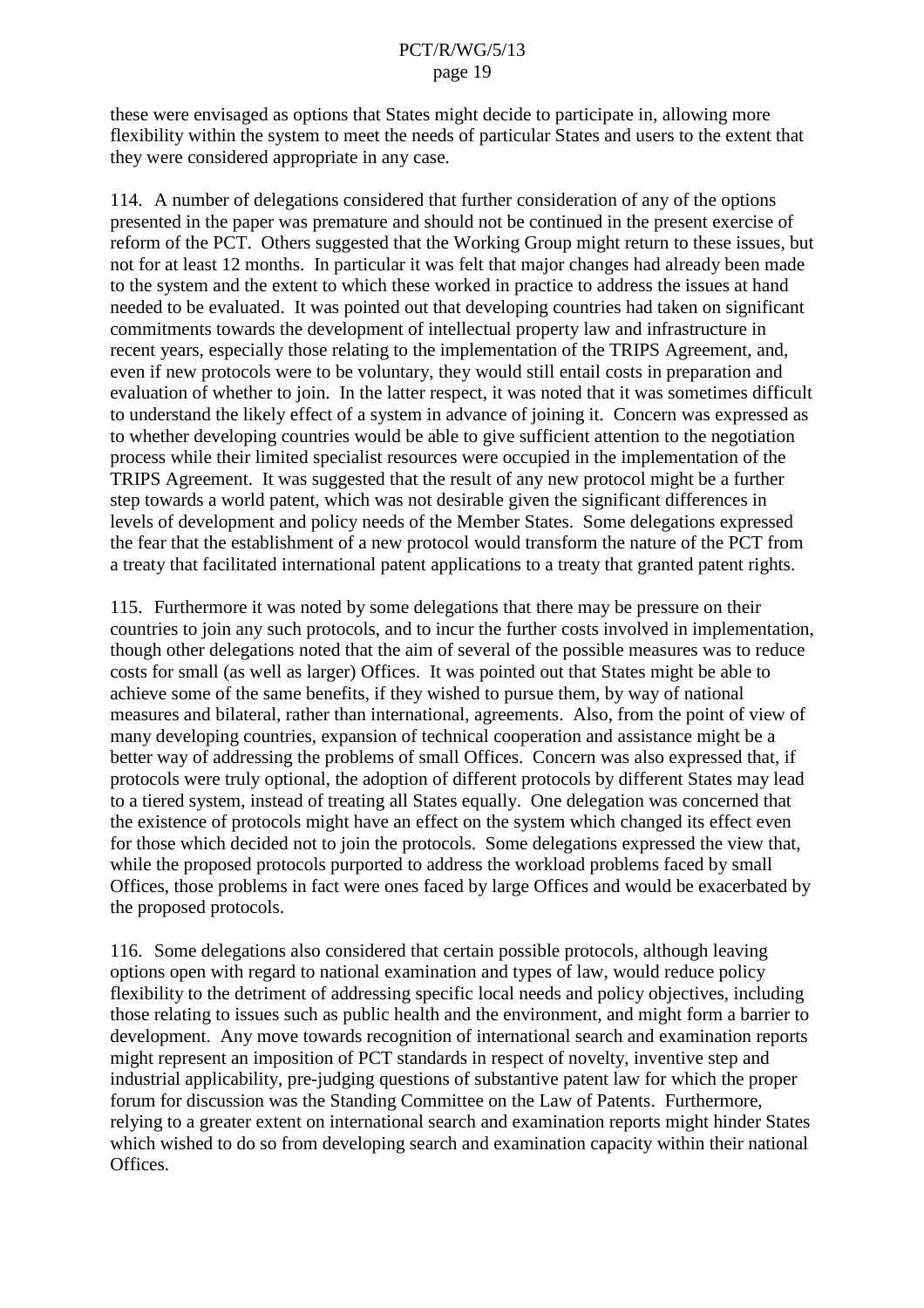117. On the other hand, a number of delegations considered that at least some of the possibilities envisaged in document PCT/R/WG/5/9 merited more detailed consideration. Several delegations considered that drafting of more specific texts regarding particular possibilities would aid discussion. Several delegations indicated, in particular, a wish to strengthen the international phase by improving, and making more consistent, the quality of the search and preliminary examination performed. This could result in the reduction of costs for applicants and of the workload of designated and elected Offices by allowing the results of search and examination to be used to a greater extent. The significant work in this direction which had already been done was noted, recognizing the importance of quality, and including the recent agreement to incorporate a chapter on a quality framework for International Authorities into the revised International Search and Preliminary Examination Guidelines.

118. Some delegations considered that any proposal which represented a move towards a "more binding" effect of an international search or examination report was not appropriate until a greater consistency of quality and degree of harmonization of substantive patent laws had been achieved. On the other hand, the delegation of one State with a small Office considered that PCT reports provided an enormous benefit to them and that any proposal which might improve the quality of those reports, or cause applicants to use the system in a manner which resulted in positive international preliminary examination reports, would be worth considering further. It was noted that a high quality report could be of great use, even if it was made to PCT standards, rather than specific national standards, as long as it was known to what extent the standards of the national law differed. Conversely, one delegation queried, if this was really the case, why it was necessary to spend time on substantive patent law harmonization.

119. One delegation of a State with a small Office considered that it was important to follow up quickly on the recent significant improvements to the system. Another such delegation pointed out that times and needs were inevitably changing and that it was essential to evaluate how the system could work best to the advantage of States which currently operated registration systems. However, another such delegation also noted that it would be necessary to ensure that any further measures taken did not in fact result in reduced quality of reports, which were vital to the national system.

120. Several delegations expressed concern that some of the possibilities would extend the international phase or delay the production of international search and examination reports, to the detriment of reasonable certainty for third parties. On the other hand, one delegation suggested that there may be situations where extra time in the international phase and delayed processing may be of benefit not only to the applicant but to all concerned.

121. Some delegations were of the view that, while many of the possibilities set out in the documents were worth considering, there was a risk that introducing measures by means of several optional protocols might result in a fragmented system, which might be more complex, rather than simpler, for users. It might also be difficult to bring the system back together into a coherent whole at a later stage.

122. Most representatives of users indicated a strong desire to increase the quality of the international search and preliminary examination by providing further options including multiple or top-up searches and additional possibilities for amendment and further examination in the international phase, so as to bring the international application to a point where it could achieve a positive international preliminary report on patentability. This would allow applicants to know that any patent granted would have a high presumption of validity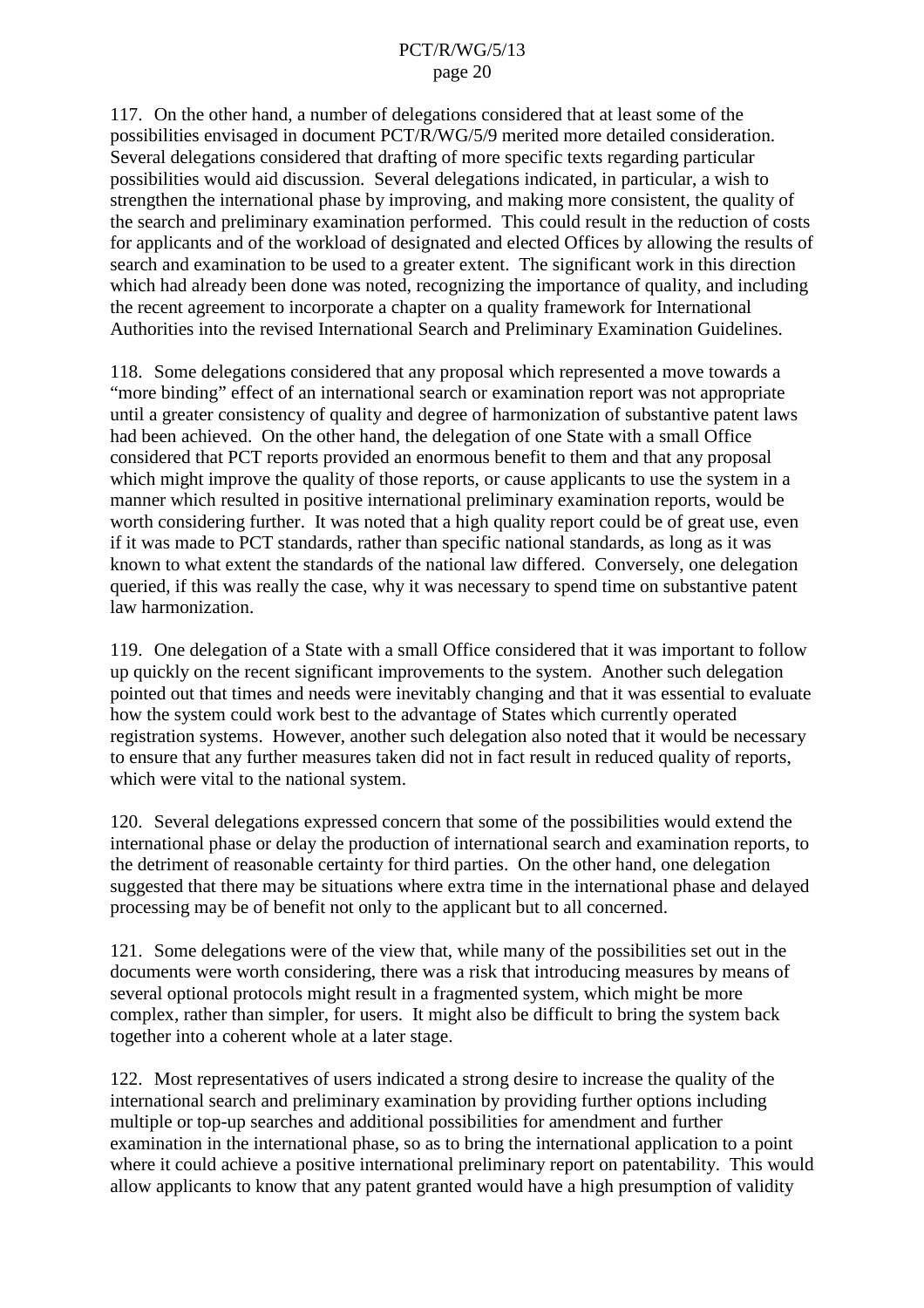before the cost of translations into many languages need be incurred. However, it was emphasized that it was important that this remain optional. If it made the system more expensive in all cases, even where extra services were not desired, then it would make the PCT route less attractive for users instead of more attractive. User representatives emphasized that, among all the issues, the quality of the international search was of prime importance. One representative of users noted that it would be useful to measure the quality of searches made by different Offices and International Authorities by comparing search results on different members of patent families.

123. One representative of users also suggested that there were further areas which should be considered in relation to the quality of international examination reports, specifically their completeness, since under Rule  $66.2(a)(v)$  at present, it was a matter of discretion for the International Preliminary Examining Authority whether it wished to accompany an international preliminary examination report with observations on clarity of the claims, description, and drawings, or the question of whether the claims were fully supported by the description. It was also noted that well-examined patents were a benefit for competitors, as well as applicants, since their position was more certain, benefiting both innovation and competition.

124. Some representatives of users also expressed a number of reservations. In particular, it was noted that even an optional protocol might become effectively mandatory. They also considered that the lack of harmonization of laws at present suggested that moves towards a system of binding reports would be premature. Also, lack of consistency of quality might lead to forum shopping. It was suggested that some of the objectives in the document might be pursued more effectively at the national level.

125. Some delegations considered that the expressions of concern related to issues which applied more to the creation of protocols than to some of the other matters in the paper, which were more in the nature of improvements to the quality of search and examination reports delivered within the framework of the existing system, without creating any new obligations on States. Several delegations felt that the type of matters considered in paragraphs 32 to 42 of document PCT/R/WG/5/9 fell into the latter category and were worthy of further consideration.

126. There was, clearly, a divergence of views as to whether, and to what extent, the issues considered in the documents should be taken forward by the Working Group.

127. The Working Group agreed with the suggestion that the Director General should undertake consultations, prior to the May 2004 session of the Working Group, on all matters relating to document PCT/R/WG/5/9, to ensure a successful outcome of the Working Group session in May. Without prejudging any of the outcomes, the consultations would relate to matters necessary for him to determine whether further documents should be put to that session and, if so, what subjects they should cover.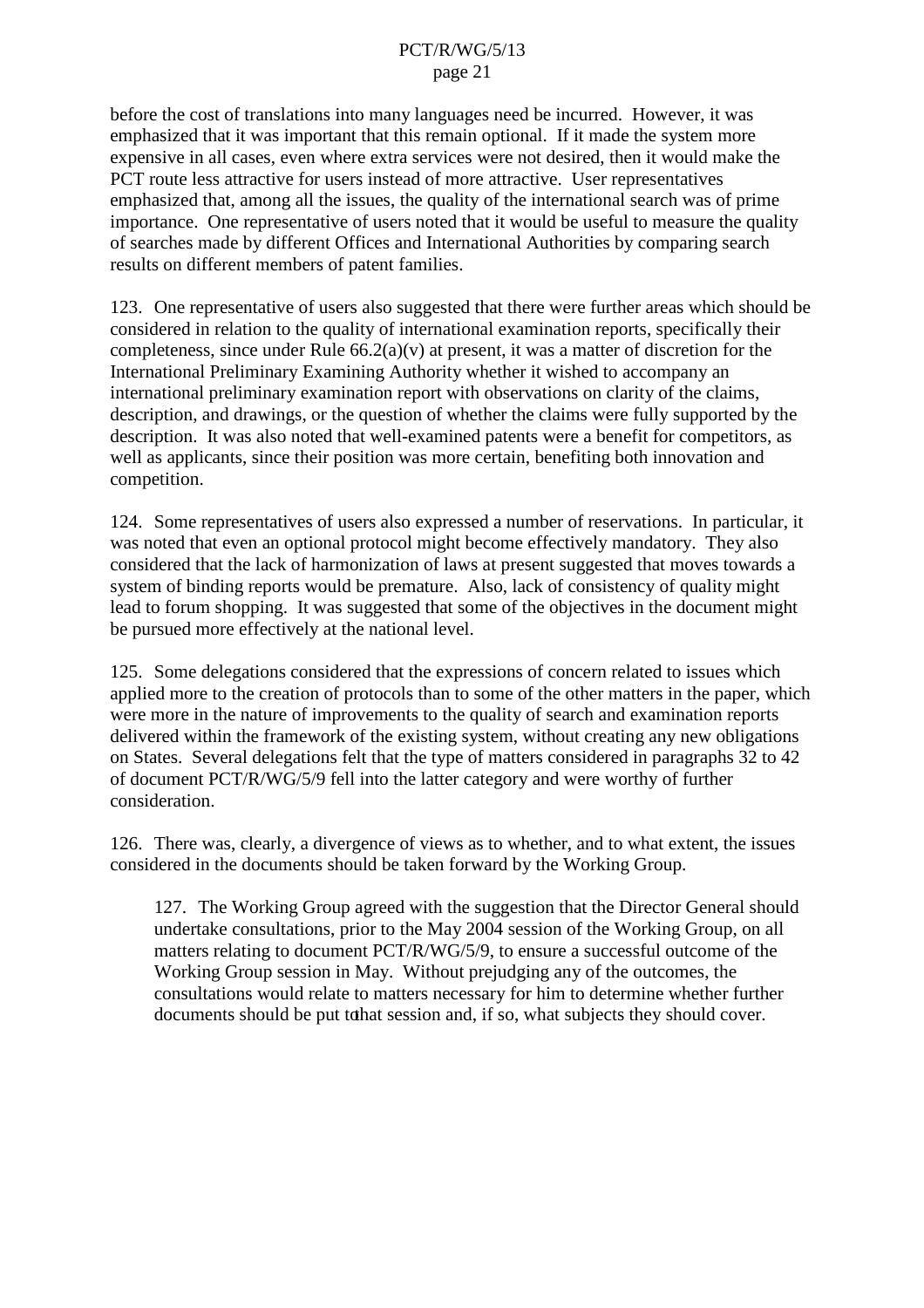#### PROPOSALS BY SWITZERLAND REGARDING THE DECLARATION OF THE SOURCE OF GENETIC RESOURCES AND TRADITIONAL KNOWLEDGE IN PATENT APPLICATIONS

128. Discussions were based on document PCT/R/WG/5/11 Rev. (a corrected version, in English only, of document PCT/R/WG/5/11).

129. The Delegation of Switzerland introduced the document, noting that it was identical in content to document PCT/R/WG/4/13, which had been introduced to the fourth session of the Working Group. As previously explained, the proposed amendments to the Regulations were intended to increase transparency in the context of access to genetic resources and traditional knowledge and the fair and equitable sharing of benefits arising out of their utilization, and to provide a simple and practical way forward which could be introduced in a timely manner.

130. There was general recognition of the importance of the issues relating to access to genetic resources and traditional knowledge and of the fair and equitable sharing of benefits arising out of their utilization. A number of delegations pointed out that these issues were important to the people of many States. Traditional knowledge and genetic resources were not owned only by indigenous peoples of developing countries. A way needed to be found to support economic and ecological benefits for all.

131. There was a divergence of views as to how best to achieve the common goal of finding timely solutions to the issues at hand. In particular, a number of delegations expressed doubt as to whether the matters were ones which should be addressed by means of changes to the patent system and, even if so, whether the Working Group was the appropriate forum to discuss these issues at the present time, noting that the subject was still being discussed more broadly at the international level in different forums, including WIPO's Intergovernmental Committee on Intellectual Property and Genetic Resources, Traditional Knowledge and Folklore ("the Intergovernmental Committee").

132. Other delegations welcomed these proposals, believing that it was necessary to address the issues now and that it was timely for this forum to consider, at least to some extent, whether provisions of the type proposed were permissible under the PCT, whether they were desirable, consistent with other international agreements, and whether they would successfully meet the intended objectives.

133. Several delegations considered that the proposals seemed constructive and pragmatic and should be considered in more detail in the Working Group. Some considered that early agreement in this forum might send a useful signal elsewhere, encouraging further progress on these and related issues, including those raised in discussions on substantive patent law harmonization. One delegation considered that, while the same issues would, of course, affect national patent applications, the PCT was a good starting point because of its importance to applicants wishing to file applications in other countries.

134. A number of delegations considered that such discussions needed to be carefully coordinated with discussions in other forums, with the primary consideration of the policy objectives being done in the Intergovernmental Committee. In addition to the matter of duplication of discussion, those delegations noted that the issues were too broad to address in the context of the PCT in isolation and considered that it was important to ensure that the results which flowed into different policy areas were mutually consistent and supportive. Some of those delegations suggested that consideration might be given to the issues by the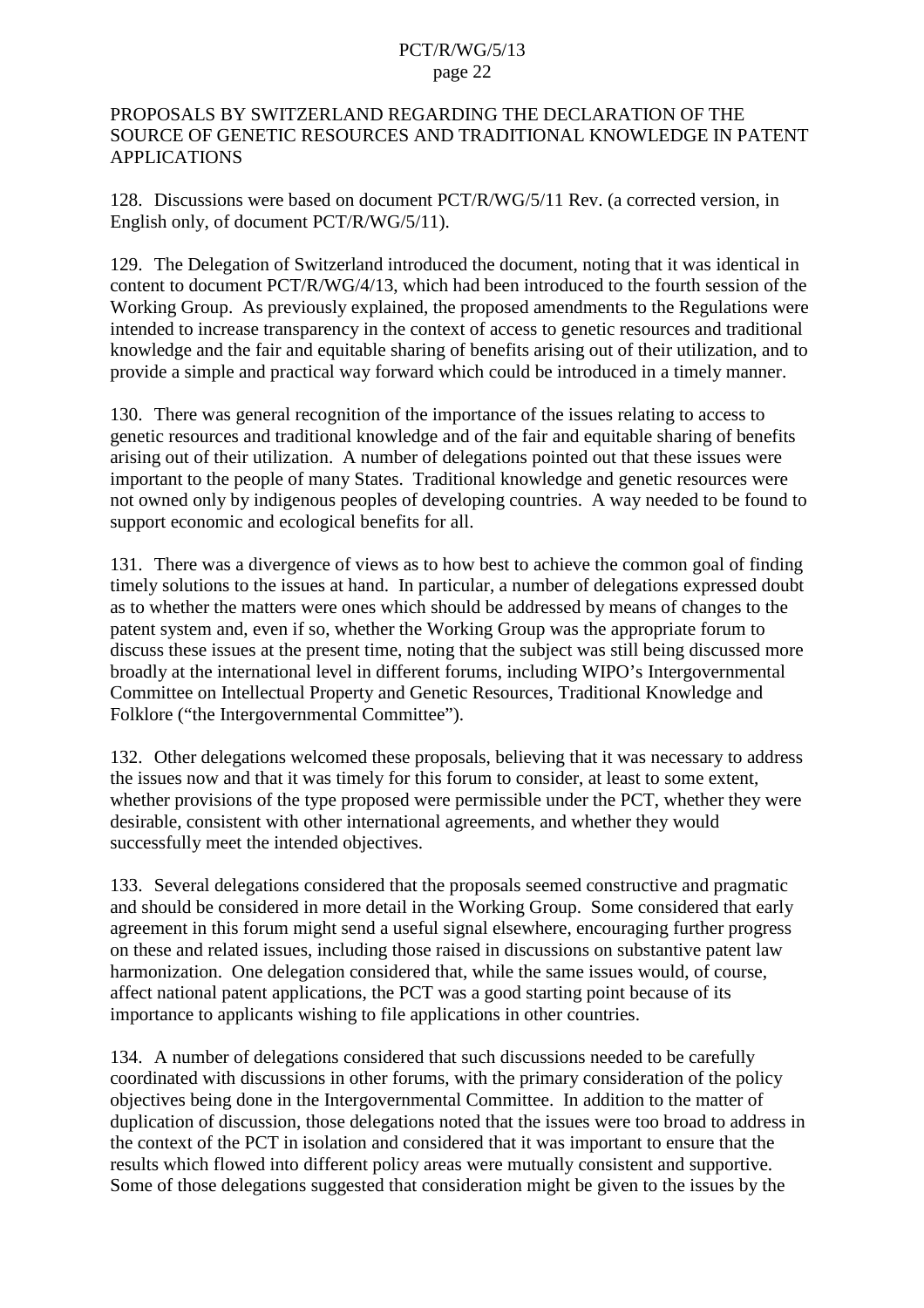Working Group in parallel with the Intergovernmental Committee; others considered that work should wait until the Intergovernmental Committee had formulated a clear policy direction.

135. Other delegations were not convinced that the patent system was the proper context in which to address concerns of benefit sharing. It was emphasized that, while it was important to address the underlying issues, they considered that the Working Group was not the appropriate forum for discussion of the matter. In particular, these delegations saw no conflict between the Agreement on Trade-Related Aspects of Intellectual Property Rights (TRIPS) and the Convention on Biological Diversity (CBD). In their view, it was possible to implement those agreements in a mutually supportive manner. Furthermore, those delegations suggested that implementing measures whereby patents might be invalidated for failure to comply with the requirements of disclosure of source would be of benefit to no one. Rather, it would decrease certainty in patent rights, increase litigation and reduce patent filings. Without patents, little or no benefit would exist to be shared. It was also pointed out that the Working Group lacked the participation of indigenous peoples, who were represented in the Intergovernmental Committee, which had also recently been given a new and broader mandate. Examples of systems which these delegations considered were more appropriate to address access to resources and benefit sharing had been presented to the Intergovernmental Committee.

136. Some delegations, while welcoming the proposals as a positive start, considered that they did not go far enough. They considered that there may be a conflict between the existing international patent system, as enshrined in such international agreements as the TRIPS Agreement, and the CBD and, in any case, it was pointed out that there remained no effective internationally agreed and effective measures against bio-piracy. The measure proposed in the document under consideration would only permit, and not require, the introduction of laws to require disclosure of source of origin. It was recalled that a number of developing countries had proposed, in the TRIPS Council, an amendment to the TRIPS Agreement to ensure that all Members of WTO would require that patent applicants for inventions that use biological resources or associated traditional knowledge must disclose the source of origin of those resources and provide evidence of prior informed consent and of fair and equitable benefit-sharing.

137. One delegation suggested that the Swiss proposal would not achieve the goals of access and benefit sharing that it set forth, and explained that the proposal was likely to reduce benefits that may be shared by increasing litigation and creating a disincentive for innovation.

138. One delegation considered that the lack of internationally agreed measures against bio-piracy had the potential to undermine the credibility and legitimacy of the patent system. The recent case of patents relating to the maca plant was cited as an example of such difficulties. The Delegation of the United States of America indicated that it had recently reviewed the database concerning these patents and stated that they pertained not to the plant itself but to chemically active isolates, compounds and compositions. Furthermore, the patents cited literature dating back to the 1960s pertaining to the traditional uses of the plant, which was also known as "Peruvian ginseng." The patents had been found to fully meet patentability criteria and also, in fact, disclosed the source of origin of the maca plant and other information. The Delegation stated that this could not be considered to be a case of bio-piracy, but that it continued to seek true examples of bio-piracy which would help to understand the nature of the problem.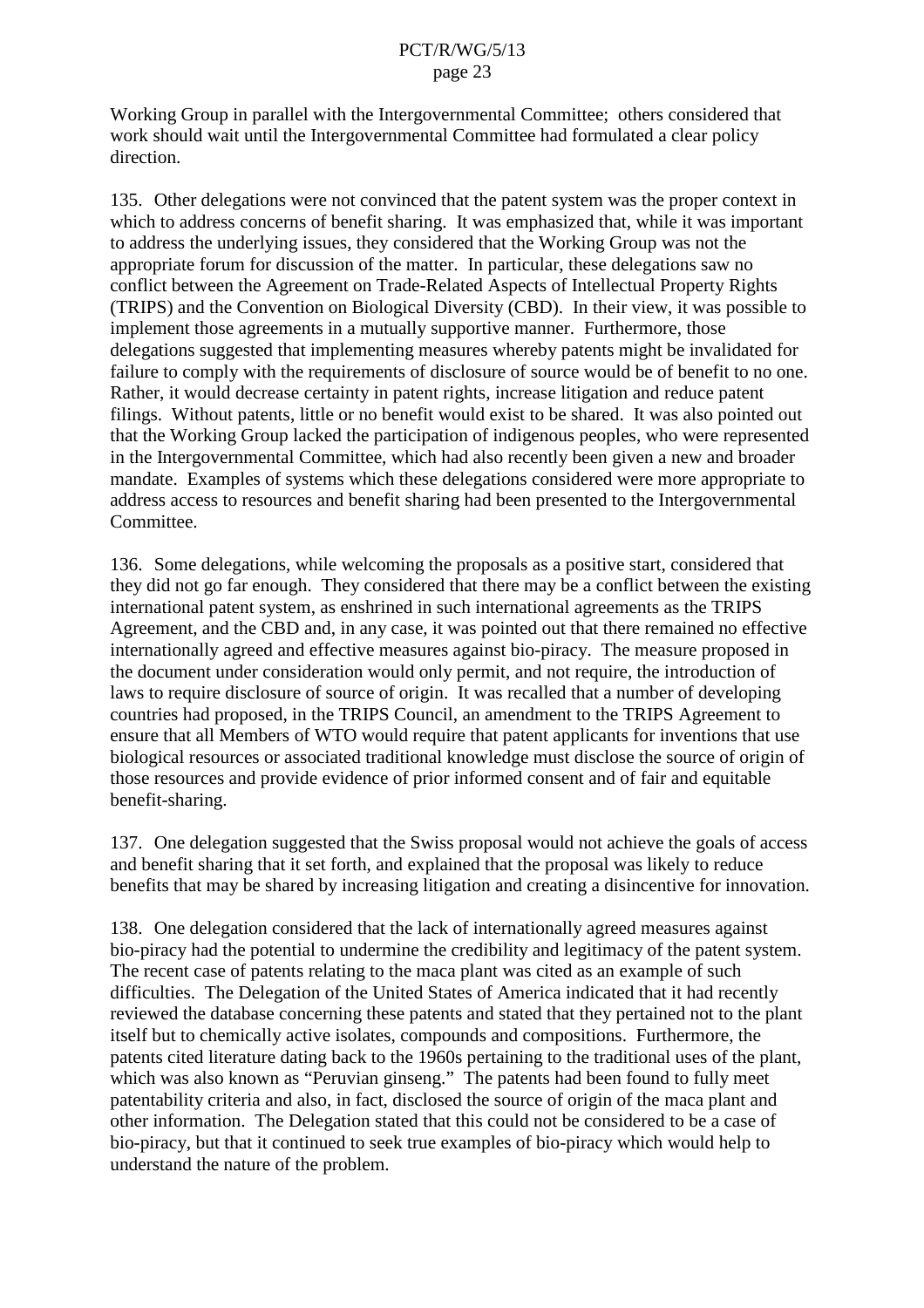139. One delegation suggested that the idea set out in paragraphs 30 to 32 of document PCT/R/WG/5/11 Rev., relating to the establishment of a list of government agencies competent to receive information on the declaration of source, was of particular interest and worthy of further study.

140. One representative of users stated that an essential feature of any national law requiring proof of having obtained prior informed consent would be a centralized procedure for showing that the requirement had been met. Without this, an alleged failure to obtain permission for use would become a standard attack in any country with such a provision. An applicant may have received consent from one source, but be attacked on the grounds that he should have sought permission from a different source. The consequence would be that fewer patent applications would be filed in these countries, resulting in there being no benefits for the applicant to share at all. Even if such systems were set up in countries with this type of legislation, it was pointed out that this would not help the case of inventions where the information was gained from a different country.

141. Doubt was expressed by one delegation as to the need to define the term "traditional knowledge." Comparison was made with the Paris Convention, where the term "invention" was not defined, but this had not prevented the development of an international patent system. Concern was also expressed that the proposal in document PCT/R/WG/5/11 Rev. to amend Rule 51*bis*.1 was too narrow in that it required a declaration only where the invention was directly based on the genetic resource or traditional knowledge. Nevertheless, it was recognized that the necessary degree of relationship was a matter which needed to be considered carefully.

142. One representative of users expressed doubts that the proposals in the document were compatible with the TRIPS Agreement and also considered that there would be no basis under the PCT for the proposed Regulations.

143. The Delegation of Switzerland thanked the Working Group for the amount of support which had been shown for the proposals. It recognized that there were problems which needed to be addressed and considered that there was a clear need for further discussions.

144. The Working Group agreed to discuss the issue again at its next session.

## ASPECTS OF COPYRIGHT AND OTHER RIGHTS IN NON-PATENT LITERATURE

145. Discussions were based on document PCT/R/WG/5/5.

146. Following a suggestion by the International Bureau, the Working Group agreed that, in order to ensure discussion of the issues at hand by both patent and copyright experts, the matter should be referred to WIPO's Standing Committee on Copyright and Related Rights (SCCR) with a view to establishing a joint (virtual) task force open to all parties invited to participate in the Working Group and the SCCR. It was envisaged that the task force would operate mainly using an electronic forum and that it be coordinated by the International Bureau. The task force would be asked to prepare a report for consideration by both the Working Group and the SCCR.

147. The Representative of the European Community, also on behalf of the Member States of the European Union and of the Acceding Countries, expressed support for the proposed creation of a joint task force. For the sake of completeness, the Representative requested that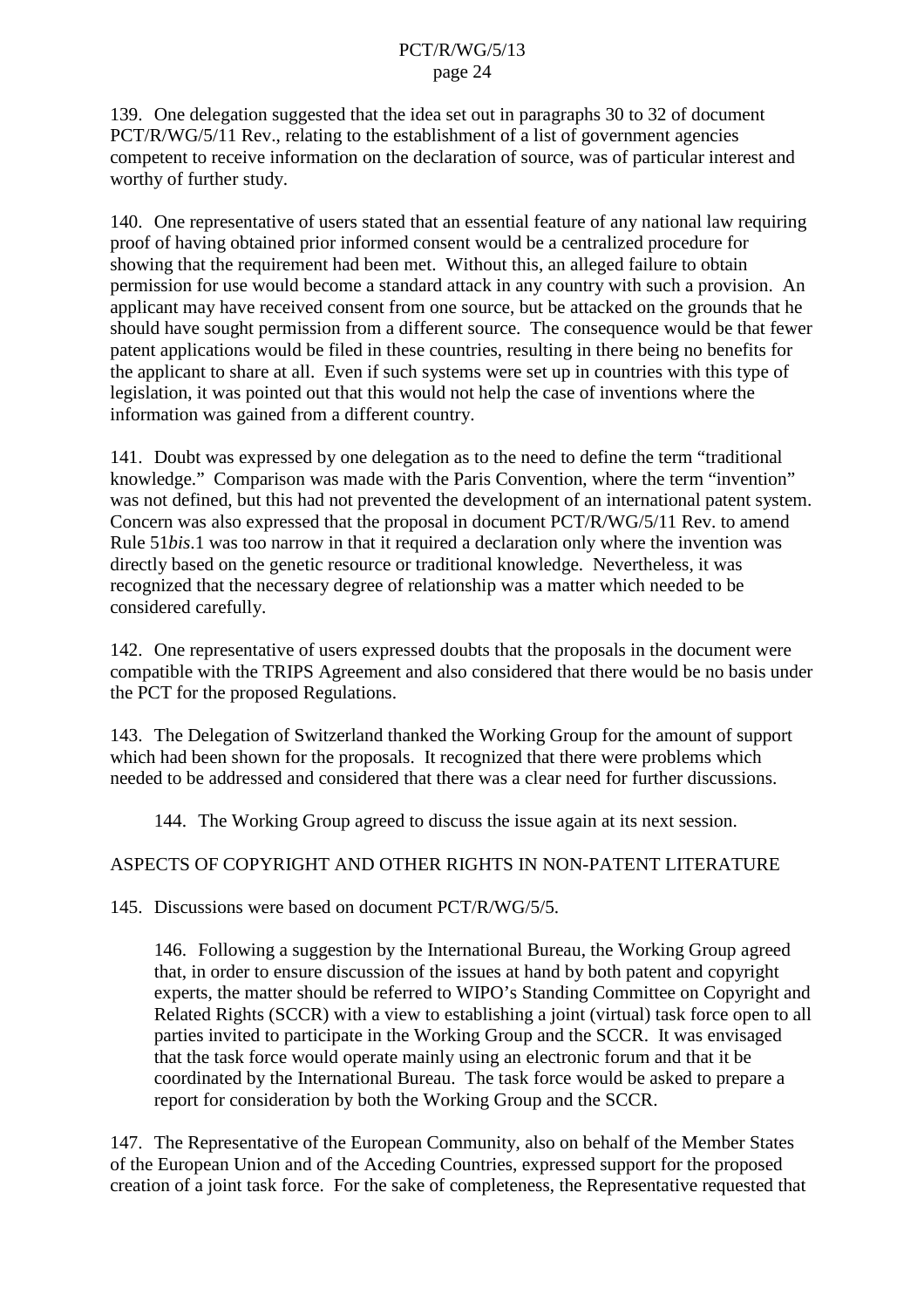certain references to EC Directive 2001/29/EC on the harmonization of certain aspects of copyright and related rights in the information society be included in paragraphs 20 and 25 of document PCT/R/WG/5/5.

148. One representative of users expressed the opinion that certain Office practices referred to in document PCT/R/WG/5/5 (submission in electronic form of a search report and copies of cited documents to the applicant; making available of those documents via electronic file inspection systems) were permitted under certain exceptions provided for in existing copyright treaties.

## DIVISIONAL APPLICATIONS UNDER THE PCT

149. Discussions were based on document PCT/R/WG/5/6.

150. The Secretariat recalled that the document presented three options which might be considered for providing for international applications as divisional applications of a parent international application, namely, a possible revision of the Treaty, possible amendments of the Regulations providing expressly for divisional applications, and other possible amendments providing a new procedure for "internal division" of international applications.

151. Several delegations and representatives of users expressed concern about adding a procedure to the PCT system which would allow for divisional international applications, noting the added complexity involved, the difficulty with according an international filing date in accordance with both Article 11 and the Paris Convention, the need for compliance with time limits for international search and international preliminary examination, and the added cost for applicants in respect of international search, international preliminary examination and national phase entry in respect of each divisional international application.

152. A number of delegations and a representative of users questioned the need, from an applicant's perspective, to add the possibility of such a procedure to the PCT system. It was noted that, in cases of lack of unity of invention under the present system, applicants could take advantage of well established procedures both during the international phase (obtaining additional international searches and preliminary examinations) and after national phase entry (filing of divisional applications under the national law of the designated States concerned). Moreover, many applicants appreciated the current procedure since it gave them the option of deferring decisions (and related costs) concerning the filing of divisional applications until after entry into the national phase.

153. One delegation expressed the view that, in the future, should real progress be achieved towards making greater use of positive international preliminary reports on patentability, the possibility of filing divisional international applications during the international phase would be of greater importance than at present.

154. Another delegation was of the opinion that, in general, following the changes adopted in the recent past in the context of PCT reform, users needed time to familiarize themselves with the new system and, in general, preferred a stable rather than a constantly changing PCT system.

155. One representative of users suggested that, rather than adding a procedure to the PCT system which would allow for the filing of international divisional applications, the Regulations could be amended so as to require a designated Office, in the case of the filing of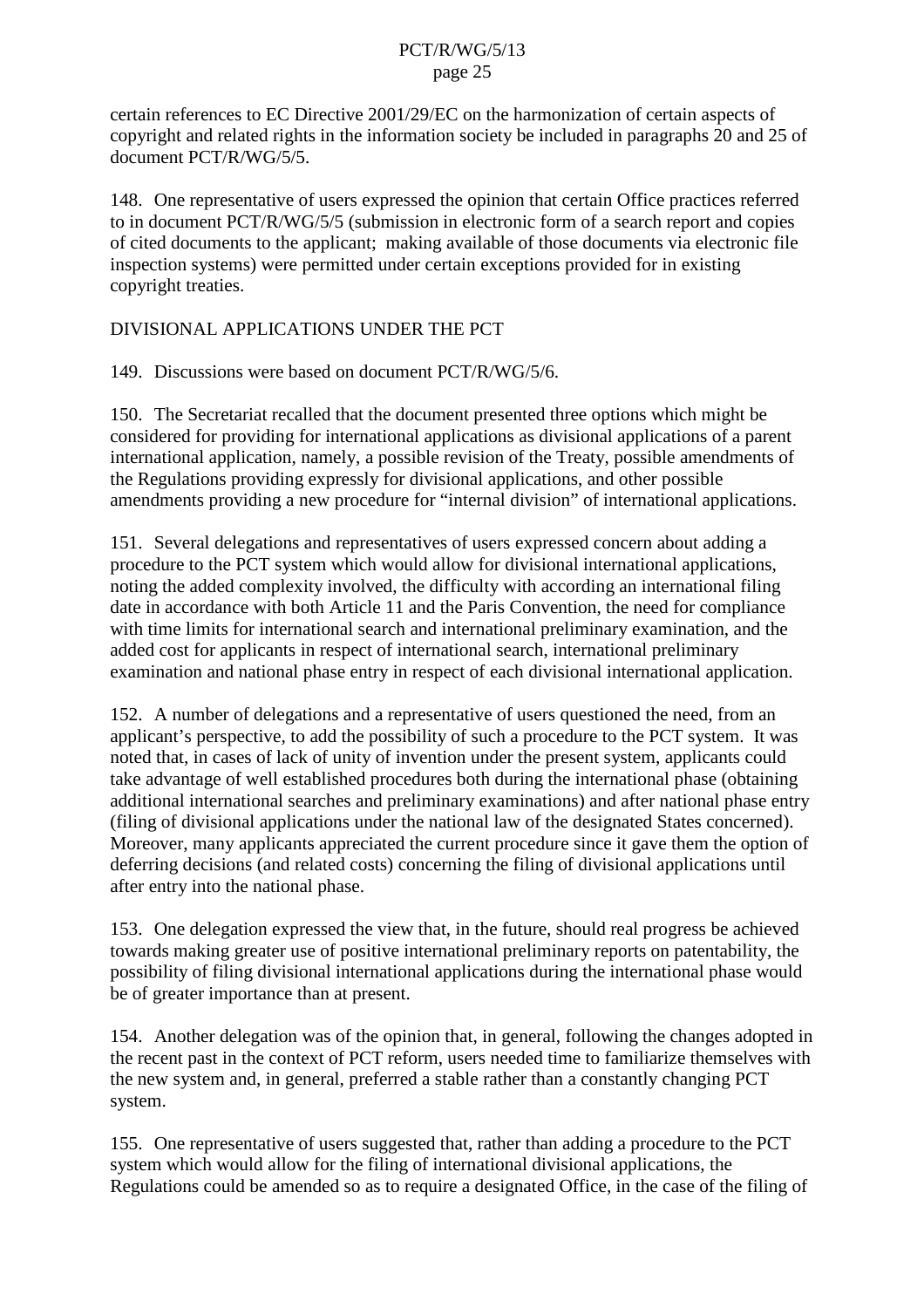divisional applications based on a parent international application which had entered the national phase before that Office, to apply PCT requirements as to form or contents (Article 27(1) and Rule 51*bis*) not only to the parent international application but also to the divisional applications.

156. Difficulties were seen by at least some delegations with each of the particular options set out in document PCT/R/WG/5/6. A revision of the Treaty would be the least problematic, legally speaking, but it should not be undertaken as an isolated measure. Amendments of the Regulations to provide expressly for the filing of divisional international applications was viewed by some delegations as inconsistent with the provisions of the Treaty concerning the date to be accorded as the international filing date. The option of providing for "internal division" of international applications received some support as a possible mechanism, but some delegations felt that it would be unnecessarily complicated and others stated that no basis for it could be found in the Treaty.

157. The Working Group accordingly agreed that the proposal should not proceed further.

# PCT REFORM: FAST TRACK

158. Discussions were based on proposals made by the EPO in document PCT/R/WG/5/12.

159. Noting that the document had only been posted on WIPO's Website on November 14, 2003, the Working Group agreed that the discussion of the proposals should be deferred to the next session of the Working Group.

160. Two delegations, in preliminary statements, while supporting in general the proposal to make greater use of the PCT Reform electronic forum in advance of Working Group sessions, expresed their concern about submitting proposals directly to the PCT Assembly without prior discussion in the Working Group, even if such proposals had been posted on the electronic forum and had not been objected to, and emphasized the importance of inclusive, full and transparent discussion by all Contracting States of matters related to PCT reform.

## OTHER MATTERS

161. The Chair encouraged delegations and representatives to continue to progress the discussion of current issues via the PCT reform electronic forum on WIPO's Website.<sup>3</sup>

<sup>3</sup> See http://www.wipo.int/pct/reform/en/index.html.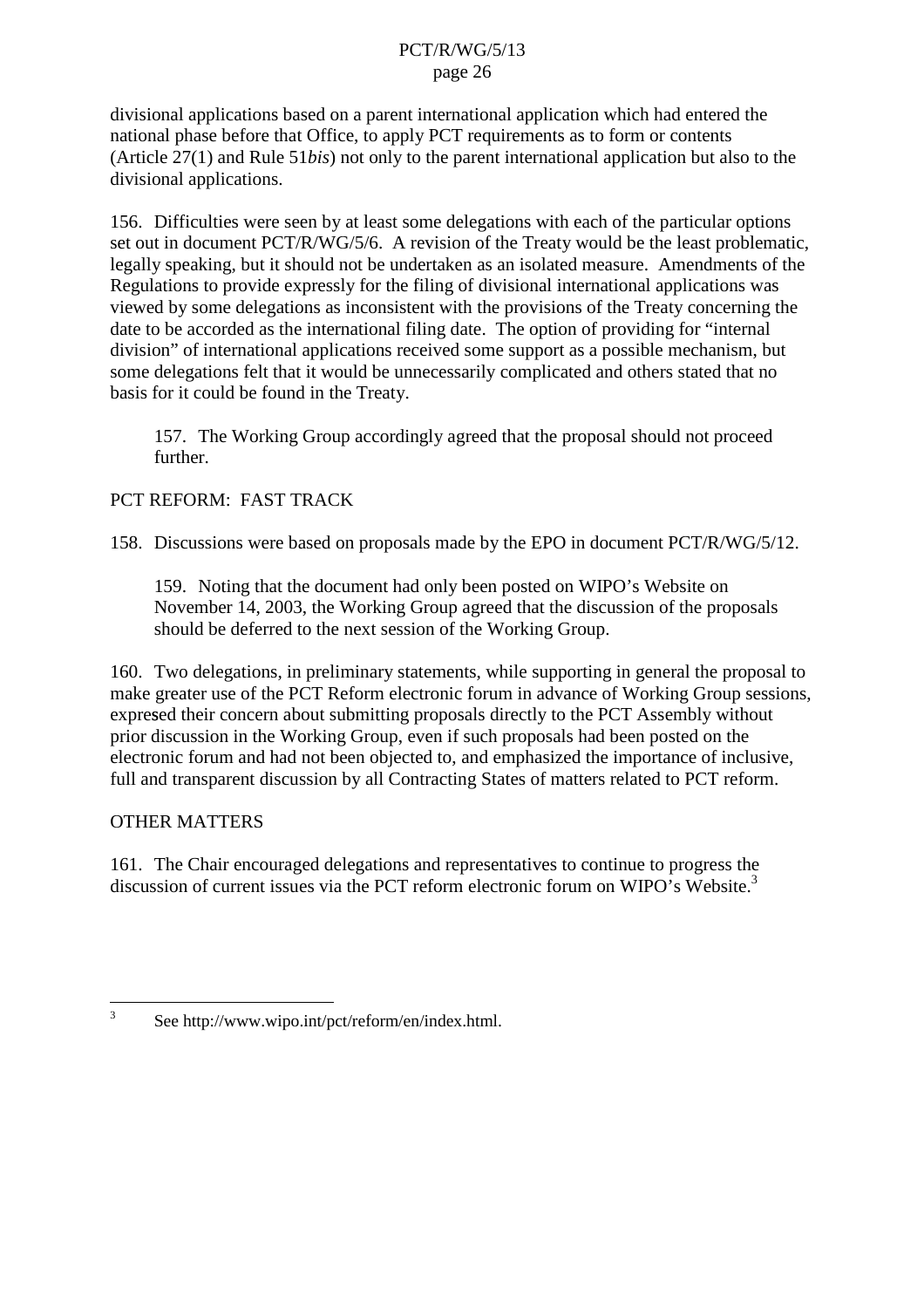#### NEXT SESSION

162. The International Bureau indicated that the sixth session of the Working Group was tentatively scheduled for May 3 to 7, 2004.

> *163. The Working Group noted the contents of this summary by the Chair.*

> > [Annex follows]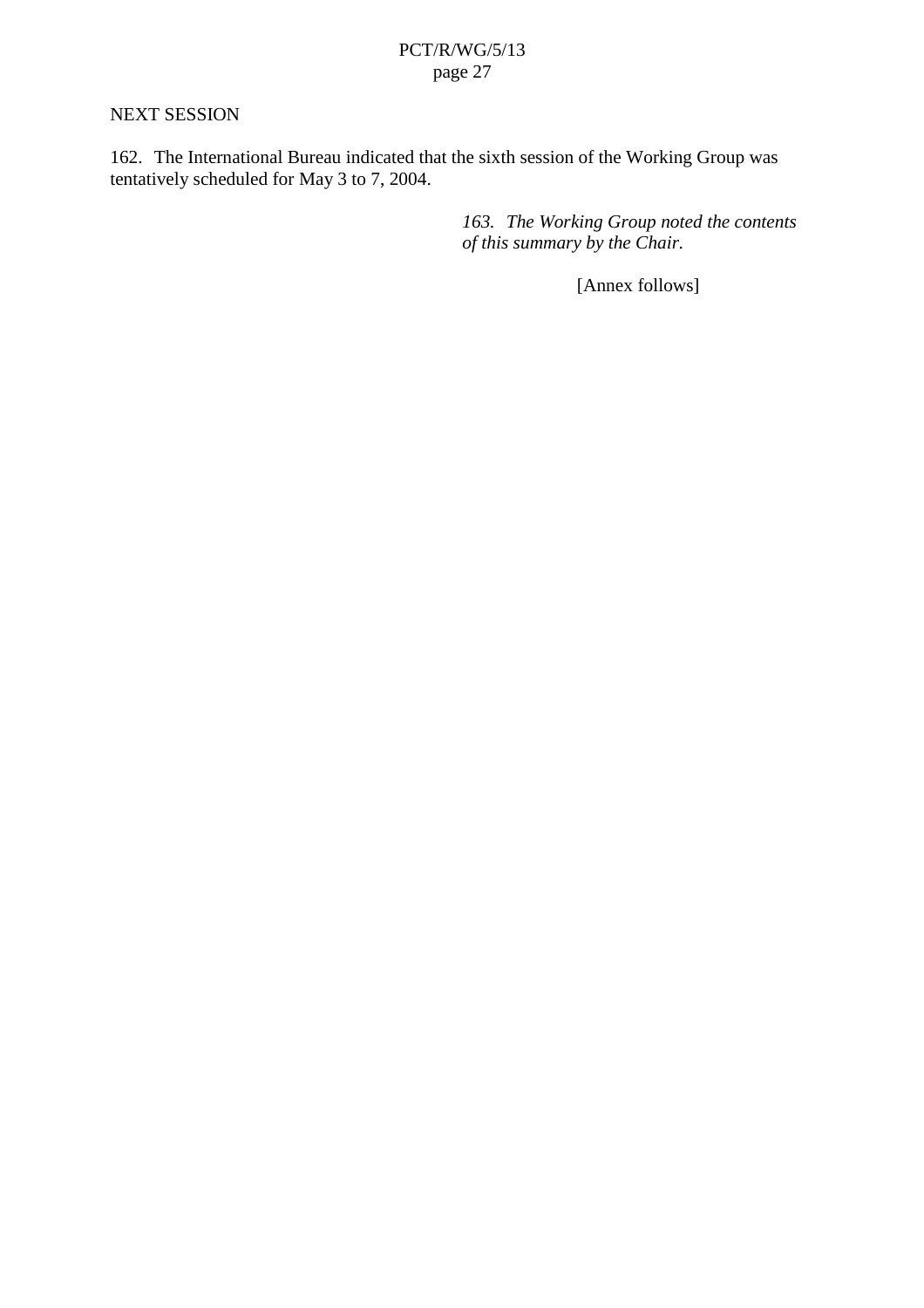## PCT/R/WG/5/13

## ANNEXE/ANNEX

#### LISTE DES PARTICIPANTS/ LIST OF PARTICIPANTS

# I. MEMBRES/MEMBERS

(dans l'ordre alphabétique des noms français des États/ in the alphabetical order of the names in French of the States)

## AFRIQUE DU SUD/SOUTH AFRICA

Nakedi Desmond MARUMO, Registrar of Patents, Copyrights, Trademarks and Designs, Companies and Intellectual Property Registration Office (CIPRO), Pretoria

# ALLEMAGNE/GERMANY

Vera FROSCH (Mrs.), Head, International Industrial Property Law Section, German Patent and Trade Mark Office, Munich

Tammo ROHLACK, Patent Law Division, Federal Ministry of Justice, Berlin

Gabriele WEBER (Mrs.), Head, PCT Receiving Office Section, German Patent and Trade Mark Office, Munich

## AUSTRALIE/AUSTRALIA

Dave HERALD, Deputy Commissioner of Patents, IP Australia, Canberra

Jyoti LARKE (Ms.), Second Secretary, Permanent Mission to the World Trade Organization, Geneva

## AUTRICHE/AUSTRIA

Peter HOFBAUER, Deputy Director, Technical Department 4A, Austrian Patent Office, Vienna

## BELGIQUE/BELGIUM

Michel DE PUYDT, conseiller-adjoint, Office de la propriété intellectuelle, Bruxelles

## BRÉSIL/BRAZIL

Paulo ESTIVALLET DE MESQUITA, Counsellor, Permanent Mission, Geneva

Leonardo DE ATHAYDE, Secretary, Permanent Mission, Geneva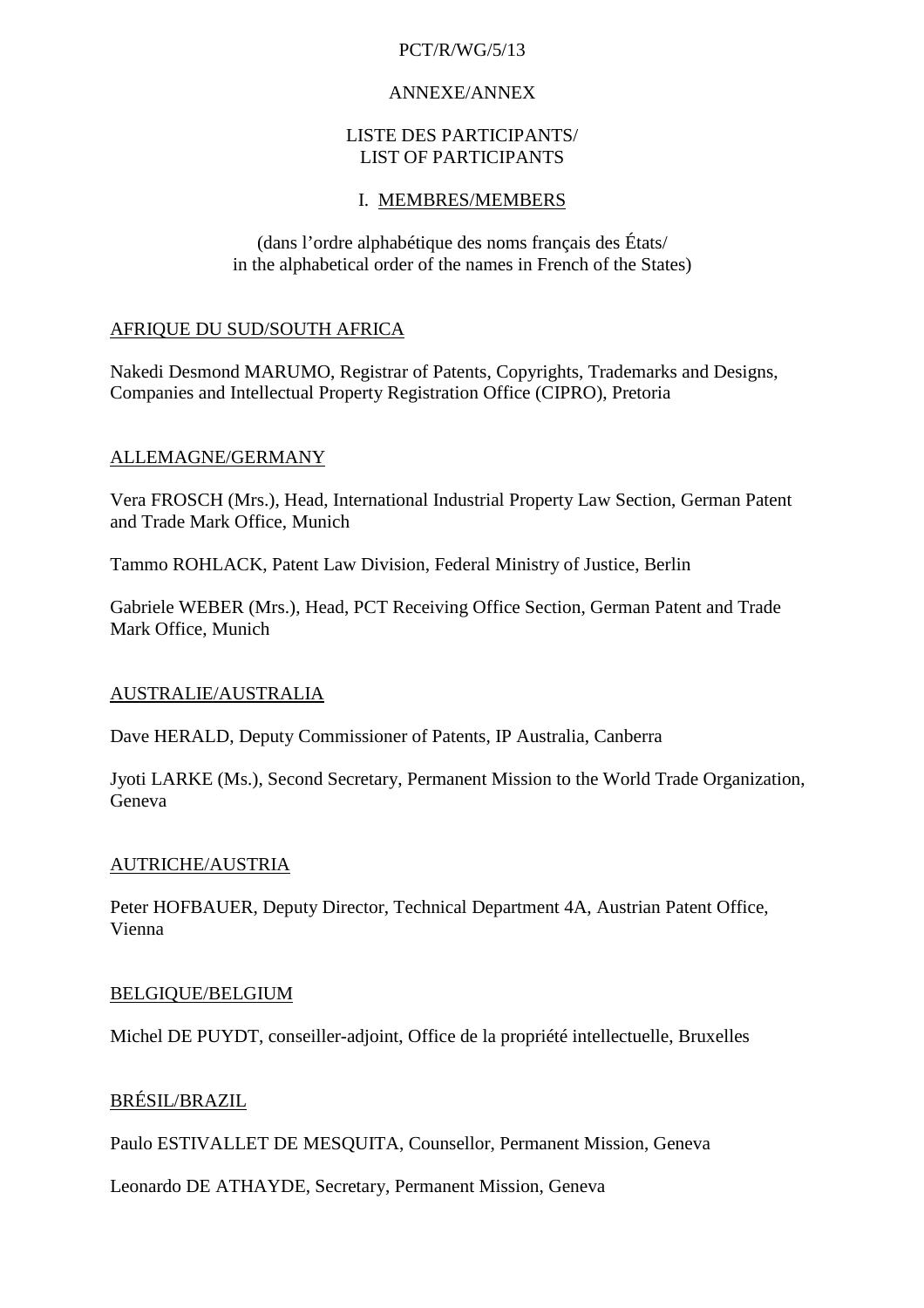#### BULGARIE/BULGARIA

Tsanka PETKOVA (Mrs.), Head, PCT Application and Information Services for the Public Department, Patent Office of the Republic of Bulgaria, Sofia

#### CANADA

John Scott VASUDEV, Project Officer, Patent Branch, Canadian Intellectual Property Office, **Ouebec** 

Alan TROICUK, Senior Counsel, Legal Services, Industry Canada, Department of Justice, **Ouebec** 

Cameron MACKAY, First Secretary, Permanent Mission, Geneva

#### CHINE/CHINA

YIN Xintian, Director General, Legal Affairs, State Intellectual Property Office (SIPO), Beijing

YANG Hongju, Legal Officer, Legal Affairs Department, State Intellectual Property Office (SIPO), Beijing

ZHAO Yangling (Mrs.), First Secretary, Permanent Mission, Geneva

#### COLOMBIE/COLOMBIA

Ricardo VELEZ BENEDETTI, Ministro Consejero, Misión Permanente, Ginebra

#### COSTA RICA

Alejandro SOLANO ORTIZ, Minister Counsellor, Permanent Mission, Geneva

## CÔTE D'IVOIRE

Assoum KINDJA, sous-directeur, Département de la protection et du contentieux, Office ivoirien de la propriété industrielle (OIPI), Ministère de l'industrie et du développement du secteur privé, Abidjan

Désiré-Bosson ASSAMOI, conseiller, Mission permanente, Genève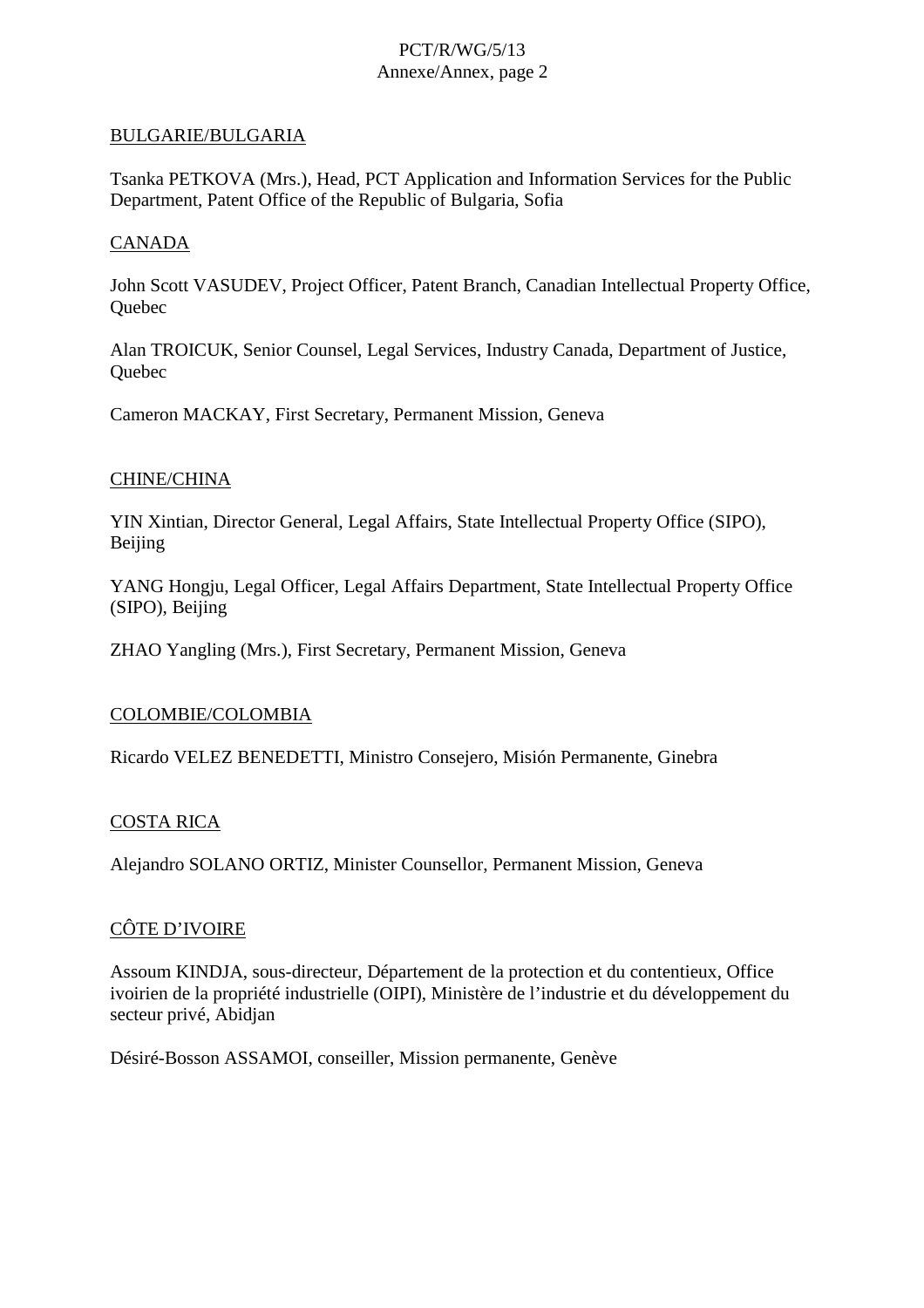#### CROATIE/CROATIA

Tatjana SUČIĆ (Mrs.), Head, PCT Section, State Intellectual Property Office, Zagreb

Jasminka ADAMOVIĆ (Mrs.), Head, Administration and Legal Section, Patent Department, State Intellectual Property Office, Zagreb

Josip PERVAN, First Secretary, Permanent Mission, Geneva

## CUBA

Emilia Lara DIAZ (Sra.), Subdirectora General, Oficina Cubana de la Propiedad Industrial (OCPI), La Habana

#### DANEMARK/DENMARK

Erik HERMANSEN, Senior Technical Adviser, Danish Patent and Trademark Office, Taastrup

Lene Juul KJERRUMGAARD (Mrs.), Legal Expert, Danish Patent and Trademark Office, Taastrup

## ÉGYPTE/EGYPT

Mohsen MOHAMED ALI ASRAN, Lawyer, Legal Examination, Academy of Scientific Research and Technology, Cairo

Ahmed ABDEL-LATIF, Third Secretary, Permanent Mission, Geneva

## ÉQUATEUR/ECUADOR

Mauricio SANCHEZ, Director Nacional, Instituto Ecuatoriano de la Propiedad Intelectual (IEPI), Quito

#### ESPAGNE/SPAIN

Angel ESCRIBANO SALVADOR, Letrado del Departamento de Patentes, Titulado Superior Jurista, Departamento de Patentes e Información Tecnológica, Oficina Española de Patentes y Marcas, Madrid

D. Marcos GÓMEZ, Consejero, Misión Permanente, Ginebra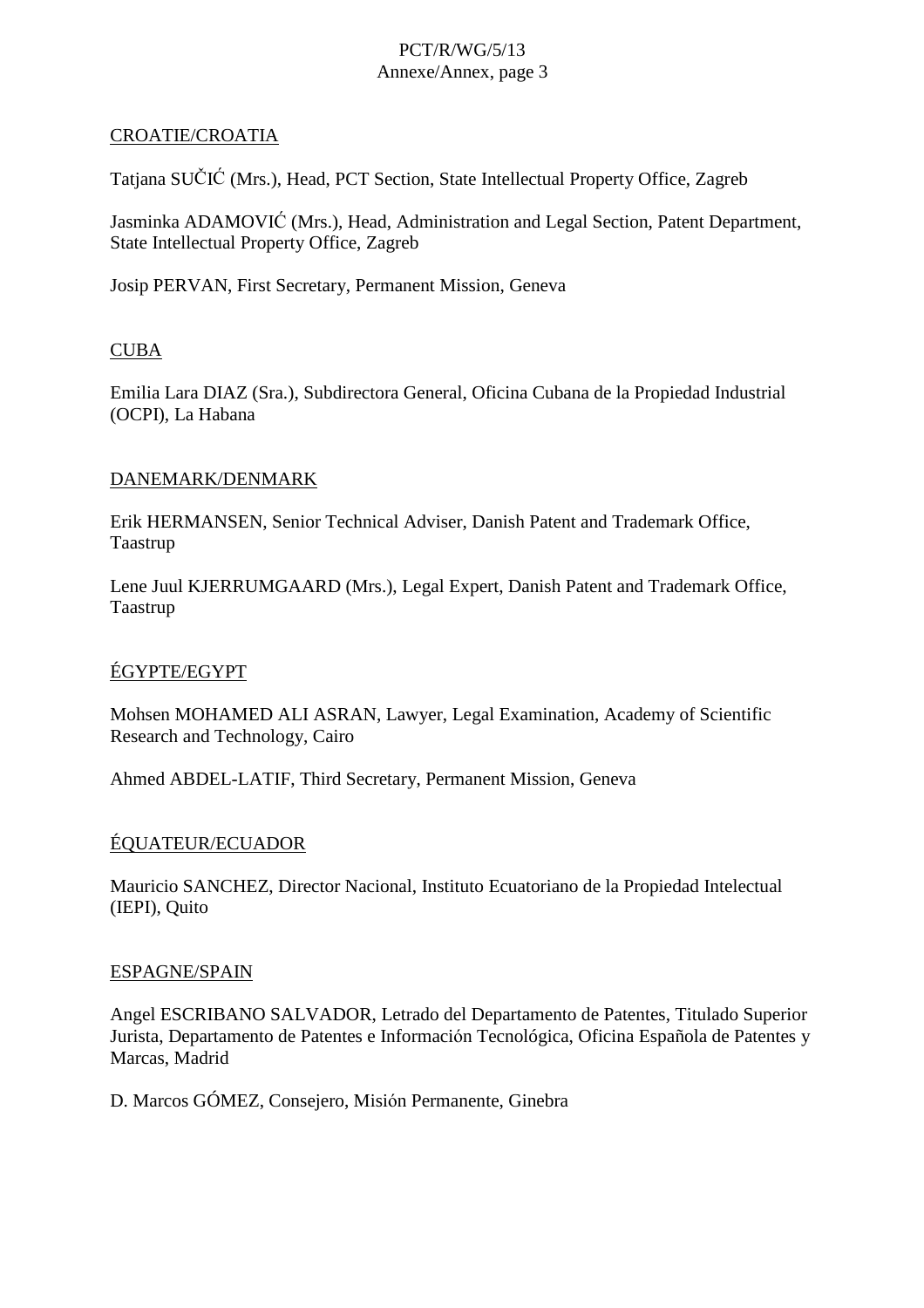# ÉTATS-UNIS D'AMÉRIQUE/UNITED STATES OF AMERICA

Lois BOLAND (Mrs.), Director, Office of International Affairs, United States Patent and Trademark Office, Department of Commerce, Washington, D.C.

Charles A. PEARSON, Director, Office of Patent Cooperation Treaty Legal Administration, United States Patent and Trademark Office, Department of Commerce, Washington, D.C.

Susan WILSON (Ms.), Deputy Chief, Office of Intellectual Property and Competition Policy, Department of State, Washington, D.C.

Richard R. COLE, PCT Legal Examiner, Office of Patent Cooperation Treaty Legal Administration, United States Patent and Trademark Office, Department of Commerce, Washington, D.C.

Dominic KEATING, Attorney Advisor, Office of International Relations, United States Patent and Trademark Office, Department of Commerce, Washington, D.C.

Minna F. MOEZIE (Ms.), Attorney Advisor, Office of International Relations, United States Patent and Trademark Office, Department of Commerce, Washington, D.C.

Jon SANTAMAURO, Intellectual Property Attaché, Office of the United States Trade Representative, Permanent Mission to the World Trade Organization, Geneva

Douglas GRIFFITHS, Counselor for International Economic Affairs, Permanent Mission, Geneva

## FÉDÉRATION DE RUSSIE/RUSSIAN FEDERATION

Guennadi A. NEGULIAEV, Director, Department of International Cooperation, Russian Agency for Patents and Trademarks (ROSPATENT), Moscow

Vera N. ARKHIPOVA (Mrs.), Head, International Legal Affairs Division, Russian Agency for Patents and Trademarks (ROSPATENT), Moscow

Tatiana APARINA (Mrs.), Head, Receiving Office, Federal Institute of Industrial Property (ROSPATENT), Moscow

## FINLANDE/FINLAND

Maarit LÖYTÖMÄKI (Ms.), Deputy Director, National Board of Patents and Registration of Finland, Helsinki

Riitta LARJA (Mrs.), Coordinator, International and Legal Affairs, National Board of Patents and Registration of Finland, Helsinki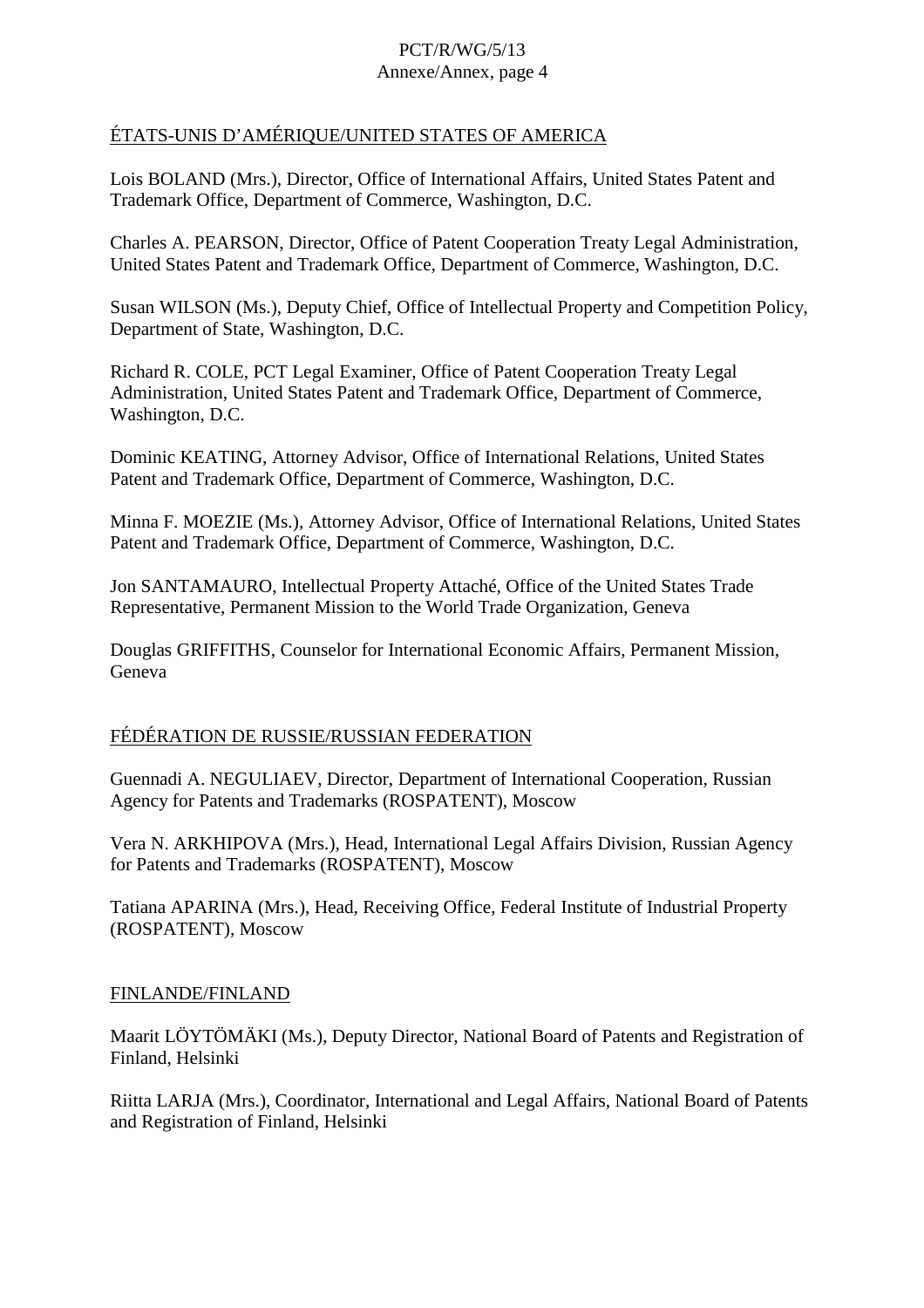#### FRANCE

Jean-François LEBESNERAIS, chargé de mission, Département des brevets, Institut national de la propriété industrielle (INPI), Paris

Pascal DUMAS DE RAULY, chef du Service du droit international et communautaire, Institut national de la propriété industrielle (INPI), Paris

Isabelle CHAUVET (Mlle), juriste au Service du droit international et communautaire, Institut national de la propriété industrielle (INPI), Paris

Michèle WEIL-GUTHMANN (Mme), conseillère juridique, Mission permanente, Genève

#### GRÈCE/GREECE

Kostas ABATZIS, Director, Industrial Property Titles, Industrial Property Organization, Athens

#### HONGRIE/HUNGARY

Margit SÜMEGHY (Mrs.), Senior IP Adviser, Hungarian Patent Office, Budapest

László BRETZ, Head, Industrial Property Office Management Department, Hungarian Patent Office, Budapest

## INDE/INDIA

Debabrata SAHA, Deputy Permanent Representative, Permanent Mission, Geneva

Preeti SARAN (Mrs.), Counsellor, Permanent Mission, Geneva

Vinod KUMAR, Under Secretary, Department of Industrial Policy and Promotion, Ministry of Commerce and Industry, New Delhi

## INDONÉSIE/INDONESIA

Walter SIMANJUNTAK, Director of Patents, Directorate General of Intellectual Property Rights, Ministry of Justice and Human Rights, Jakarta

Dian WIRENGJURIT, Counsellor, Permanent Mission, Geneva

Dewi M. KUSUMAASTUTI (Ms.), Counsellor, Permanent Mission, Geneva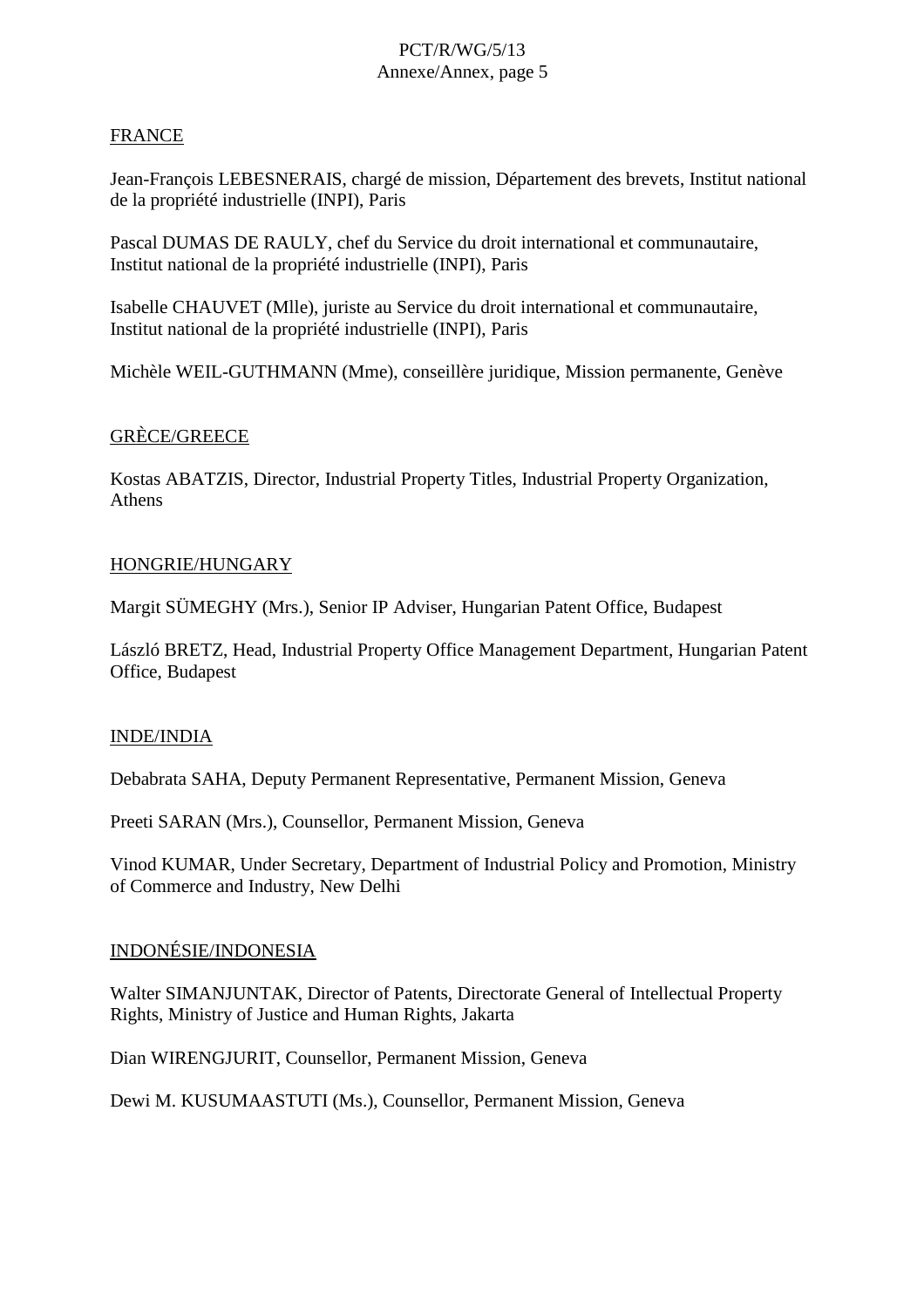#### IRLANDE/IRELAND

Jacob RAJAN, Head, Patents Section, Intellectual Property Unit, Department of Enterprise, Trade and Employment, Dublin

#### ITALIE/ITALY

Giulio PRIGIONI, Minister Counsellor, Italian Delegate for Intellectual Property, Ministry of Foreign Affairs, Rome

Giovanni DE SANCTIS, Technical Coordinator, Italian Patent and Trademark Office, Rome

#### JAPON/JAPAN

Hitoshi WATANABE, Director, International Cooperation Office, International Affairs Division, General Administration Department, Japan Patent Office, Tokyo

Masashi FUKAZAWA, Deputy Director, International Affairs Division, Japan Patent Office, Tokyo

Kazuo HOSHINO, Administrative Coordinator for PCT Affairs, International Application Division, Trademark, Design and Administrative Affairs Department, Japan Patent Office, Tokyo

Yuichi MANO, Assistant Director, International Affairs Division, Japan Patent Office, Tokyo

Masayuki AKITA, Assistant Director, Ministry of Foreign Affairs, Tokyo

Shintaro TAKAHARA, First Secretary, Permanent Mission, Geneva

#### KENYA

Janet Martha KISIO (Ms.), Patent Examiner, Kenya Industrial Property Institute, Ministry of Trade and Industry, Nairobi

#### KIRGHIZISTAN/KYRGYZSTAN

Tolbashi SHATMANOV, Deputy Director, Center of Examination, State Agency of Science and Intellectual Property under the Government of the Kyrgyz Republic, Bishkek

#### LETTONIE/LATVIA

Mara ROZENBLATE (Mrs.), Deputy Director, Department of Patents, Patent Office of the Republic of Latvia, Riga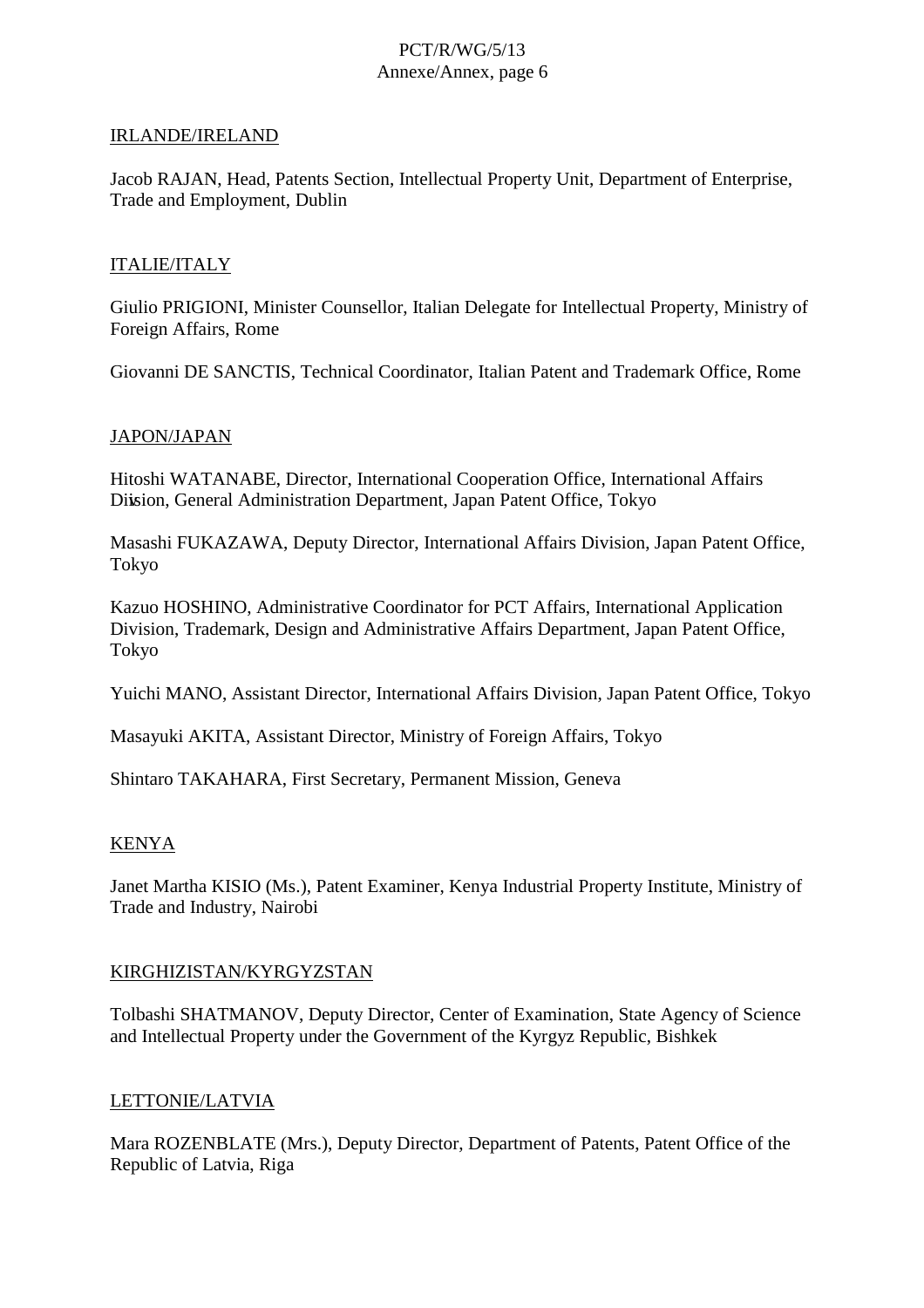## MADAGASCAR

Olgatte ABDOU (Mme), conseiller, Mission permanente, Genève

#### MAROC/MOROCCO

Ilham BENNANI (Mme), chef du Service brevets, Office marocain de la propriété industrielle et commerciale, Casablanca

Khalid SEBTI, premier secrétaire, Mission permanente, Genève

#### MEXIQUE/MEXICO

Fabián Ramón SALAZAR GARCÍA, Director Divisional de Patentes, Instituto Mexicano de la Propiedad Industrial, México

Karla ORNELAS LOERA (Sra.), Tercera Secretaria, Misión Permanente, Ginebra

Andrea LARRONDO SCHOELLY (Ms.), Asesor, Dirección de Asuntos Internacionales, Instituto Mexicano de la Propiedad Industrial, México

#### NICARAGUA

Patricia CAMPBELL (Srta.), Primer Secretario, Misión Permanente, Ginebra

#### NORVÈGE/NORWAY

Martin N. WIKHEIM, Examiner, Norwegian Patent Office, Oslo

Eirik RØDSAND, Legal Adviser, Norwegian Patent Office, Oslo

#### PAYS-BAS/NETHERLANDS

Feike LIEFRINK, Technical Consultant, Netherlands Industrial Property Office, Rijswijk

Albert SNETHLAGE, Legal Adviser on Industrial Property, Ministry of Economic Affairs, The Hague

#### PHILIPPINES

Raly TEJADA, Second Secretary, Permanent Mission, Geneva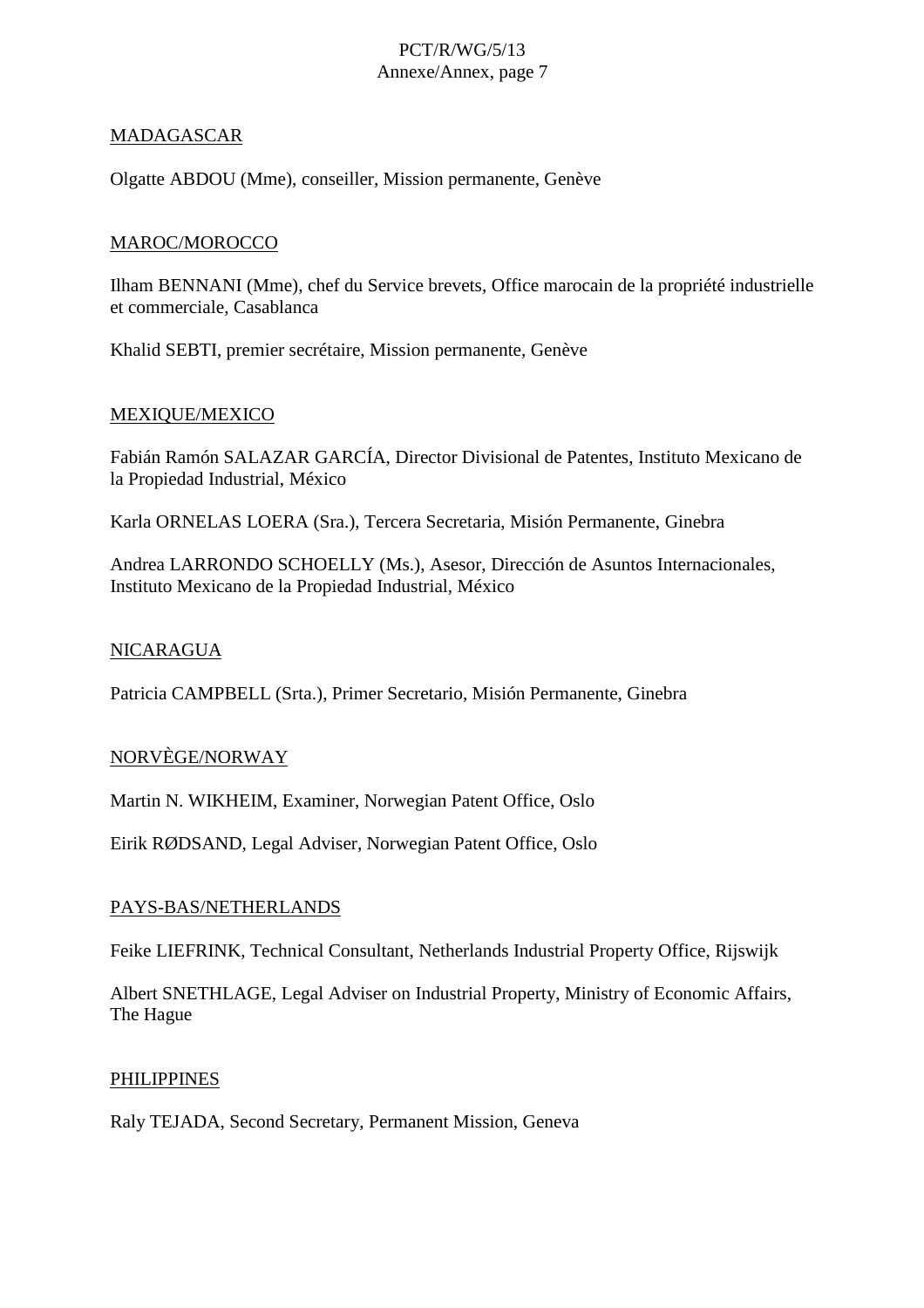## PORTUGAL

Luísa Maria MODESTO (Mrs.), Head, Patent Department, National Institute of Industrial Property, Lisbon

# RÉPUBLIQUE DE CORÉE/REPUBLIC OF KOREA

Jooik PARK, Intellectual Property Attaché, Permanent Mission, Geneva

Sung Hoon HYUN, Senior Deputy Director, Supervising Examiner, Application Division, Korean Intellectual Property Office (KIPO), Daejon City

In Sun CHOI, Deputy Director, Examination Coordination Division, Korean Intellectual Property Office (KIPO), Daejon City

Dong Kuk LEE, Examiner, Examination Coordination Division, Korean Intellectual Property Office (KIPO), Daejon City

Tae Wan LIM, Formality Examiner, Application Division, Korean Intellectual Property Office (KIPO), Daejon City

Gyung Ho KANG, International Cooperation Division, Korean Intellectual Property Office (KIPO), Daejon City

Bongmun LEE, Researcher, Korean Intellectual Property Research Center (KIPRC), Seoul

## RÉPUBLIQUE DE MOLDOVA/REPUBLIC OF MOLDOVA

Ion DANILIUC, First Deputy Director General, State Agency on Industrial Property Protection (AGEPI), Kishinev

## RÉPUBLIQUE TCHÈQUE/CZECH REPUBLIC

Eva SCHNEIDEROVÁ (Mrs.), Head, Patent Department, PCT Section, Industrial Property Office, Prague

## ROUMANIE/ROMANIA

Liviu BULGR, Director, Legal and International Cooperation Department, State Office for Inventions and Trademarks, Bucharest

Viorel PORDEA, Head, Department of Preliminary Examination, State Office for Inventions and Trademarks, Bucharest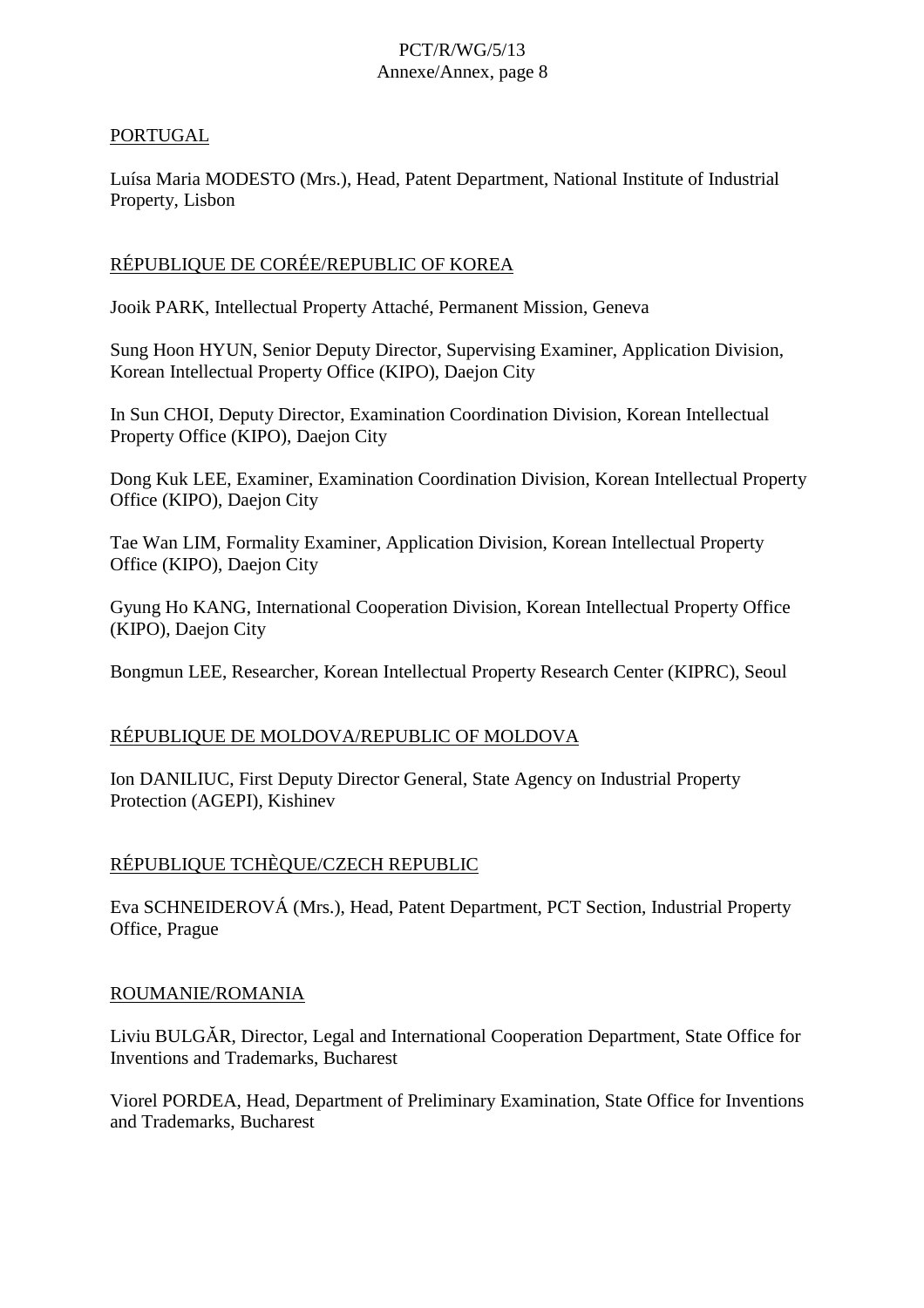## ROYAUME-UNI/UNITED KINGDOM

Mike WRIGHT, Assistant Director, Legal, The Patent Office, Newport

Ben MICKLEWRIGHT, Policy Advisor, Intellectual Property Policy Directorate, The Patent Office, Newport

### SERBIE-ET-MONTÉNÉGRO/SERBIA AND MONTENEGRO

Slobodan VLAHOVIĆ, Head, Patent Legal Department, Intellectual Property Office, Belgrade

Ivana MILOVANOVIĆ (Ms.), Third Secretary, Permanent Mission, Geneva

#### SINGAPOUR/SINGAPORE

Isabel CHNG (Ms.), Director, Legal Counsel, Intellectual Property Office of Singapore (IPOS), Singapore

#### SLOVAQUIE/SLOVAKIA

Jolana HANČIKOVÁ (Ms.), Director, Patent Department, Industrial Property Office of the Slovak Republic, Banská Bystrica

Lŭdmila HLADKÁ (Ms.), Patent Department, Industrial Property Office of the Slovak Republic, Banská Bystrica

## SRI LANKA

Prasad KARIYAWASAM, Ambassador, Permanent Representative, Permanent Mission, Geneva

A. Dayarantne SILVA, Minister (Economic and Commercial), Permanent Mission, Geneva

Senarath DISSANAYAKE, Second Secretary, Permanent Mission, Geneva

#### SUÈDE/SWEDEN

Jan-Eric BODIN, Deputy Head, Patents, Swedish Patent and Registration Office, Stockholm

Marie ERIKSSON (Ms.), Head of Legal Affairs, Patents, Swedish Patent and Registration Office, Stockholm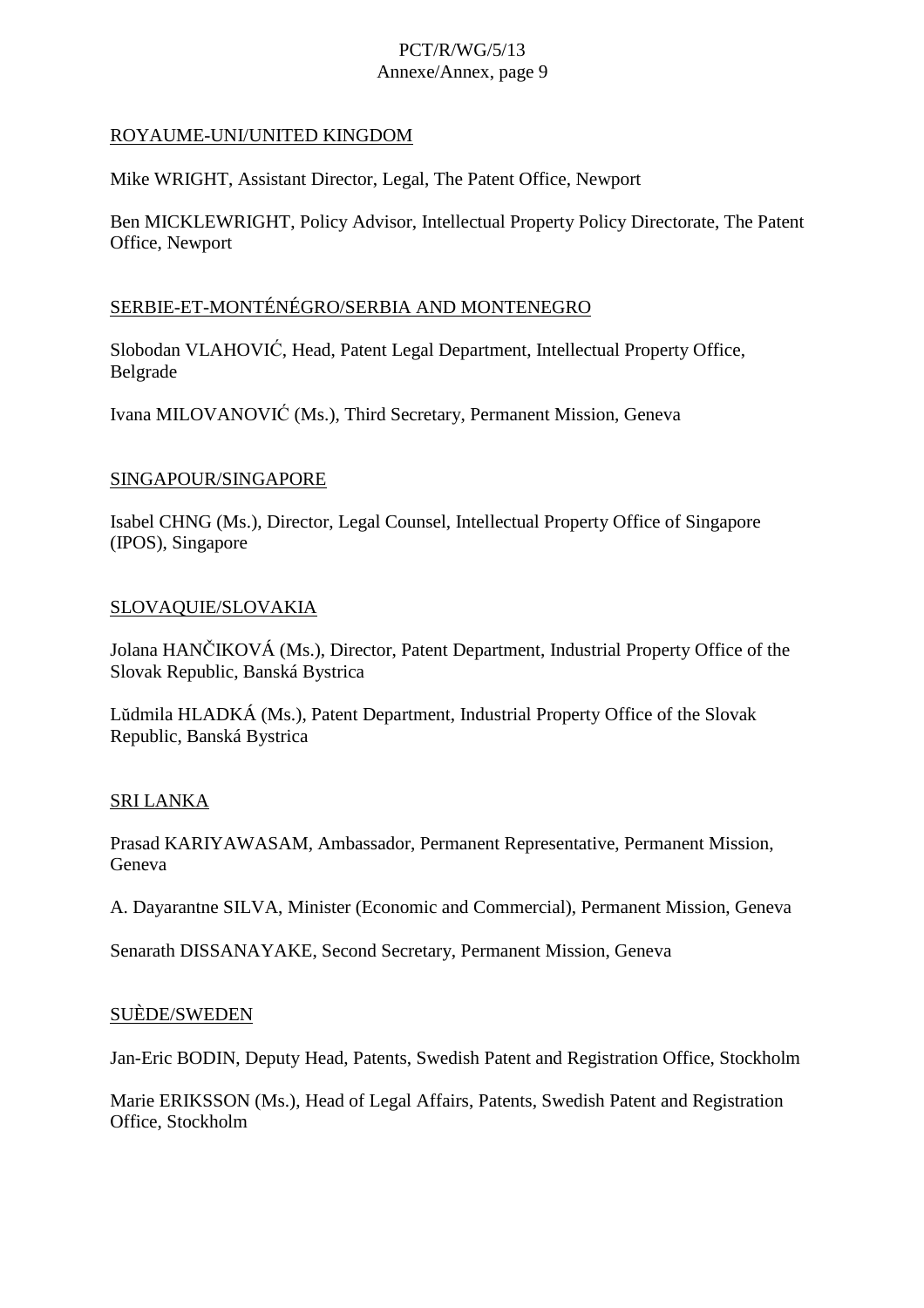#### SUISSE/SWITZERLAND

Lukas BÜHLER, co-chef du Service juridique brevets et designs, Division droit et affaires internationales, Institut fédéral de la propriété intellectuelle, Berne

Martin GIRSBERGER, co-chef du Service juridique brevets et designs, Division droit et affaires internationales, Institut fédéral de la propriété intellectuelle, Berne

#### TURQUIE/TURKEY

Yasar OZBEK, conseiller juridique, Mission permanente auprès de l'Organisation mondiale du commerce (OMC), Genève

#### UKRAINE

Sergiy GONCHARENKO, Head, Division of Rights on the Results of Scientific-Technical Activity, Ukrainian Institute of Industrial Property, Kyiv

#### VIET NAM

Phan NGAN SON, Deputy Director, Invention and Utility Solution Division, Hanoi

#### OFFICE EUROPÉEN DES BREVETS (OEB)/EUROPEAN PATENT OFFICE (EPO)

York BUSSE, Director, International and Legal PCT Affairs, Directorate 5.2.3, Munich

Brian DERBY, Lawyer, International Legal Affairs, Directorate 5.2.2, Munich

Mark WEAVER, Director, Biochemistry Diagnostics, Directorate 2.4.04, Munich

Robert CRAMER, Lawyer, Patent Law, Directorate 5.2.1, Munich

Charlotte SCHMIDT (Mrs.), Examiner, Measuring and Optics, Directorate 2.2.17, Munich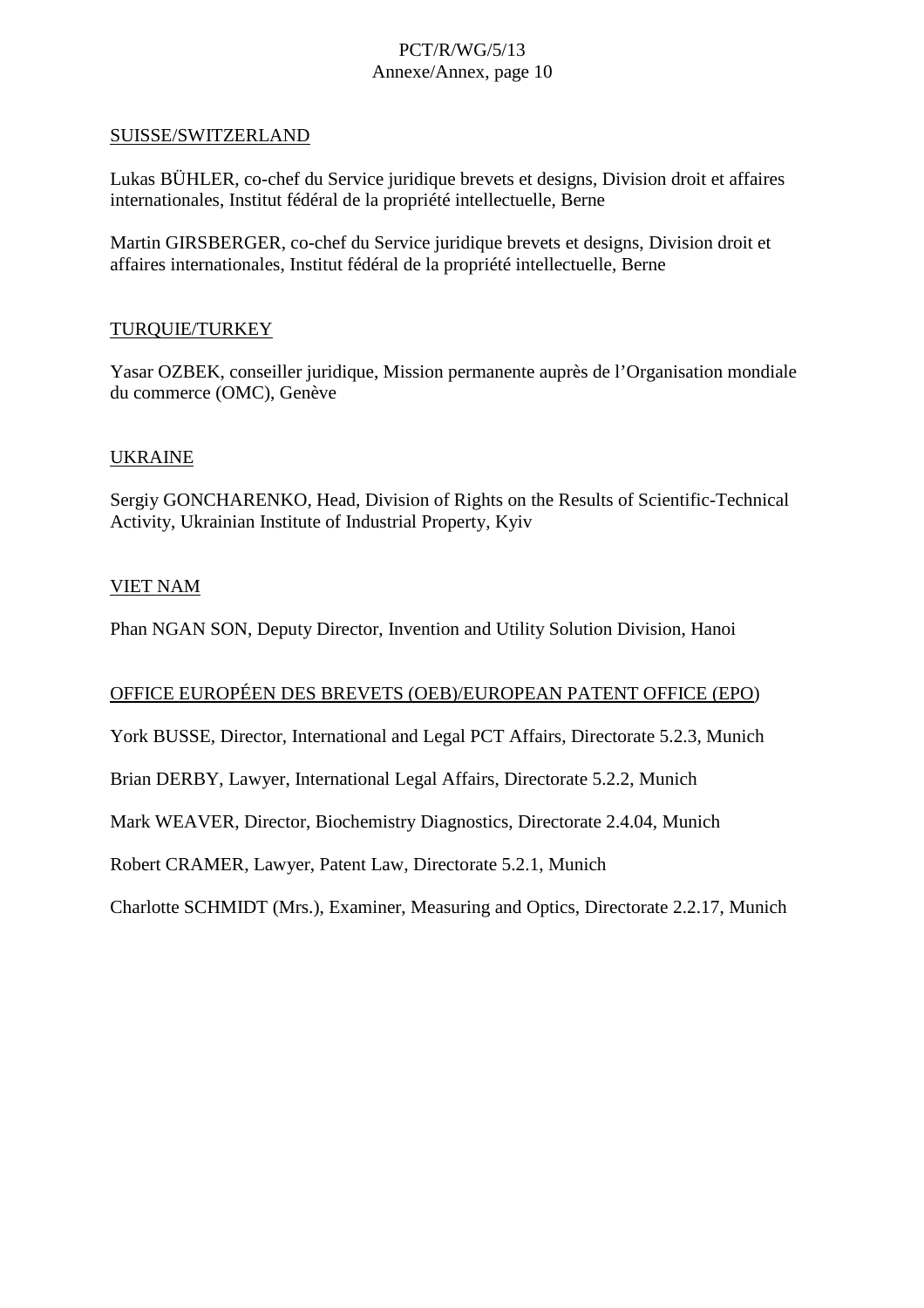# II. ÉTATS OBSERVATEURS/OBSERVER STATES

## EL SALVADOR

Ramiro RECINOS-TREJO, Ministro Consejero, Misión Permanente, Ginebra

Fresia MONTERRUBIO (Sra.), Consejera, Misión Permanente, Ginebra

# GUATEMALA

Gabriel ORELLANA, Primer Secretario, Misión Permanente, Ginebra

## JAMAHIRIYA ARABE LIBYENNE/LIBYAN ARAB JAMAHIRIYA

Khamees Emhemed AHZIB, Office of Intellectual Property, National Board for Scientific Resarch, Tripoli

Naser ALZAROUG, First Secretary, Permanent Mission, Geneva

Hassan Omar HABIBI, Office of Intellectual Property, National Board for Scientific Research, Tripoli

## NIGÉRIA/NIGERIA

Aliyu Muhammed ABUBAKAR, Counsellor, Permanent Mission, Geneva

## PÉROU/PERU

Alejandro NEYRA, Tercer Secretario, Misión Permanente, Ginebra

## **QATAR**

Abdel Razak Abdalla AL-KUWARI, Permanent Mission, Geneva

## THAÏLANDE/THAILAND

Pornchai DANVIVATHANA, Minister Counsellor, Permanent Mission, Geneva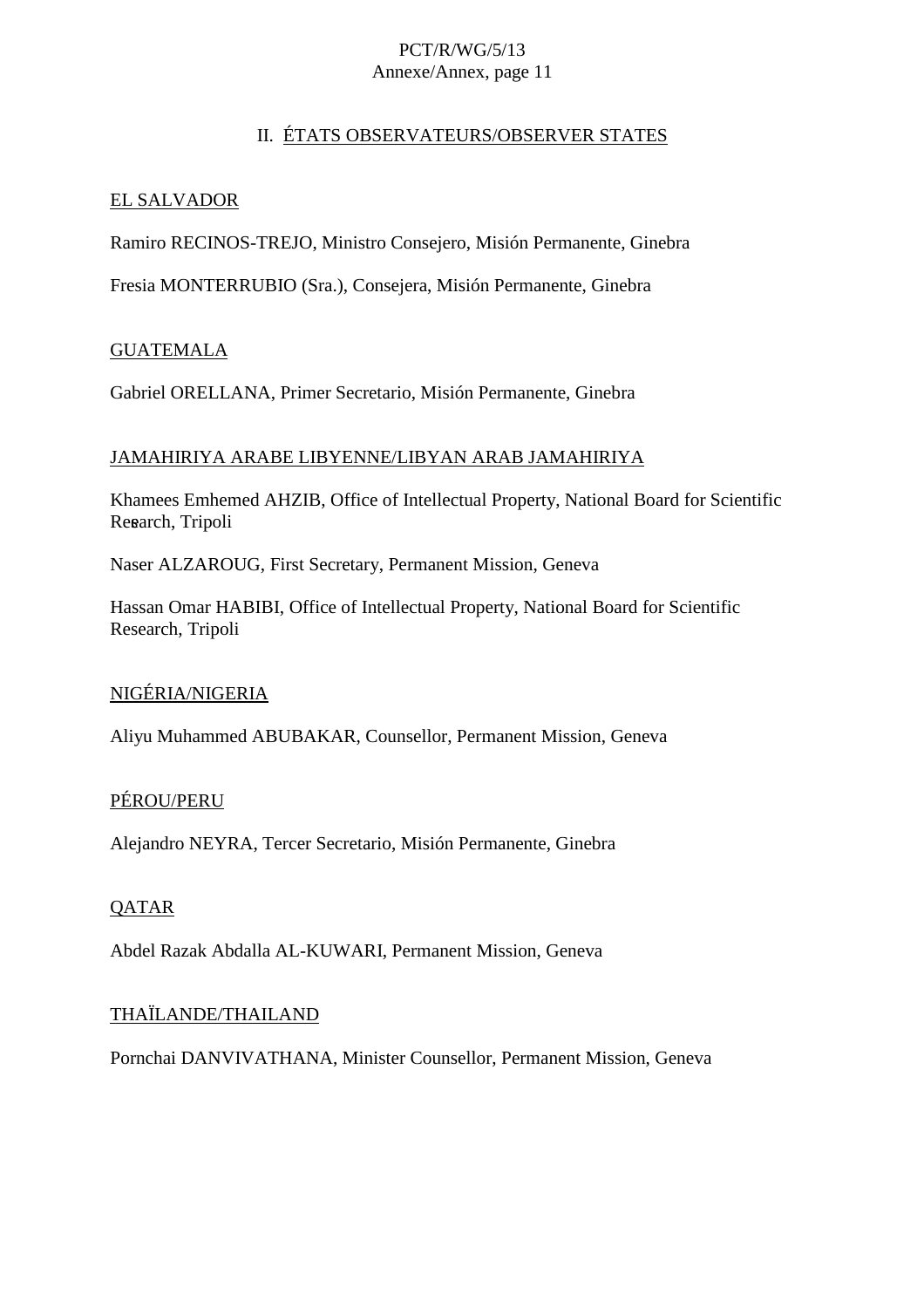### III. ORGANISATIONS INTERGOUVERNEMENTALES/ INTERGOVERNMENTAL ORGANIZATIONS

# ORGANISATION MONDIALE DU COMMERCE (OMC)/WORLD TRADE ORGANIZATION (WTO)

XIAOPING Wu (Mrs.), Legal Affairs Officer, Intellectual Property Division, Geneva

## COMMISSION EUROPÉENNE (CE)/EUROPEAN COMMISSION (EC)

Patrick RAVILLARD, Conseiller, Délégation de la Commission européenne, Genève

Jean-Luc GAL, expert national détaché au sein de l'Unité Propriété Industrielle, Direction Générale du Marché Intérieur, Bruxelles

Hélène HERSCHEL (Mlle), expert, Direction Générale du Commerce, Bruxelles

# ORGANISATION AFRICAINE DE LA PROPRIÉTÉ INTELLECTUELLE (OAPI)/ AFRICAN INTELLECTUAL PROPERTY ORGANISATION (OAPI)

Wéré Régine GAZARO (Mme), chef du Service des brevets, Yaoundé

# ORGANISATION EURASIENNE DES BREVETS (OEAB)/EURASIAN PATENT ORGANIZATION (EAPO)

Alexander SENCHIKHIN, Director, Formal Examination Department, Moscow

## ORGANISATION RÉGIONALE AFRICAINE DE LA PROPRIÉTÉ INDUSTRIELLE (ARIPO)/AFRICAN REGIONAL INDUSTRIAL PROPERTY ORGANIZATION (ARIPO)

Christopher Joel KIIGE, Director, Technical, Harare

## SOUTH CENTRE (SC)

Sisule Fredrick MUSUNGU, Project Officer, Intellectual Property Project, Geneva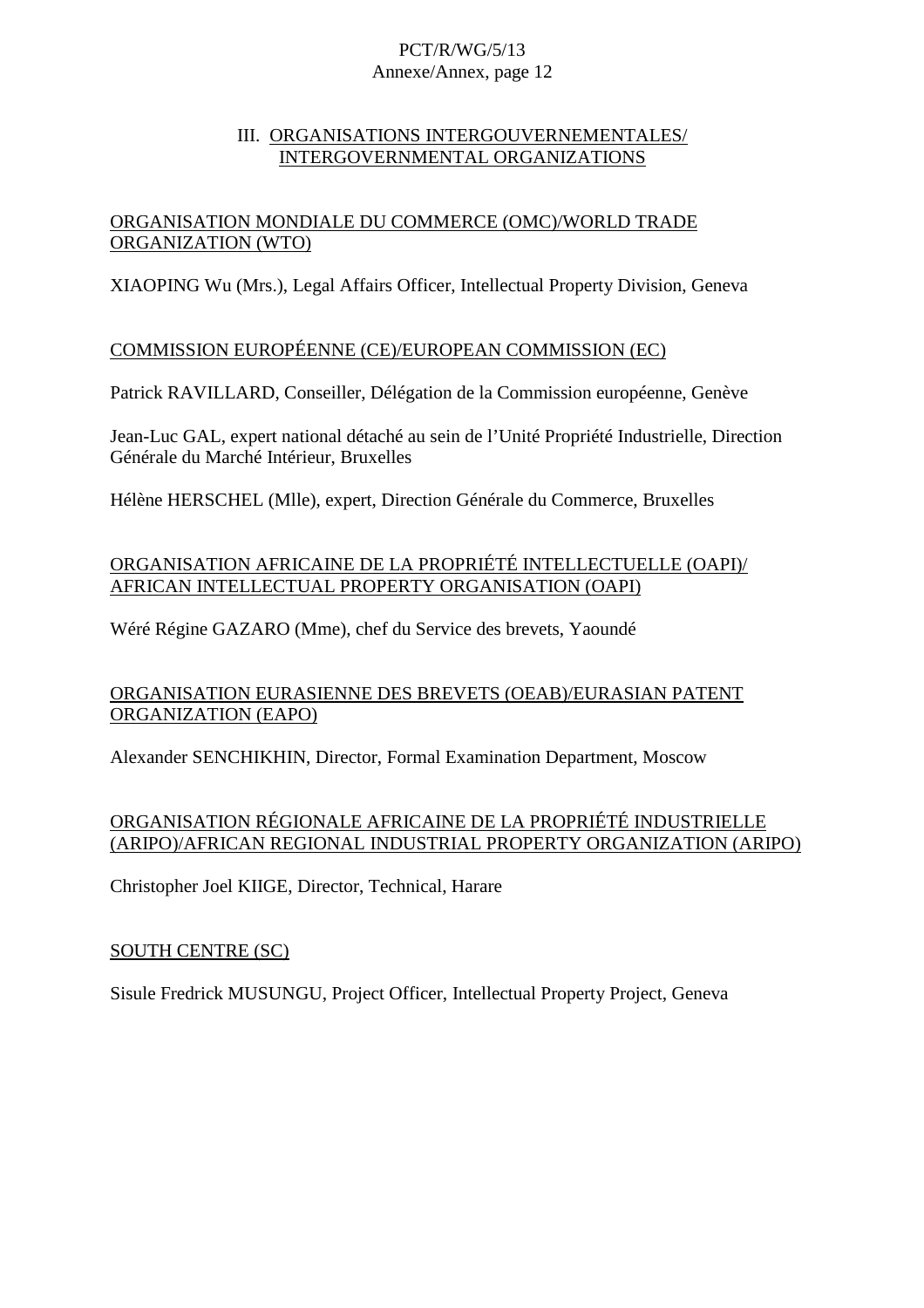#### IV. ORGANISATIONS INTERNATIONALES NON GOUVERNEMENTALES/ INTERNATIONAL NON-GOVERNMENTAL ORGANIZATIONS

Association asiatique d'experts juridiques en brevets (APAA)/Asian Patent Attorneys Association (APAA): Kenji ASAI (Member, Tokyo)

Association internationale pour la protection de la propriété intellectuelle (AIPPI)/ International Association for the Protection of Intellectual Property (AIPPI): Heinz BARDEHLE (Chairman, Q 109, Munich); Gianfranco DRAGOTTI (Secretary, Q109, Milan)

Centre d'études internationales de la propriété industrielle (CEIPI)/Centre for International Industrial Property Studies (CEIPI): François CURCHOD (professeur associé, Université Robert Schuman de Strasbourg, Genolier)

Comité des instituts nationaux d'agents de brevets (CNIPA)/Committee of National Institutes of Patent Agents (CNIPA): Jost LEMPERT (Karlsruhe)

Institut des mandataires agréés près l'Office européen des brevets (EPI)/Institute of Professional Representatives Before the European Patent Office (EPI): Leo STEENBEEK (Senior Patent Attorney, Legal Counsel, Eindhoven)

Fédération internationale des conseils en propriété industrielle (FICPI)/International Federation of Industrial Property Attorneys (FICPI): Jan MODIN (Chair, CET 3, Stockholm); Gustavo BARBOSA (Member, CET, Group 3, Rio de Janeiro)

Intellectual Property Owners Association (IPO): Lawrence WELCH (Chair, Harmonization/World Patent Committee, Indianapolis)

Union des confédérations de l'industrie et des employeurs d'Europe (UNICE)/Union of Industrial and Employers' Confederations of Europe (UNICE): Leo STEENBEEK (Senior Patent Attorney, Legal Counsel, Eindhoven)

Union des praticiens européens en propriété industrielle (UNION)/Union of European Practitioners in Industrial Property (UNION): Luigi FRANZOLIN (Vice President, Patents Commission, Torino); Paul ROSENICH (Patents Commission, Triesenberg)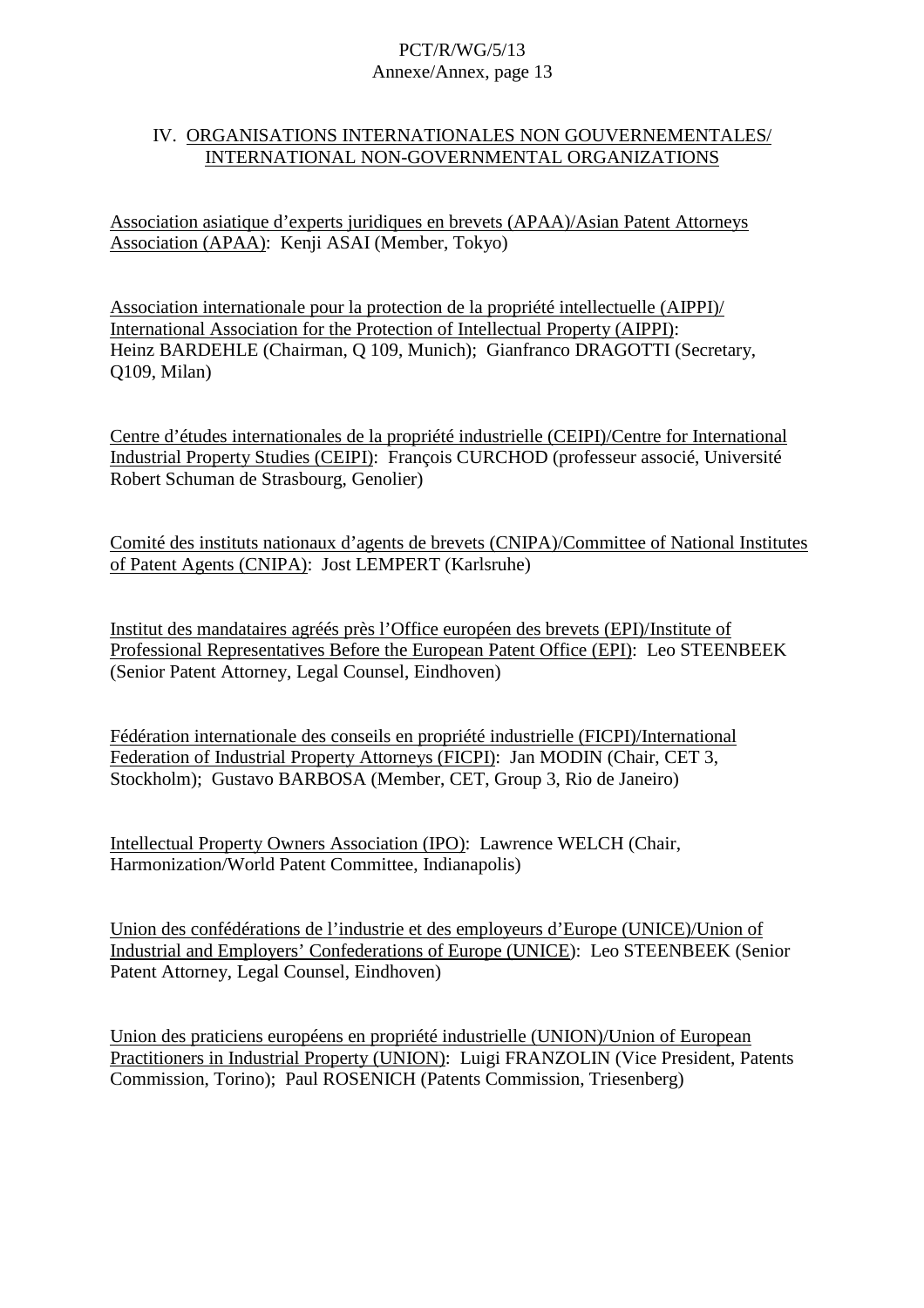### V. ORGANISATIONS NATIONALES NON GOUVERNEMENTALES/ NATIONAL NON-GOVERNMENTAL ORGANIZATIONS

Association américaine du droit de la propriété intellectuelle (AIPLA)/American Intellectual Property Law Association (AIPLA): John HORNICKEL (Vice-Chair, PCT Committee, Ohio)

Association brésilienne de la propriété intellectuelle (ABPI)/Brazilian Association of Intellectual Property (ABPI): Maria Carmen DE SOUZA BRITO (Mrs.) (Member, Rio de Janeiro)

Association brésilienne des agents de propriété industrielle (ABAPI)/Brazilian Association of Industrial Property Agents (ABAPI): Maria Carmen DE SOUZA BRITO (Mrs.) (Member, Rio de Janeiro)

Association des avocats américains (ABA)/American Bar Association (ABA): Samson HELFGOTT (Attorney, Director of Patents, New York)

Association japonaise des conseils en brevets (JPAA)/Japan Patent Attorneys Association (JPAA): Shigeyuki NAGAOKA (Vice-Chairman, International Activities Committee, Tokyo); Takahiro FUJIOKA (Member, International Activities Center, Tokyo)

Association japonaise pour la propriété intellectuelle (JIPA)/Japan Intellectual Property Association (JIPA): Hiroshi YAMAMOTO (Member, Second International Patent Committee, Chiba); Hiroki NAITO (Vice-Chairperson, Second International Patent Committee, Osaka)

Institut de la propriété intellectuelle du Canada (IPIC)/Intellectual Property Institute of Canada (IPIC): Kent DANIELS (Patent Agent, Ottawa)